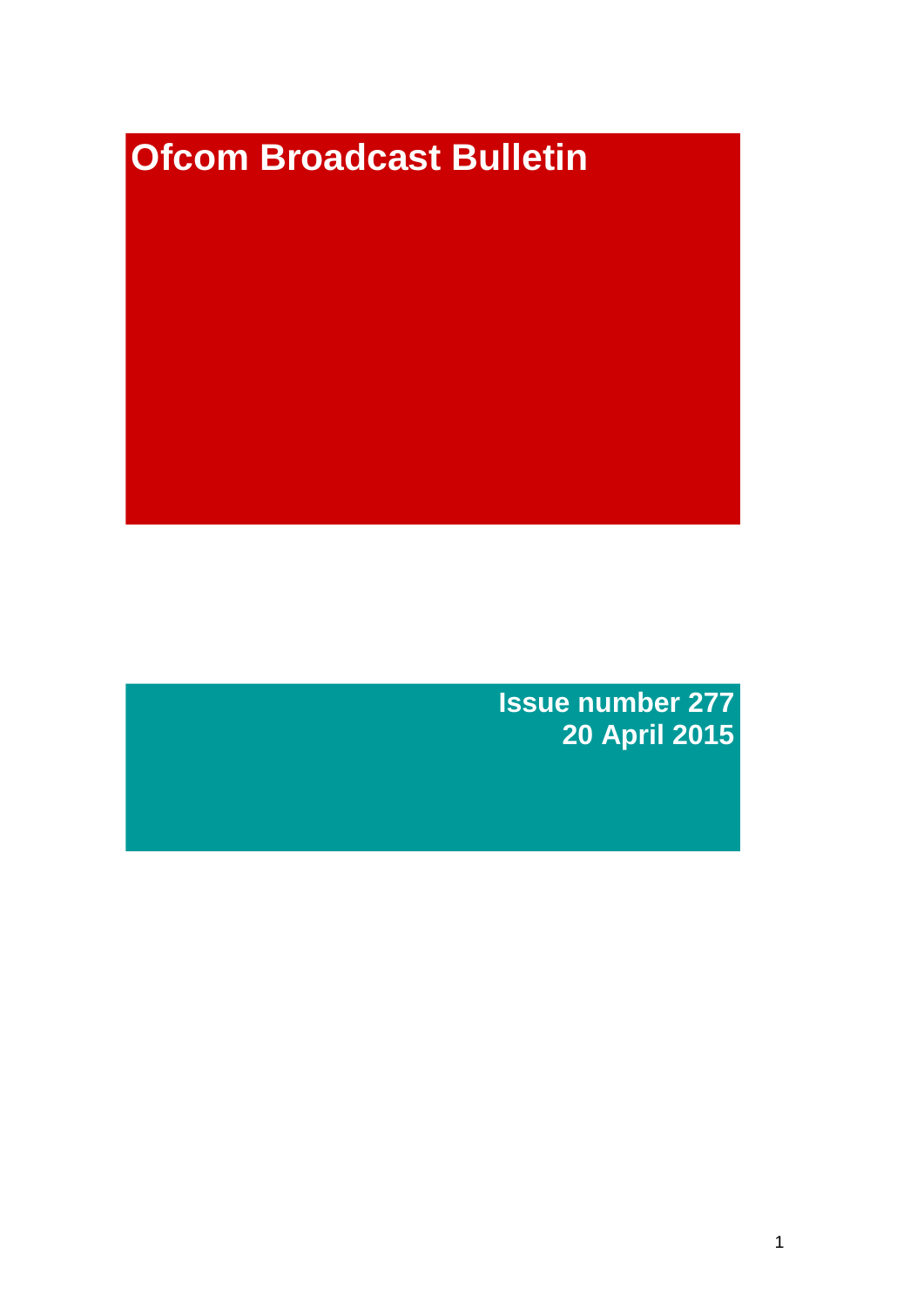# **Contents**

| Introduction                                                                               | 3  |
|--------------------------------------------------------------------------------------------|----|
| <b>Standards cases</b>                                                                     |    |
| <u>In Breach</u>                                                                           |    |
| <b>Channel 4 News</b><br>Channel 4, 17 November 2014, 19:00                                | 5  |
| <b>Reel Film</b><br>Made in Tyne and Wear, 3 January 2015, 18:00                           | 10 |
| <b>Brits Behind Bars</b><br>Made In Cardiff, 8 December 2014, 19:00                        | 15 |
| <b>Ice Road Truckers</b><br>Channel 5, 21 November 2014, and 5 and 12 December 2014, 20:00 | 20 |
| <b>Box of Truth</b><br>Vox Africa, 3 December 2014, 14:30                                  | 23 |
| <b>Breakfast Show</b><br>Lyca Radio 1458, 8 August 2014 to 15 January 2015, various times  | 24 |
| <b>Broadcast Licence Conditions cases</b>                                                  |    |
| In Breach                                                                                  |    |

| <b>Production of recordings</b><br>DM News Plus, 21 July 2014, 21:00                              | 27 |
|---------------------------------------------------------------------------------------------------|----|
| Providing a service in accordance with Format<br>Asian Sound Radio, 29 to 31 October 2014         | 29 |
| Providing a service in accordance with 'Key Commitments'<br>Irvine Beat FM, 11 to 13 January 2015 | 32 |
| <b>Investigations Not in Breach</b>                                                               | 34 |
| <b>Complaints Assessed, Not Investigated</b>                                                      | 35 |
| <b>Investigations List</b>                                                                        | 46 |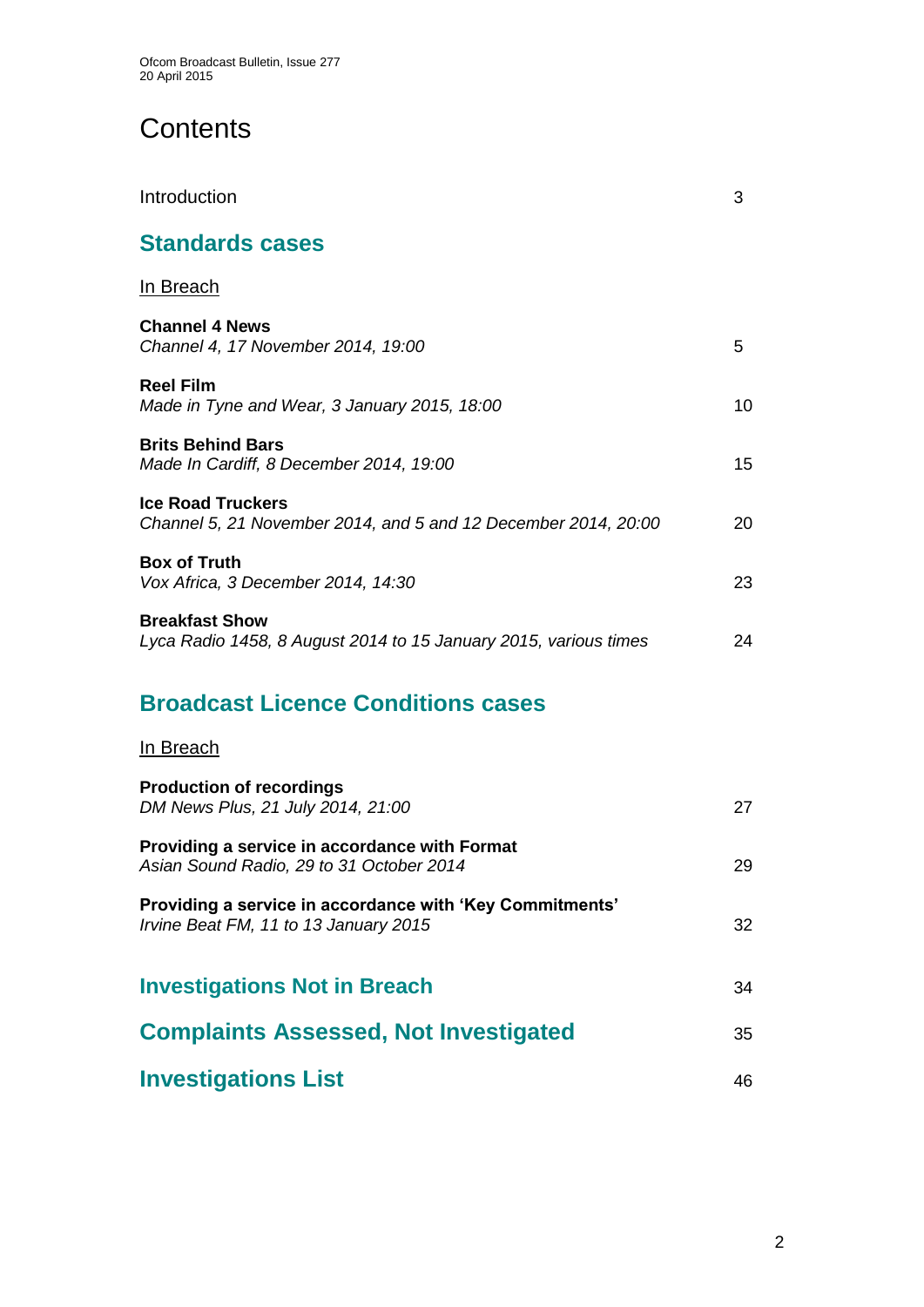# **Introduction**

Under the Communications Act 2003 ("the Act"), Ofcom has a duty to set standards for broadcast content as appear to it best calculated to secure the standards objectives<sup>1</sup>. Ofcom must include these standards in a code or codes. These are listed below. Ofcom also has a duty to secure that every provider of a notifiable On Demand Programme Services ("ODPS") complies with certain standards requirements as set out in the  $Act<sup>2</sup>$ .

The Broadcast Bulletin reports on the outcome of investigations into alleged breaches of those Ofcom codes below, as well as licence conditions with which broadcasters regulated by Ofcom are required to comply. We also report on the outcome of ODPS sanctions referrals made by ATVOD and the ASA on the basis of their rules and guidance for ODPS. These Codes, rules and guidance documents include:

- a) [Ofcom's Broadcasting Code](http://stakeholders.ofcom.org.uk/broadcasting/broadcast-codes/broadcast-code/) ("the Code").
- b) the [Code on the Scheduling of Television Advertising](http://stakeholders.ofcom.org.uk/broadcasting/broadcast-codes/advert-code/) ("COSTA") which contains rules on how much advertising and teleshopping may be scheduled in programmes, how many breaks are allowed and when they may be taken.
- c) certain sections of the [BCAP Code: the UK Code of](http://www.bcap.org.uk/Advertising-Codes/Broadcast-HTML.aspx) Broadcast Advertising, which relate to those areas of the BCAP Code for which Ofcom retains regulatory responsibility. These include:
	- the prohibition on 'political' advertising:
	- sponsorship and product placement on television (see Rules 9.13, 9.16 and 9.17 of the Code) and all commercial communications in radio programming (see Rules 10.6 to 10.8 of the Code);
	- 'participation TV' advertising. This includes long-form advertising predicated on premium rate telephone services – most notably chat (including 'adult' chat), 'psychic' readings and dedicated quiz TV (Call TV quiz services). Ofcom is also responsible for regulating gambling, dating and 'message board' material where these are broadcast as advertising<sup>3</sup>.
- d) other licence conditions which broadcasters must comply with, such as requirements to pay fees and submit information which enables Ofcom to carry out its statutory duties. Further information can be found on Ofcom's website for [television](http://licensing.ofcom.org.uk/tv-broadcast-licences/) and [radio](http://licensing.ofcom.org.uk/radio-broadcast-licensing/) licences.
- e) rules and guidance for both [editorial content and advertising content on ODPS.](http://www.atvod.co.uk/uploads/files/ATVOD_Rules_and_Guidance_Ed_2.0_May_2012.pdf) Ofcom considers sanctions in relation to ODPS on referral by the Authority for Television On-Demand ("ATVOD") or the Advertising Standards Authority ("ASA"), co-regulators of ODPS for editorial content and advertising respectively, or may do so as a concurrent regulator.

[Other codes and requirements](http://stakeholders.ofcom.org.uk/broadcasting/broadcast-codes/) may also apply to broadcasters and ODPS, depending on their circumstances. These include the Code on Television Access Services (which sets out how much subtitling, signing and audio description relevant

<sup>1</sup>  $1$  The relevant legislation is set out in detail in Annex 1 of the Code.

 $2$  The relevant legislation can be found at Part 4A of the Act.

 $3$  BCAP and ASA continue to regulate conventional teleshopping content and spot advertising for these types of services where it is permitted. Ofcom remains responsible for statutory sanctions in all advertising cases.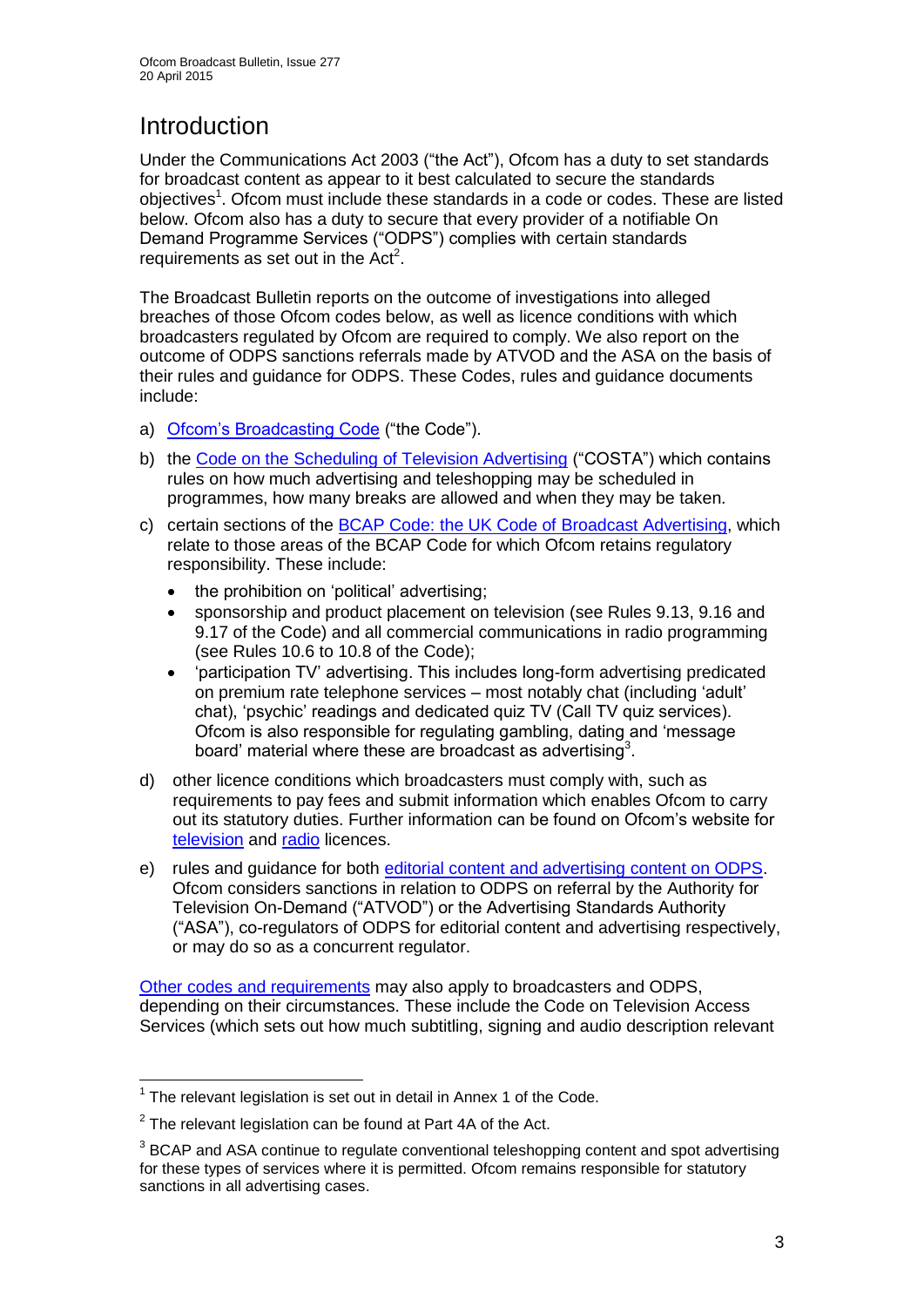licensees must provide), the Code on Electronic Programme Guides, the Code on Listed Events, and the Cross Promotion Code.

**It is Ofcom's policy to describe fully the content in television, radio and on demand content. Some of the language and descriptions used in Ofcom's Broadcast Bulletin may therefore cause offence.**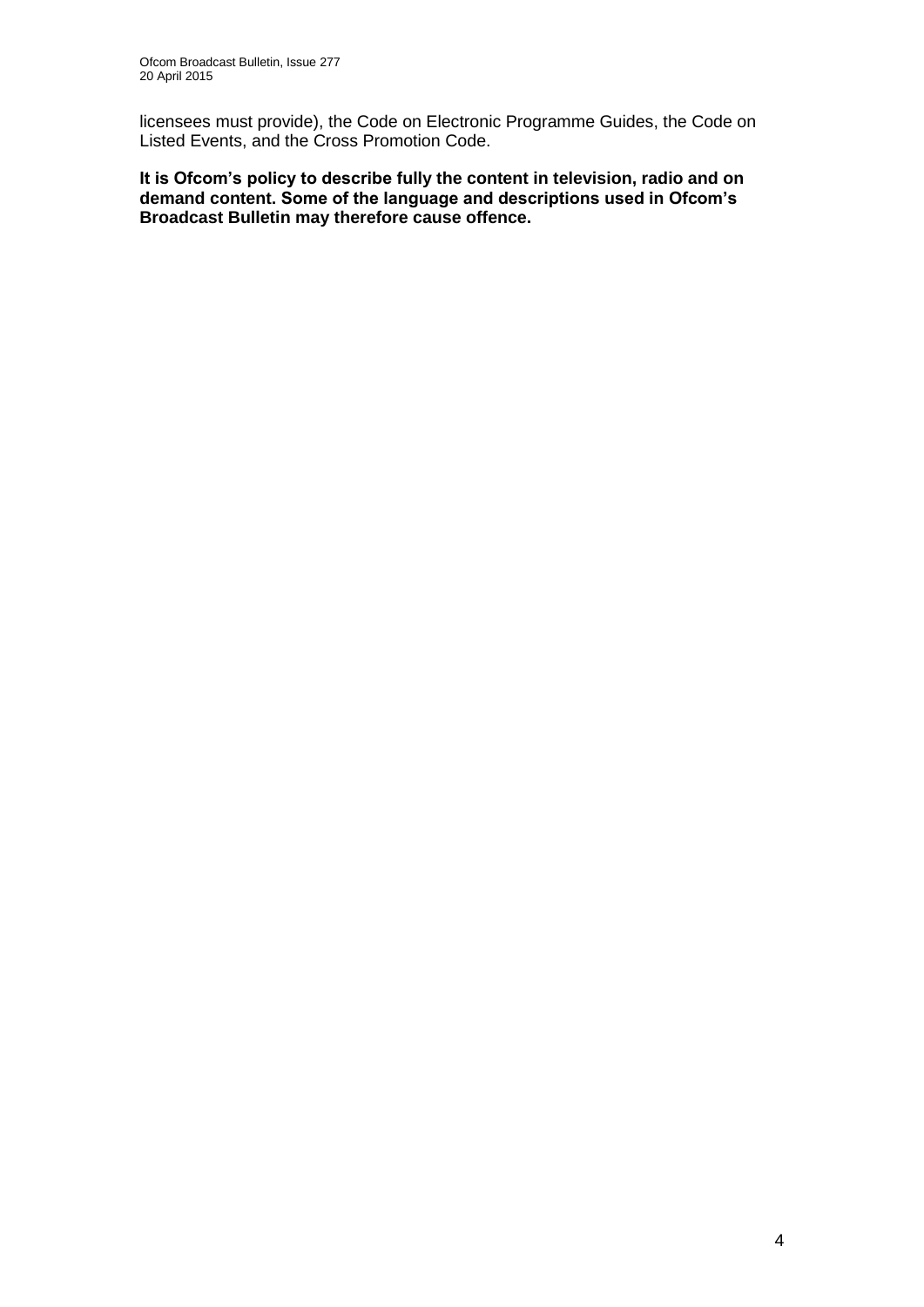# **Standards cases**

# **In Breach**

# **Channel 4 News** *Channel 4, 17 November 2014, 19:00*

# **Introduction**

1

On 17 November 2014, Channel 4 (or "the Licensee") included a report in *Channel 4 News* on Russia's foreign and military policy in Eastern and Western Europe. This followed the early exit from the G20 summit in Brisbane Australia of the Russian President Vladimir Putin<sup>1</sup>.

A complainant was concerned that the news report was not duly accurate. The complainant alerted Ofcom that Channel 4 had inaccurately illustrated its report with an audio clip of a RAF pilot in British airspace intercepting and giving a warning not to a Russian aircraft but a "Latvian transport plane".

The report was introduced by Channel 4 News presenter Cathy Newman who said:

*"Rebuked by world leaders, Russia's leader Vladimir Putin made an early exit from the G20 summit in Australia this weekend, warned by President Obama, 'you don't invade other countries and finance proxies'. The impact of Russia's aggression in Ukraine and elsewhere has been felt across Eastern Europe – not least in Prague 25 years after it broke free from the former Soviet bloc*".

Behind Cathy Newman was a still image showing the text *"Russia roars"*, set against an image of President Putin.

The report itself was about five minutes long and was by Channel 4 News' foreign affairs correspondent.

The first three minutes focused on events in Eastern Europe and included footage of protesters in Prague holding up red cards in protest against the President of the Czech Republic, Milos Zeman, for allegedly allowing Prague *"to drift to close to*  President Putin" on the 25<sup>th</sup> anniversary of the so-called Velvet Revolution<sup>2</sup>. The item also included footage of President Putin at the G20 Summit, a clip of an interview with President Putin, and footage of a convoy of unmarked tanks allegedly being moved by Russia over its border into eastern Ukraine. This footage was accompanied by the reporter explaining the growing tension between President Putin and the international community over Russian influence in eastern Ukraine, and Russia's denial of any military involvement in this region.

<sup>1</sup> On 15 November 2014 to 16 November 2014 the G20 heads of government attended the G20 Brisbane Summit in Australia. The Group of 20 ("G20") is an international forum consisting of Argentina, Australia, Brazil, Canada, China, France, Germany, India, Indonesia, Italy, Japan, Mexica, Russia, Saudi Arabia, South Africa, Turkey, UK, USA, European Commission and the European Central Bank.

 $2$  This was the non-violent transition of power in 1989 in the former Czechoslovakia from communist rule to a parliamentary republic.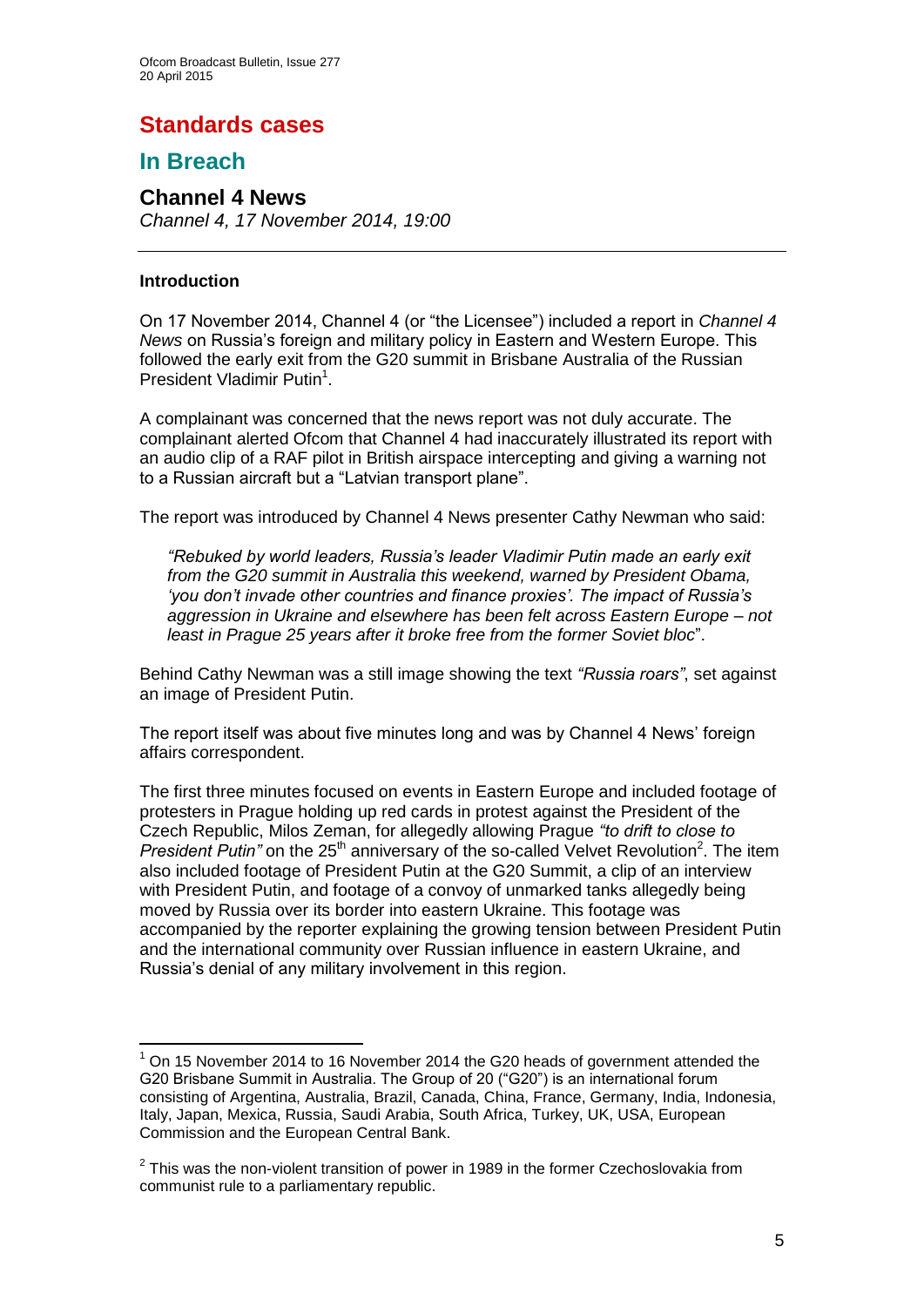Our concern focused on a segment in the second part of the report. This second part was introduced by the reporter as follows:

*"Perceptions of Vladimir Putin's bare-chested bravado are not confined to Ukraine. The chill winds of Cold War style frozen conflict are blowing from the Baltics all the way to the Caucasus"*.

A map was rotated to show successively silhouettes of Georgia, Azerbaijan, Armenia, and the Baltics. These were intercut with footage of protests in Georgia, an Armenian plane shot down by Azerbaijan forces for allegedly violating its airspace, and photographic evidence released by Sweden "*of a mystery submarine illegally snooping around its territorial waters*".

The map then changed to focus on the United Kingdom and the correspondent stated:

*"NATO says its aircraft have intercepted more than 100 Russian military planes over Northern Europe this year, three times as many as last year, and back to Cold War levels this year. They included several incursions into British air space"*.

At this point the report featured an audio clip, lasting eight seconds, of an RAF pilot giving a warning to an aircraft in British airspace:

*"I'm instructed by Her Majesty's Government of the United Kingdom to warn you that if you do not respond immediately to my order you will be shot down"*.

As the audio clip was played the pilot's words were shown on screen next to the map of the United Kingdom.

The news report concluded with footage of President Putin, and a clip of an interview with the Russian journalist Dmitry Babich of the Sputnik International media agency, who explained President Putin's popularity in Russia.

Ofcom considered that the material raised issues warranting investigation under Rule 5.1 of the Code, which states:

Rule 5.1: "News, in whatever form, must be reported with due accuracy and presented with due impartiality".

We therefore sought the comments of Channel 4 ("the Licensee") as to how, in light of concerns that the audio clip concerned a Latvian rather than a Russian plane, the use of this material complied with Rule 5.1 with regard to due accuracy.

# **Response**

Channel 4 said it sincerely apologised for the false impression given by the use of the audio clip in the news report. It said that although the "audio formed a small part of a wider report" on Russia and "was not the main focus or central point" of the report, it accepted that "it was not the correct choice of audio to illustrate the point".

By way of background, Channel 4 explained that the audio included in the news report related to an incident on 29 October 2014 involving the interception of a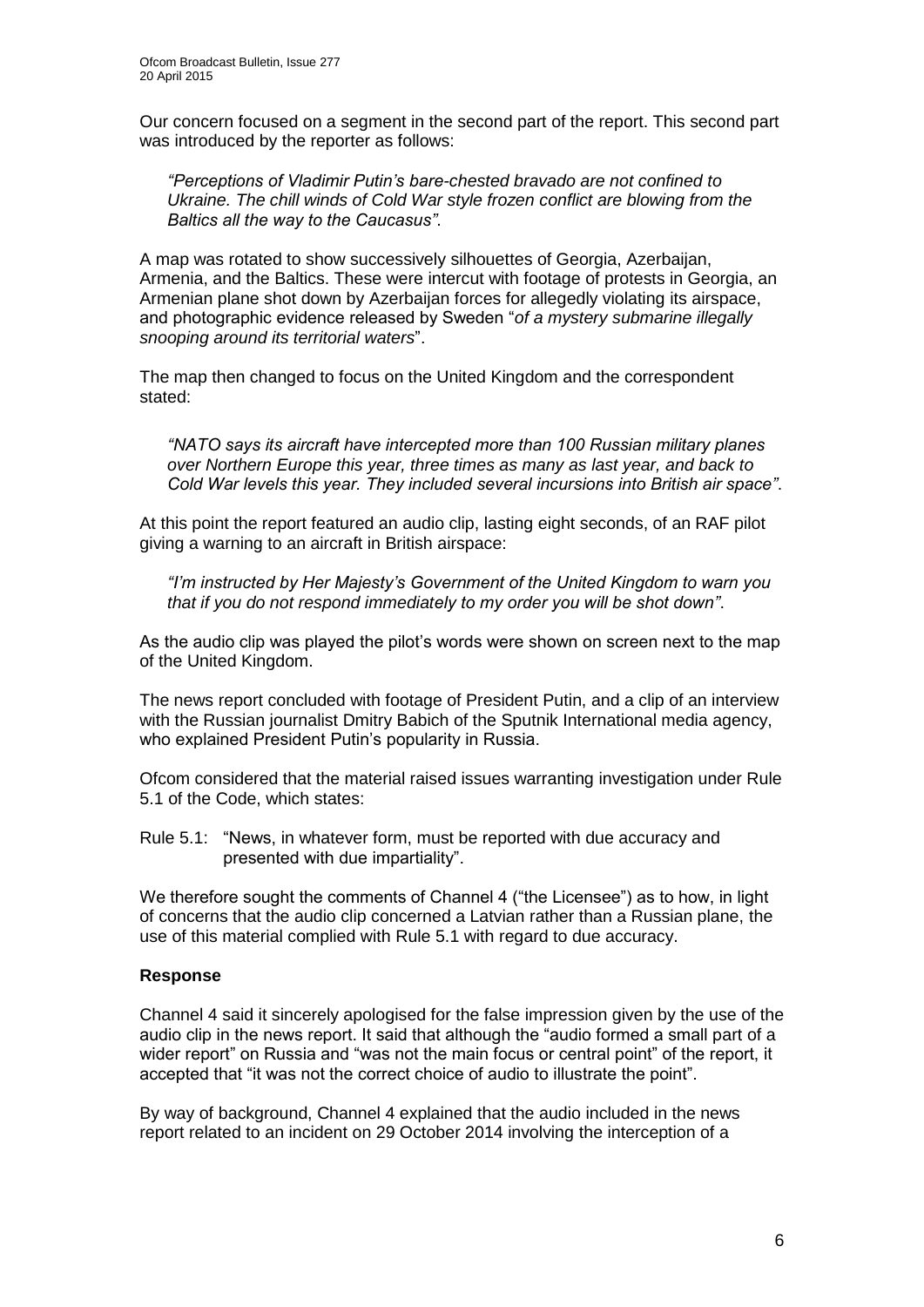"civilian Latvian cargo plane that was Russian-made", by the RAF, over Kent<sup>3</sup>. The Licensee added that on 30 October 2014 it had been widely reported that the previous day "two Russian aircraft had been subject to interception by RAF aircraft and that NATO announced an increase in interceptions of Russian military aircraft over the North Sea [and] Atlantic<sup>4</sup>".

Channel 4 stated the "reporter and producer were under the misunderstanding that the audio in issue related to an aeroplane under Russian control". Channel 4 acknowledged that "the warning was to a Russian-made aircraft in British territory…under the control of Latvia – not Russia". It added that "the misimpression…[was] compounded…" by the announcement made by NATO and "the RAF being used to intercept two Russian bombers…around the same time". Channel 4 said that there had been an escalation of concerns about the increase in Russian military incursions and that the "audio was used in good faith to illustrate this point".

Following the broadcast, Channel 4 said its editorial team had been made aware of the importance and seriousness of due accuracy in news reporting. It also said that the news report had been withdrawn from its website, the audio removed and the following correction added when reinstated:

*"Correction: The report above broadcast on 17 November 2014 previously included an audio of a warning given to an aircraft. The impression given was that the warning was directed at a Russian aeroplane. In fact the recording was directed at a Latvian-controlled plane not a Russian- controlled plane. We apologise for the misimpression given and are happy to set the record straight<sup>5</sup> "*.

Channel 4 added that the Independent Television News' ("ITN") $^6$  internal system for archiving reports had also been amended.

# **Decision**

Under the Communications Act 2003 ("the Act"), Ofcom has a statutory duty to set standards for broadcast content as appear to it best calculated to secure the standards objectives, one of which is that news included in television and radio services is reported with due accuracy and presented with due impartiality. This objective is reflected in Section Five of the Code.

When applying the requirement to report news with due accuracy and present news with due impartiality, Ofcom must take into account the broadcaster's and the audience's right to freedom of expression. This is set out in Article 10 of the European Convention on Human Rights. In carrying out its duties, Ofcom must balance the right to freedom of expression on one hand, with the requirements in the Code to report news with due accuracy and present news with due impartiality.

<sup>1</sup> <sup>3</sup> As reported by the BBC. See:<http://www.bbc.co.uk/news/uk-29825021>

<sup>&</sup>lt;sup>4</sup> [http://www.telegraph.co.uk/news/uknews/defence/11198855/RAF-Typhoons-intercept-](http://www.telegraph.co.uk/news/uknews/defence/11198855/RAF-Typhoons-intercept-Russian-bombers.html)[Russian-bombers.html](http://www.telegraph.co.uk/news/uknews/defence/11198855/RAF-Typhoons-intercept-Russian-bombers.html)

<sup>&</sup>lt;sup>5</sup> <http://www.channel4.com/news/ukraine-russia-ceasefire-whats-happened-since?x>

 $6$  ITN produces news programmes for Channel 4.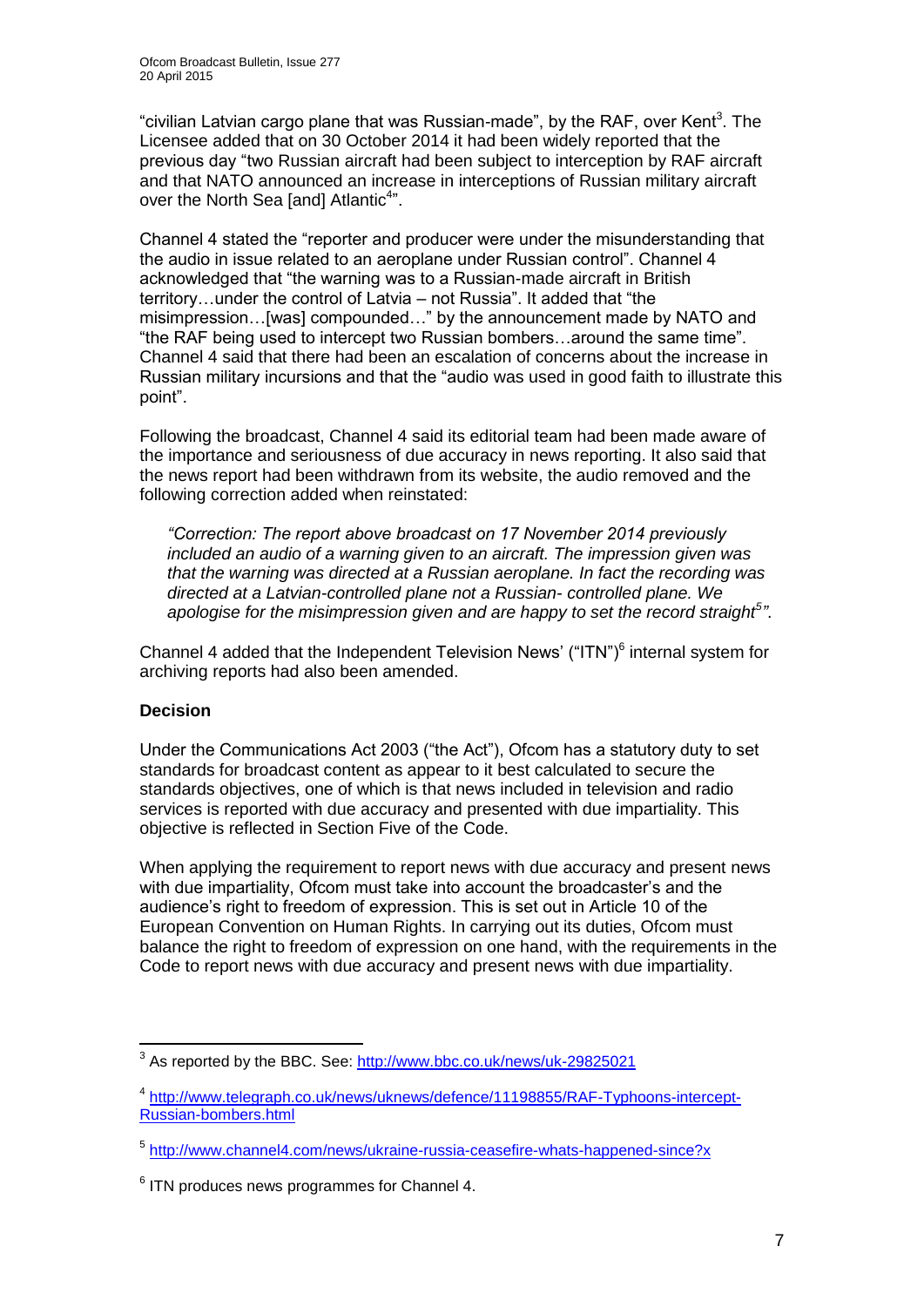Rule 5.1 contains the requirement on broadcasters to report the news with "due accuracy". In assessing "due" accuracy, due means adequate or appropriate to the subject matter.

This requirement is primarily to ensure that viewers can trust news broadcasters to report the facts of the news, and the factual background to it, with appropriate accuracy. It goes to the heart of the relationship of trust between a news broadcaster and its audience. Accordingly, breaches of this requirement can be amongst the most serious that can be committed by a broadcaster, because audiences of news programmes are likely to place a particularly high degree of trust in the broadcaster's editorial integrity.

Given the tensions between the West and Russia, and President Putin's early exit from the G20 summit, *Channel 4 News* understandably wished to report on Russia's more assertive foreign and military policy. In particular, given the controversy over Russia's involvement in the Ukraine, and the reactions of Europe and the USA to that involvement, it is not surprising that the Licensee would wish to include in the report examples of recent incidents involving Russia and the West to illustrate the consequent heightened tensions. However, all news items must be "reported with due accuracy".

We noted that the audio clip of the RAF pilot was heard immediately after the following voiceover:

*"NATO says its aircrafts have intercepted more than 100 Russian military planes over Northern Europe this year, three times as many as last year, and back to cold war levels this year. They included several incursions into British air space"*.

Although specific details, such as the date and time of the incident were not disclosed in the report, in Ofcom's view the audio clip was clearly used to be a dramatic but factual illustration of a recent "*incursion into British air space*" by Russia. We therefore considered there to have been a potential for the audience to have been misled by the way in which the audio clip was presented.

Channel 4 acknowledged that the audio clip featured in the news report related to an incident on 29 October 2014 involving a Latvian cargo plane and not a Russian aircraft. The Licensee stated however that its reporter and producer were under the "misunderstanding" that the audio clip related to the incident involving RAF's interception of two Russian bombers, rather than the Latvian cargo plane, and used it "in good faith".

Ofcom understands that on 29 October 2014 a Latvian cargo plane was on a routine flight to Birmingham when it lost communication with air traffic control upon entering UK airspace. Due to the loss of communication, RAF pilots intercepted the aircraft before escorting it to Stansted Airport<sup>7</sup>. On the same day RAF jets from RAF Lossiemoth escorted Russian bombers (which formed part of large Russian military formation intercepted by Norwegian aircrafts) through British airspace. Ofcom also

1

<sup>&</sup>lt;sup>7</sup> See: [http://www.itv.com/news/story/2014-10-29/raf-jets-scrambled-at-super-sonic-speed-to](http://www.itv.com/news/story/2014-10-29/raf-jets-scrambled-at-super-sonic-speed-to-escort-latvian-plane/)[escort-latvian-plane/](http://www.itv.com/news/story/2014-10-29/raf-jets-scrambled-at-super-sonic-speed-to-escort-latvian-plane/) and

[http://www.theguardian.com/uk-news/2014/oct/29/sonic-boom-kent-raf-latvian-plan](http://www.theguardian.com/uk-news/2014/oct/29/sonic-boom-kent-raf-latvian-plane)**e**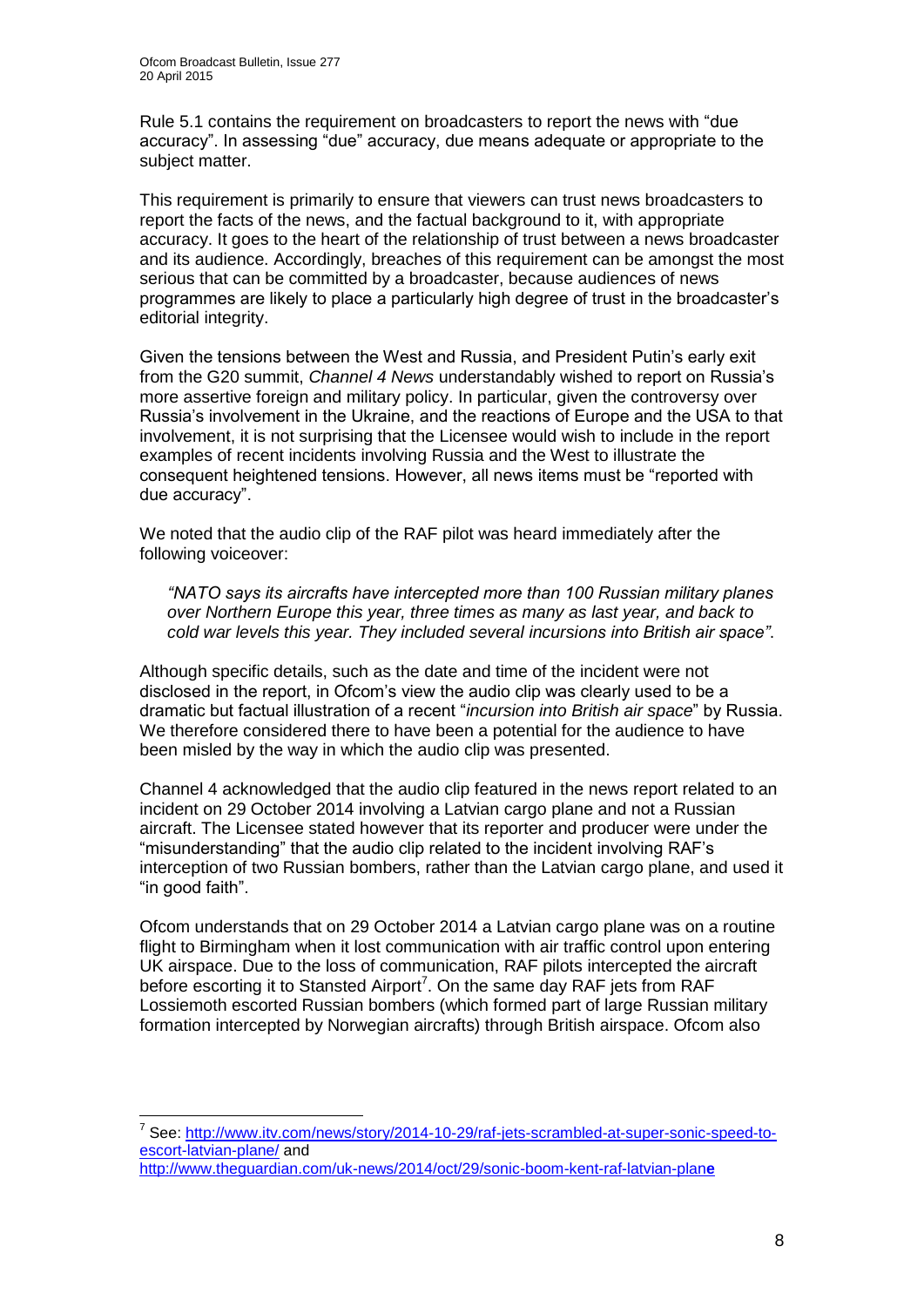understands that in 2014 there were three further reported incidents $8$  of RAF interceptions of Russian aircrafts in the North Sea (in international airspace), including an incident on 31 October 2014 $<sup>9</sup>$ . This involved the interception of two</sup> Russian Bear Bombers, flying in international airspace towards the UK and escorted through the UK flight information region<sup>10</sup> which was widely reported in the media at the time.

In reaching our decision, we were therefore mindful of the fact that it was widely acknowledged that NATO had concerns about a recent and significant increase in Russian incursions into UK airspace. We also took into account Channel 4's comments that that RAF audio clip was not the "main focus" of the item and "formed a small part" of the report to illustrate "concerns about incursions by Russian military".

However, the RAF audio clip was intended to – and did – give the impression to viewers that it was of the interception of a Russian military aircraft. In fact it was a Latvian cargo plane. Latvia is a member of NATO and therefore a member of the organisation set up in 1949 at the start of the Cold War to counter the perceived military threat from the then Soviet Union. Viewers were therefore misled about the factual background to the audio clip. Given that this news report was pre-recorded, and broadcast three weeks after the incident involving the Latvian plane that had widely reported in the press, we considered that Channel 4 News could and should have identified the error before broadcast.

We noted Channel 4's admission that "it was not the correct choice of audio". Ofcom also acknowledged the steps taken by Channel 4 to remove the audio clip from the report, the correction placed on its website, and the amendment to its archives. However, we were concerned that this breach follows a recent breach of the Code because of a lack of due accuracy in another *Channel 4 News* programme<sup>11</sup>. News broadcasters must exercise great vigilance at all times to ensure due accuracy in all their reporting.

For the reasons set out above, the use of the RAF audio clip in this news report was not duly accurate and there was a breach of Rule 5.1.

# **Breach of Rule 5.1**

<sup>1</sup> <sup>8</sup>The European Leadership Network policy brief noted three aircraft incidents involving Russia and the UK over the North Sea: 23 April 2014 over the North Sea, 19 September 2014 and 31 October 2014. See:

[http://www.europeanleadershipnetwork.org/medialibrary/2014/11/09/6375e3da/Dangerous%2](http://www.europeanleadershipnetwork.org/medialibrary/2014/11/09/6375e3da/Dangerous%20Brinkmanship.pdf) [0Brinkmanship.pdf](http://www.europeanleadershipnetwork.org/medialibrary/2014/11/09/6375e3da/Dangerous%20Brinkmanship.pdf)

<sup>&</sup>lt;sup>9</sup> See:<http://www.bbc.co.uk/news/uk-scotland-29864731> and <http://www.theguardian.com/uk-news/2014/nov/01/raf-russian-bomber-uk-airspace.>

 $10$  A flight Information region is a specified region of airspace in which a flight information service and alerting service are provided for the safe and efficient conduct of flights. The division of airspace is allocated through an international agreement with the International Civil Aviation Organisation.

<sup>11</sup> [http://stakeholders.ofcom.org.uk/binaries/enforcement/broadcast](http://stakeholders.ofcom.org.uk/binaries/enforcement/broadcast-bulletins/obb273/Issue273.pdf)[bulletins/obb273/Issue273.pdf](http://stakeholders.ofcom.org.uk/binaries/enforcement/broadcast-bulletins/obb273/Issue273.pdf)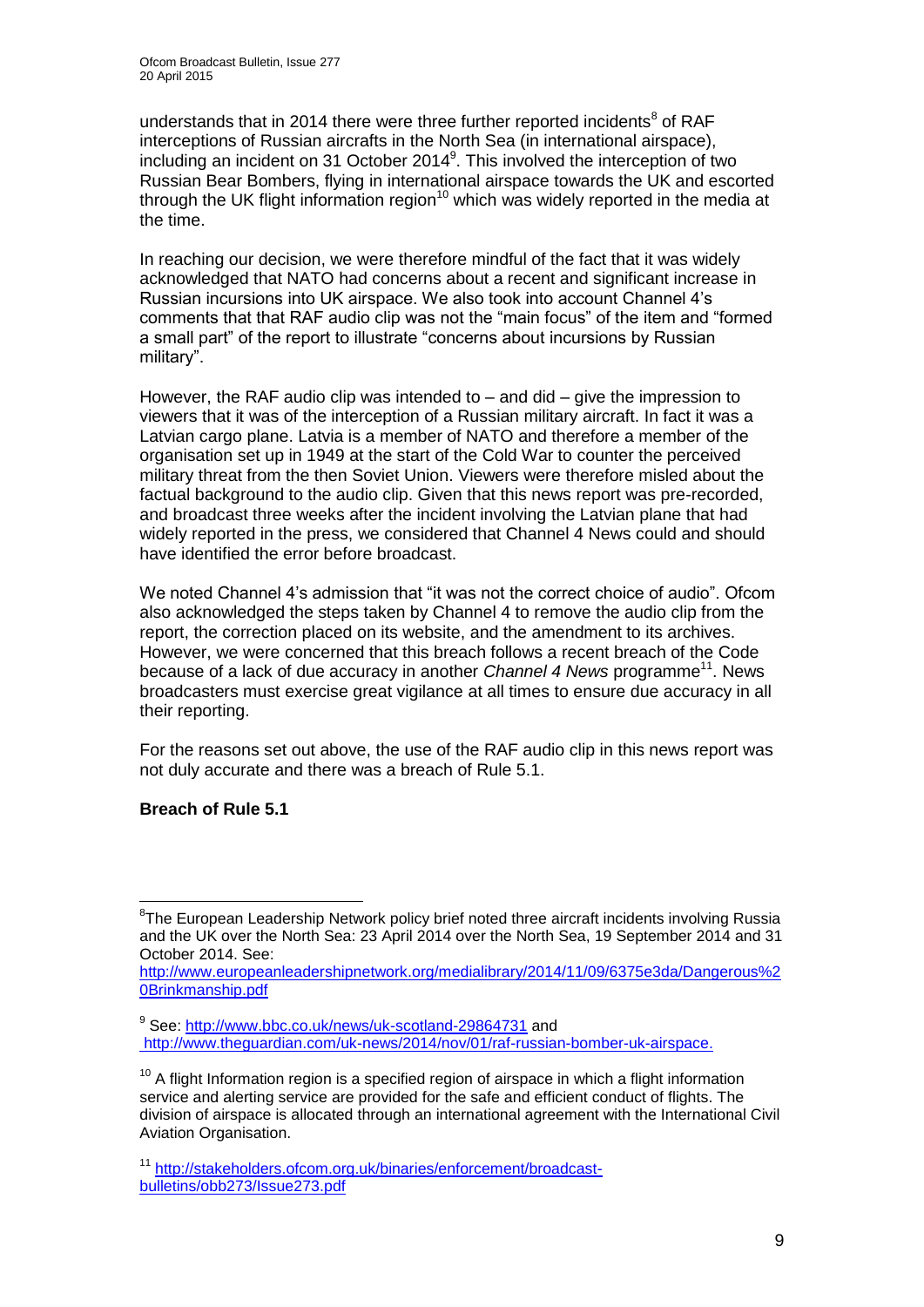# **In Breach**

**Reel Film** *Made in Tyne and Wear, 3 January 2015, 18:00* 

# **Introduction**

Made in Tyne and Wear is a local television service for Newcastle and surrounding areas. The licence for Made in Tyne and Wear is held by Made Television Limited ("Made TVL" or "the Licensee").

*Reel Film* was a programme showcasing a number of short films made by local amateur film makers. A viewer alerted Ofcom to repeated instances of offensive language and scenes of masturbation in one of the short amateur films featured in the programme and titled *Robin Hoodie*. This film started just after 18:00 and lasted around 25 minutes in total.

The film, about an ex-convict who takes a stand against drug dealers on a housing estate, featured:

- an opening scene of a man inside a sleeping bag lying on the sofa in front of the television in a darkened room watching a pornographic film and apparently masturbating (an edited version of the same sequence was repeated at 18:21);
- ten instances of the words "fuck", "fuck's sake" or "fucking"; and
- three instances of the word "bastard(s)" and seven instances altogether of other offensive language i.e. "prick", "bitch", "shithead/shit/dipshit", "knobheads", and "arseholes".

Ofcom noted the following text broadcast before the start of the film:

*"The following content may contain elements that are not suitable for some audiences. Viewer discretion is advised."*

Ofcom considered the broadcast of this material before the watershed raised issues warranting investigation under the following rules of the Code:

- Rule 1.3: "Children must also be protected by appropriate scheduling from material that is unsuitable for them".
- Rule 1.14: "The most offensive language must not be broadcast before the watershed…".
- Rule 1.16: "Offensive language must not be broadcast before the watershed (in the case of television…unless it is justified by the context. In any event, frequent use of such language must be avoided before the watershed".

We therefore requested comments from the Licensee about how this film complied with these rules.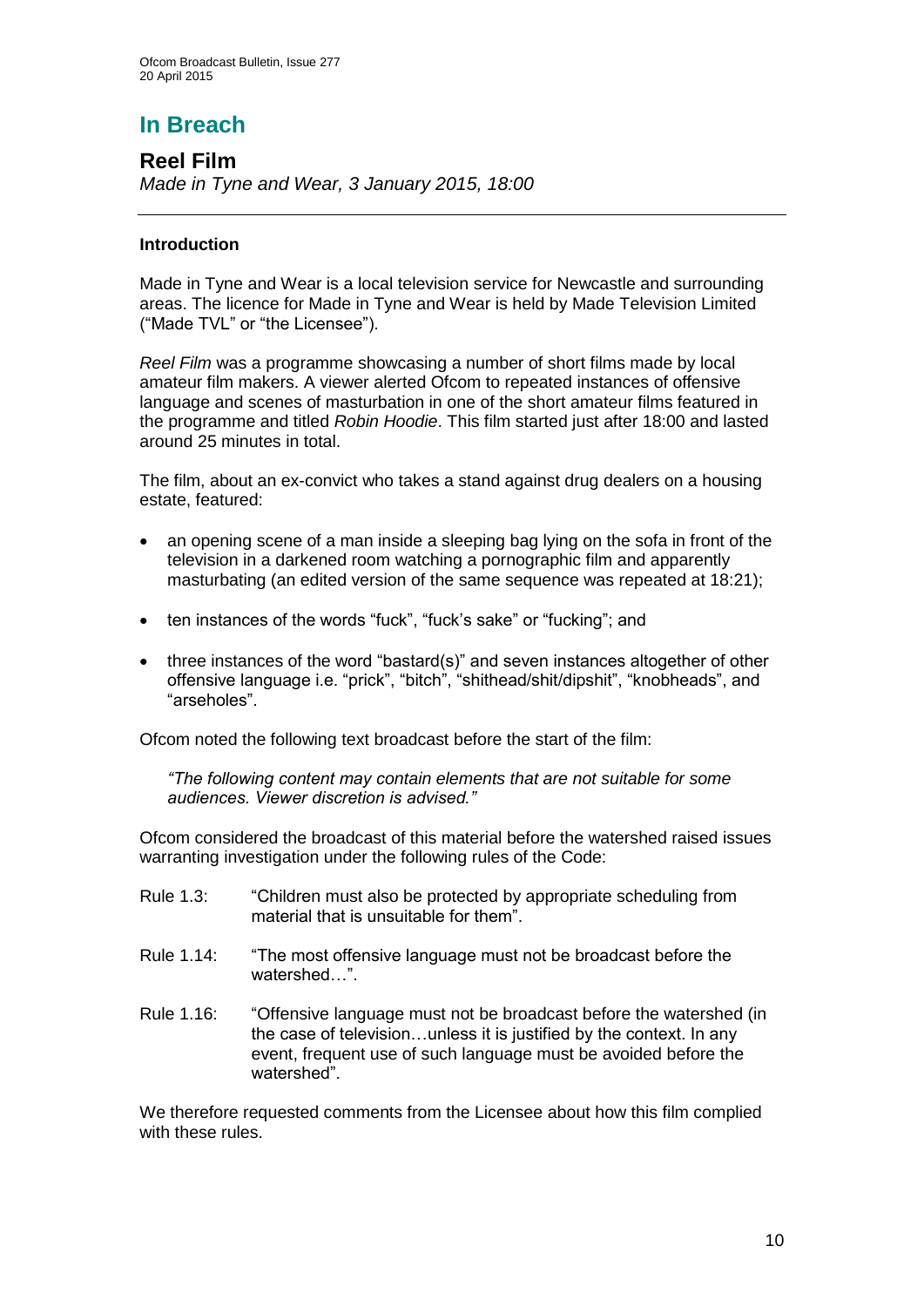# **Response**

Made TVL expressed its "sincerest regret" that this material was broadcast and stated that it took the broadcast of unsuitable material pre-watershed very seriously. An apology to viewers was broadcast on 17 January 2015 in the same timeslot as *Reel Film* as "an effort at re-establishing the trust we have with our audience".

The Licensee explained that the film originally scheduled for broadcast at this time did not arrive in a format that could be transmitted and therefore a member of the scheduling team replaced it with *Robin Hoodie*, a film which had been previously scheduled for post-watershed broadcast. This resulted in material being broadcast which was "not appropriate for the time".

Made TVL was of the view that it had "a robust scheduling system in place", however, on this occasion human error was to blame. Following this error, it had taken measures "to eliminate the likelihood of" a similar mistake occurring. For example: the staff member who scheduled the film had been retrained; further controls on the scheduling process had been introduced; the way in which programme files are named has been amended; and, a colour-coding system in the playout software has been introduced to make it easier to identify pre and post watershed content.

The Licensee stated that these improvements to the scheduling process would ensure that a post watershed item could not "travel up the broadcast chain" without the production, scheduling and compliance teams "being fully aware of the restrictions" regarding the broadcast of post watershed content.

# **Decision**

Under the Communications Act 2003, Ofcom has a statutory duty to set standards for broadcast content as appear to it best calculated to secure the standards objectives, one of which is that "persons under the age of eighteen are protected". This objective is reflected in Section One of the Code.

Ofcom noted this film was intended for post-watershed broadcast and was scheduled in error. As a post-watershed film it contained language, content and themes which were intended for an adult audience.

# Rule 1.14

1

Rule 1.14 of the Code states that "the most offensive language must not be broadcast before the watershed...". Ofcom research on offensive language<sup>1</sup> notes that the word "fuck" and similar words are considered by audiences to be amongst the most offensive language and unacceptable for broadcast pre-watershed. In this case the word "fuck" and related words were broadcast on ten separate occasions during this short film. This material was therefore clearly in breach of Rule 1.14.

 $1$  Audience attitudes towards offensive language on television and radio, August 2010 [\(http://stakeholders.ofcom.org.uk/binaries/research/tv-research/offensive-lang.pdf\)](http://stakeholders.ofcom.org.uk/binaries/research/tv-research/offensive-lang.pdf).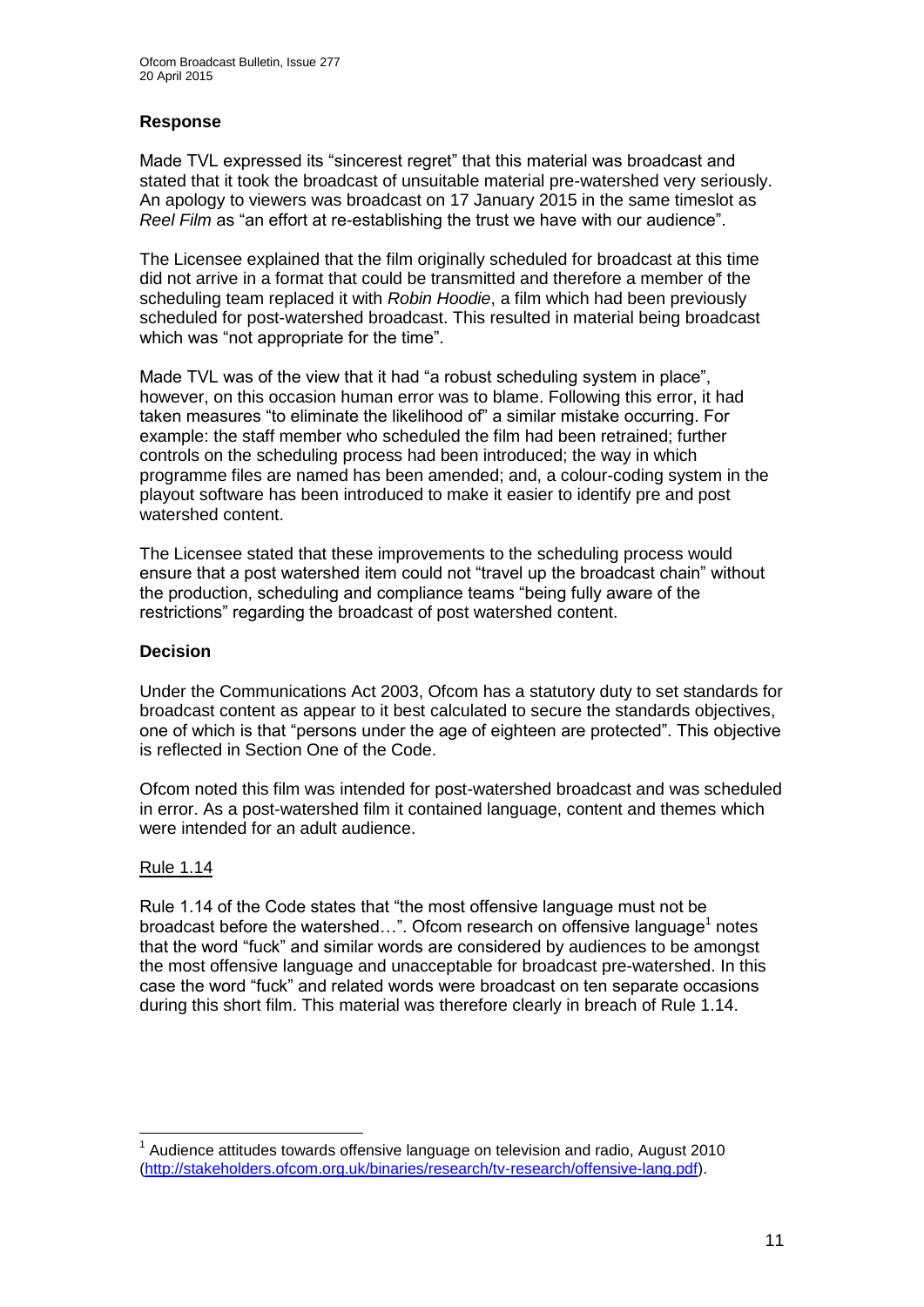# Rule 1.16

Rule 1.16 of the Code states that "offensive language must not be broadcast before the watershed (in the case of television)…unless it is justified by the context. In any event, frequent use of such language must be avoided before the watershed."

Consistent with the broadcaster's and audience's right to freedom of expression, there is no prohibition on mild or moderately offensive language being broadcast before the watershed, as long as it is justified by the context. Ofcom's Guidance on Rule 1.16 states: "Milder language in the early part of the evening may be acceptable, for example, if mitigated by a humorous context. However, in general, viewers and listeners do not wish to hear frequent or regular use of such language, including profanity, before  $2100^{2}$ ".

In this case, we noted ten instances of mild or moderately offensive language in total broadcast from the start of the film and throughout i.e. "bastard(s)"; "prick"; "bitch"; "arseholes"; "knobheads" and "shithead/shit/dipshit". We considered that ten instances of offensive language broadcast during this 25 minute short film constituted frequent use.

We went on to consider whether the frequent use of this offensive language broadcast before the watershed was justified by the context.

In coming to a view, we took into account Ofcom research on offensive language. We noted that generally audiences consider that "arse(holes)" is unlikely to cause offence, even when used in programmes before the watershed. In comparison, however, the words "bitch", "prick", "shit", and "bastard", although not considered to be among the most offensive language, had far greater potential to be considered unsuitable in programmes broadcast before the watershed.

In terms of the editorial context of the programme, Ofcom noted that this was an amateur short film, set on a housing estate in the north-east of England where drug related crime had adversely affected many aspects of people's lives. Therefore, some relatively low level offensive language might be expected by the audience in a programme broadcast before the watershed on this subject.

As Ofcom's Guidance on Rule 1.16 makes clear, milder offensive language in the early part of the evening may be acceptable, if, for example, it is mitigated by a humorous context. In this case, however, we noted that the majority of instances where offensive language was used was in a more threatening and serious context. In our view, this aggressive use of offensive language significantly increased the potential for this material to be unsuitable for broadcast pre-watershed.

The frequent use of offensive language in this context was therefore in breach of Rule 1.16.

# Rule 1.3

Rule 1.3 requires that children must be protected by appropriate scheduling from material that is unsuitable for them. Ofcom first assessed whether the film contained material unsuitable for children.

 2 Audience attitudes towards offensive language on television and radio, August 2010 [\(http://stakeholders.ofcom.org.uk/binaries/research/tv-research/offensive-lang.pdf\)](http://stakeholders.ofcom.org.uk/binaries/research/tv-research/offensive-lang.pdf).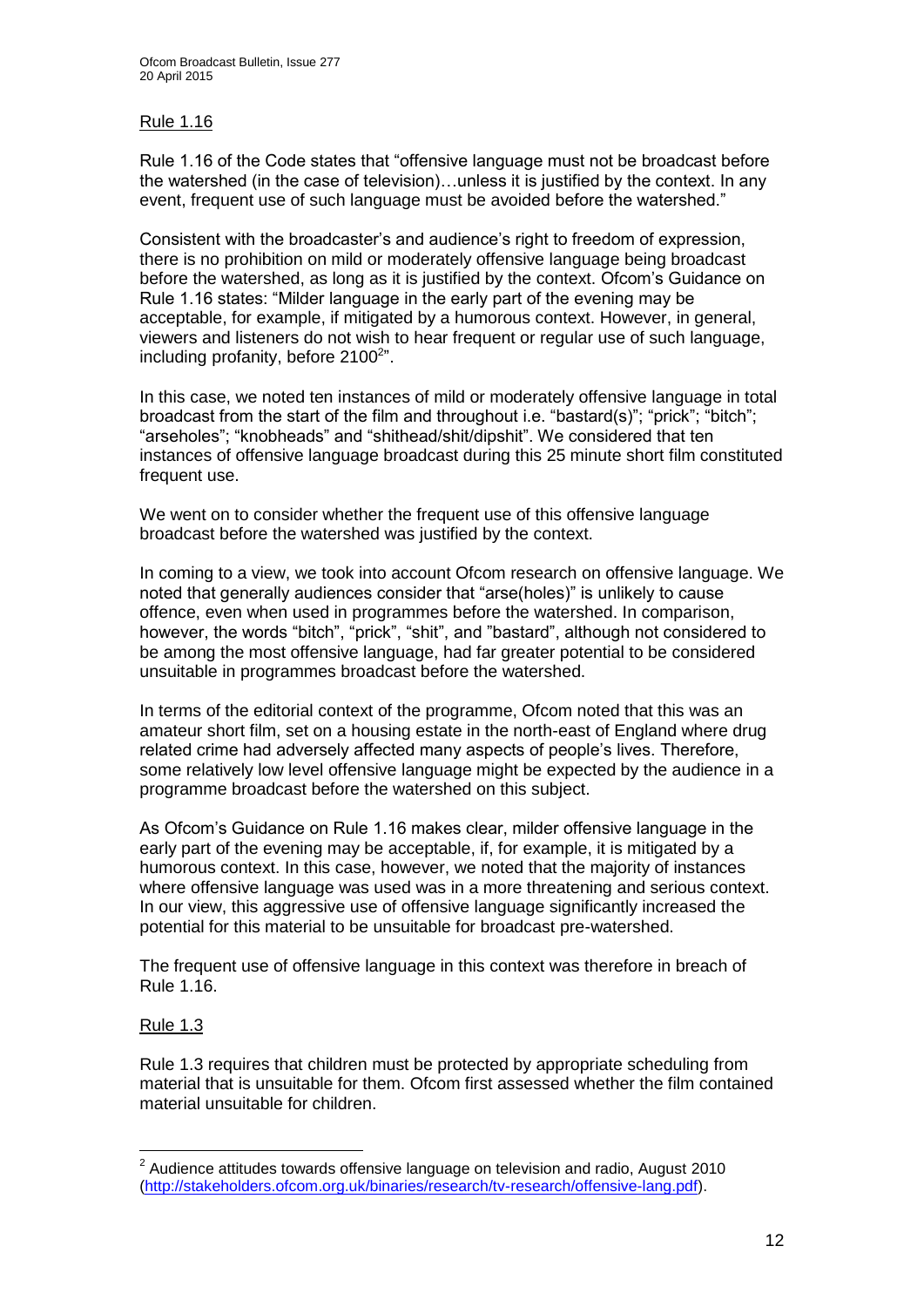In addition to the broadcast of the most offensive language and the frequent use of offensive language as set out above, Ofcom noted two scenes which we considered clearly unsuitable for broadcast before the early evening when children were available to view:

- the opening scene of the short film, shown at 18:00, which featured a man lying on a sofa in a sleeping bag in a darkened room watching a pornographic film on television. The adult film itself was not visible to viewers but the audio of the film which featured sounds of people having sex was clearly audible. The character then lowered his hand into the sleeping bag and appeared to start masturbating. Although no detail of the masturbation was visible, the character's actions inside the sleeping bag, taken together with his groaning as he appeared to ejaculate, clearly indicated that he was performing a sexual act on himself. The character then leaned over, and ripped some paper from a toilet roll, which he used inside the sleeping bag to appear to clean himself. The scene ended with a close up of the discarded tissue; and
- an edited version of the same scene shown again at 18:20 although the depiction of masturbation was not included in this clip.

We then considered whether this material was appropriately scheduled. Appropriate scheduling is judged by a number of factors including: the likely number and age range of the audience; the start and finish time of the programme; and, likely audience expectations.

As a new local television service<sup>3</sup> attracting a small audience it was not possible to determine the audience profile of the Made in Tyne and Wear service, and therefore how many children may have watched this material. However, as this film was broadcast from 18:00 there was a significant likelihood that children were available to view at this time**.** We also noted that the channel is freely available on the digital terrestrial platform and therefore it was clearly possible for children in the locality to come across it unawares.

We also took into account that the short film was preceded by a text warning, indicating to viewers that the material *"may contain elements that are not suitable for some audiences"* and advising *"viewer discretion"*. In Ofcom's view, such a warning was not in any way sufficient to ensure this material was appropriately scheduled.

Ofcom was also of the view the audience for this local television service would not have expected either such scenes depicting masturbation, or the most offensive language or frequent use of offensive language, in a programme shown at 18:00.

For these reasons this unsuitable content was not appropriately scheduled. It therefore breached Rule 1.3.

Ofcom noted the Licensee's explanation that this material was broadcast in error, that it was not scheduled appropriately, and the on-air apology which was transmitted, albeit almost two weeks after transmission. **Nevertheless, this case follows a number of other recent Code breaches for programming broadcast** 

<sup>1</sup> <sup>3</sup> Made in Tyne and Wear launched 12 November 2014.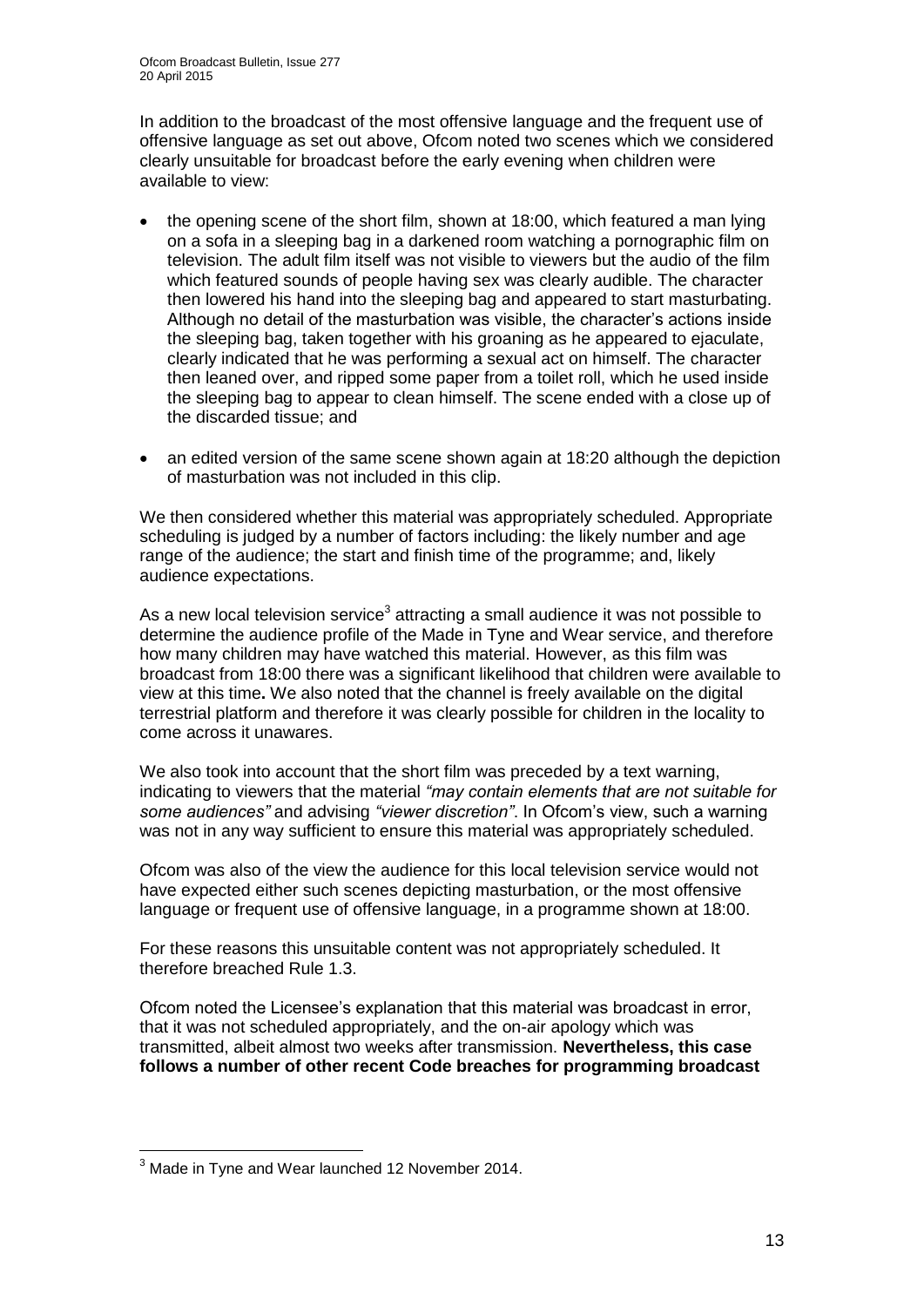**on local television services provided by this Licensee<sup>4</sup> . We are therefore requesting that the Licensee attends a meeting to discuss its compliance arrangements.**

**Breaches of Rules 1.3, 1.14 and 1.16**

 4 See two previous breach decisions published in issue 275 of Ofcom's Broadcast Bulletin [\(http://stakeholders.ofcom.org.uk/enforcement/broadcast-bulletins/obb275/\)](http://stakeholders.ofcom.org.uk/enforcement/broadcast-bulletins/obb275/) and a further breach decision published in this issue of the Broadcast Bulletin.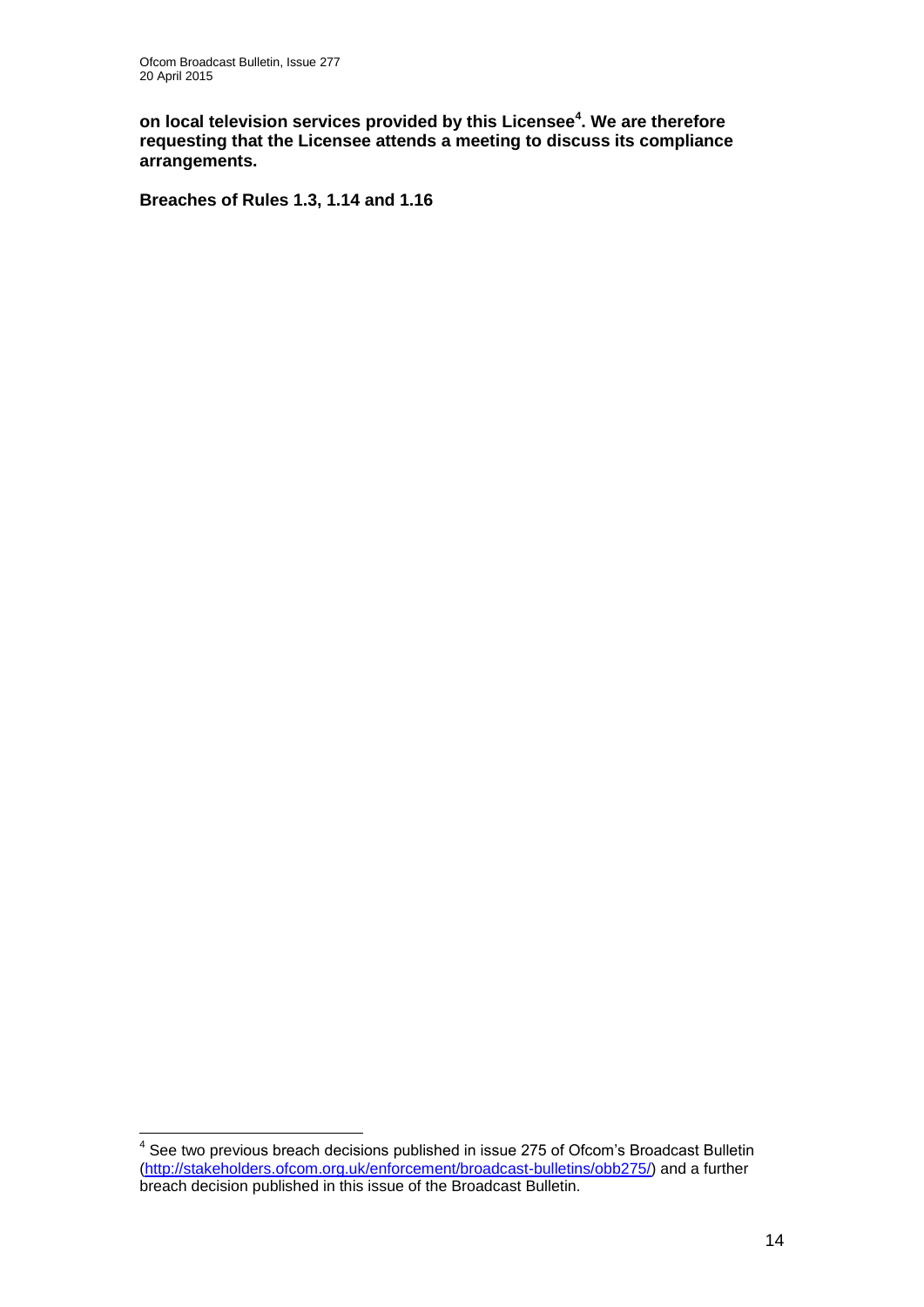# **In Breach**

# **Brits Behind Bars**

*Made In Cardiff, 8 December 2014, 19:00*

# **Introduction**

Made in Cardiff is a local television service that provides a variety of programming for the community in the Cardiff area. The licence for Made in Cardiff is held by Made Television Limited ("Made TVL" or "the Licensee").

*Brits Behind Bars* was a documentary which followed ten British petty criminals who were sent to America to experience life in a tough detention centre in Arizona.

Ofcom received a complaint about a brief scene of nudity in the programme in which the participants were seen taking a shower.

During our review of the programme, we also noted the following:

- A scene in which a strip search of the participants was conducted. This included a shot of one of the participants spreading his naked buttocks ready for inspection. Although a bed post in the foreground of the shot blocked the camera's view to some degree, some detail of the man's anus was visible.
- During an interview, an American prison inmate said of the British criminals:

*"I think all of them is a bunch of cry-babies, you know what I mean, because if you fucking do some crime you gotta do the time, you know what I mean?"*

• In addition, the programme featured 78 uses of 'bleeped' offensive language over the course of its hour long slot.

Ofcom considered this material raised issues under the following rules of the Code:

- Rule 1.3: "Children must…be protected by appropriate scheduling from material that is unsuitable for them".
- Rule 1.14: "The most offensive language must not be broadcast before the watershed "

We therefore requested comments from Made TVL as to how the material complied with these rules.

# **Response**

In its initial comments to Ofcom, the Licensee acknowledged that the broadcast of the word "fucking" before the watershed "was an oversight made by their compliance team". Otherwise Made TVL argued the programme complied with the Code, saying that it was "confident that the imagery was within the code and that the unedited language and masking was justified". In support of this, the Licensee said that "the instances of offensive language are not done in an aggressive or violent context" and "the introduction to the programme and re-entry from commercial breaks is clearly narrated so viewers are aware of the content of the material they are watching".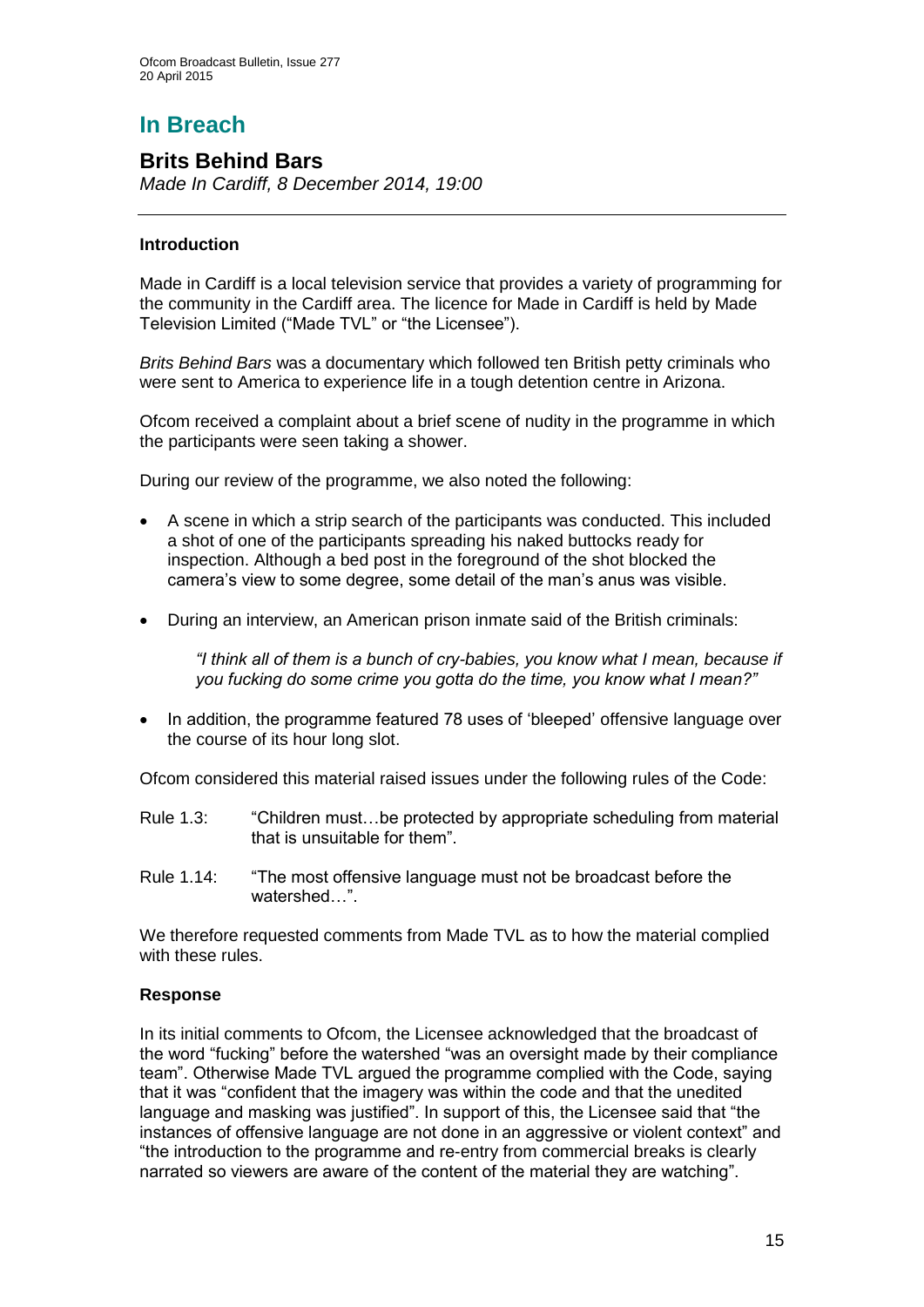In response to Ofcom's Preliminary View (that there were breaches of Rules 1.3 and 1.14) however, Made TVL reconsidered its position. The Licensee said that it had "made a judgement call that the bleeping of the offensive language would suffice" but "following the [Ofcom] investigation and feedback" it "made sure the programme would be strictly scheduled post-watershed". Made TVL added that it had also reviewed its compliance arrangements and now "adopted an 'err on the side of caution' approach", and would no longer schedule "anything with overtly adult themes in a pre-watershed slot".

# **Decision**

Under the Communications Act 2003, Ofcom has a statutory duty to set standards for broadcast content as appear to it best calculated to secure the standards objectives, one of which is that "persons under the age of eighteen are protected". This objective is reflected in Section One of the Code.

# Rule 1.3

Rule 1.3 requires that children must be protected by appropriate scheduling from material that is unsuitable for them. Appropriate scheduling is judged by a number of factors including: the nature of the content; the likely, number and age range of the audience; the start and finish time of the programme; and likely audience expectations.

We considered first whether the material broadcast was suitable for children.

We noted that this programme was acquired by Made TVL having been first broadcast in a post-watershed slot by another broadcaster. Ofcom's guidance "Protecting the Under-Eighteens: Observing the watershed on television and music videos"<sup>1</sup> ("the Guidance") deals specifically with the issue of post-watershed content edited for pre-watershed transmission. It states:

"Broadcasters should take particular care if they wish to show before the watershed content originally produced for a post-watershed audience. In principle, material which has been previously shown after the watershed can be broadcast during the day and comply with the Code, provided all necessary edits have been made or other necessary measures taken to ensure it is appropriate for daytime audience, which may include children. Some programmes or content, however, even if rigorously edited or carefully scheduled, may not be suitable for broadcast pre-watershed because of their adult themes or repeated offensive language (even if 'bleeped')".

Ofcom considered that the subject matter of the programme (i.e. petty criminals experiencing life in an American prison) was not necessarily unsuitable for broadcast before the watershed. However, given that the programme was originally aimed at an adult audience and not intended for broadcast before the watershed, careful editing was required in order to ensure compliance with Rule 1.3.

As noted above, the programme included 78 uses of bleeped offensive language. The Guidance also deals with this specific issue of masked offensive language in pre-watershed programming. It states:

<sup>1</sup> <sup>1</sup> <http://stakeholders.ofcom.org.uk/binaries/broadcast/guidance/831193/watershed-on-tv.pdf>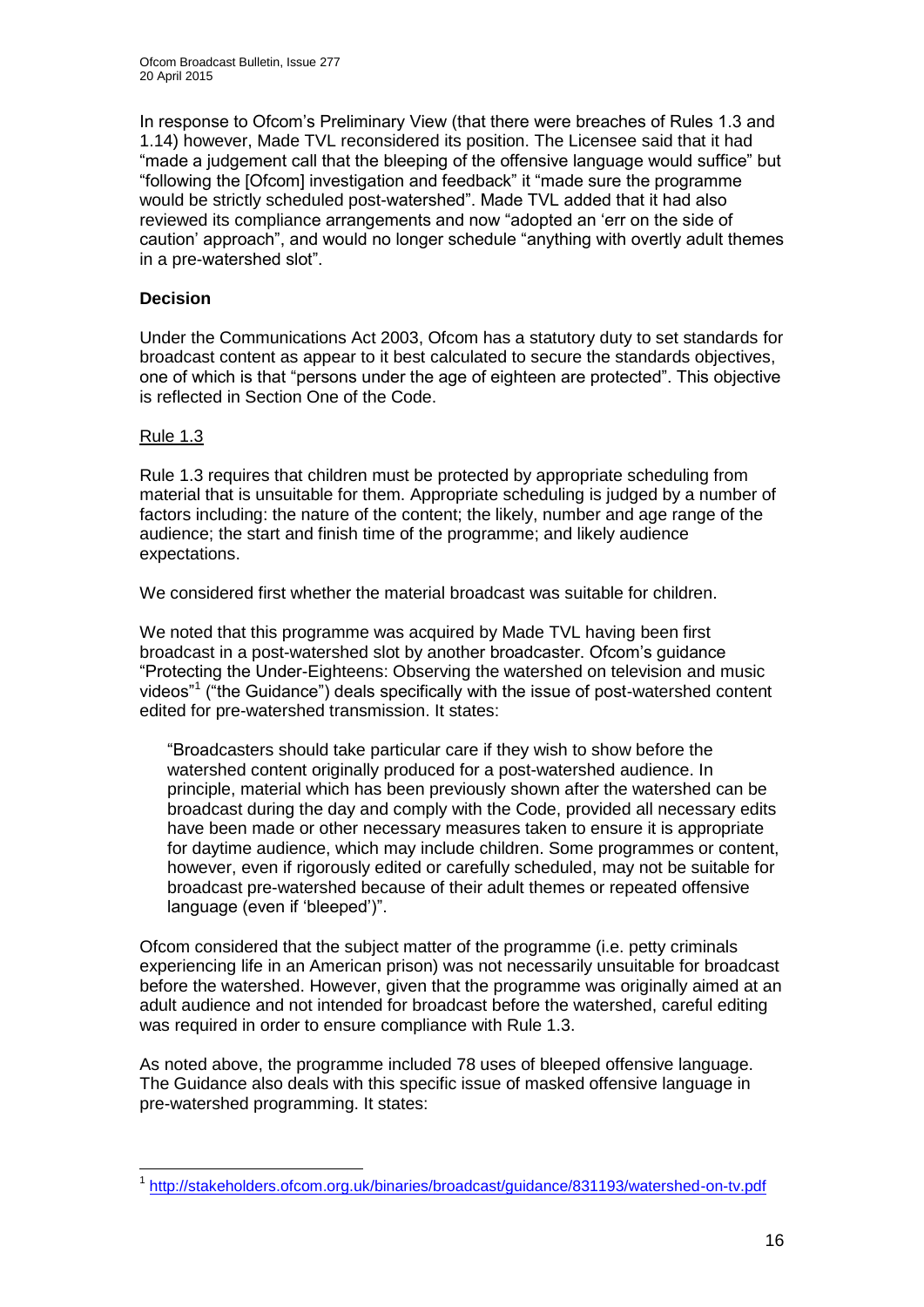"Masking offensive language is one way in which broadcasters may edit postwatershed material to make it suitable for broadcast pre-watershed. If the use of the masked offensive language in a programme is frequent, such that the programme requires multiple instances of bleeping, there can be a cumulative effect on viewers similar to that of the offence caused by repeated broadcast of the unedited offensive language. In programmes where there is frequent use of offensive language, broadcasters may need either to edit the programmes more rigorously for pre-watershed transmission to take account of this cumulative effort, or consider whether the programme is in fact appropriate for pre-watershed broadcast at all".

In its initial comments, the Licensee said that it considered "the instances of offensive language are not done in an aggressive or violent context". We disagreed. For example, we noted the following statements broadcast in the programme:

*"They were quite hostile towards us and saying: 'You go home you British, we're gonna rip a* [bleep] *in your backs. And watch yourselves, you ain't gonna be sleeping tonight. We've got the locks for the keys. We're gonna pick these padlocks and come in and do you, slash you'. Giving it all this gang* [bleep] *and the rest of it"*.

*"A lot of* [bleep] *happens inside too. One guy went in the showers and one of our people just …bink, bink, bink… knocked him the* [bleep] *out. He was bleeding from his eyes, he was bleeding out of his ear. His head bounced off the floor, started going in convulsions, and he was probably in the showers 30 minutes, bleeding heavily. I think he stole some tobacco from somebody*".

The following comments were made during a heated argument between the British criminals and the existing inmates of the detention facility:

*"We've had you geezers slating us of a night time, throwing stones at the tent, slating out* [bleep] *family! That is* [bleep] *nasty! So sort your own* [bleep]*!".*

*"If you lot go on the yard, in a new yard, yeah, you've never been there before, yeah, you get some* [bleep] *or* [bleep] *– are you gonna turn round and say 'Oh hold on a minute, I've done nothing, I've been at* [inaudible] *for about four years'. Are you gonna say* [bleep] *or are you gonna turn round and say 'Hey you* [bleep]*, I'm a* [bleep] *and I'm gonna batter all of you!'".*

We considered these descriptions of violence and aggressive confrontations in combination with the frequent bleeped offensive language were strongly indicative of the programme being unsuitable for children.

Ofcom also noted the scenes of nudity within the programme. Although the Code places no prohibition on scenes of nudity being broadcast before the watershed, the broadcast of these scenes needed to be approached with care. In this case, we concluded that the cumulative effect of both the offensive language and the scenes of nudity resulted in content with an adult tone that was unsuitable for child viewers.

We then went on to consider whether the material was appropriately scheduled.

We took into account: that this content was broadcast at 19:00 on a weekday; the adult tone of the programme; and, the likelihood of there being children available to view this programme.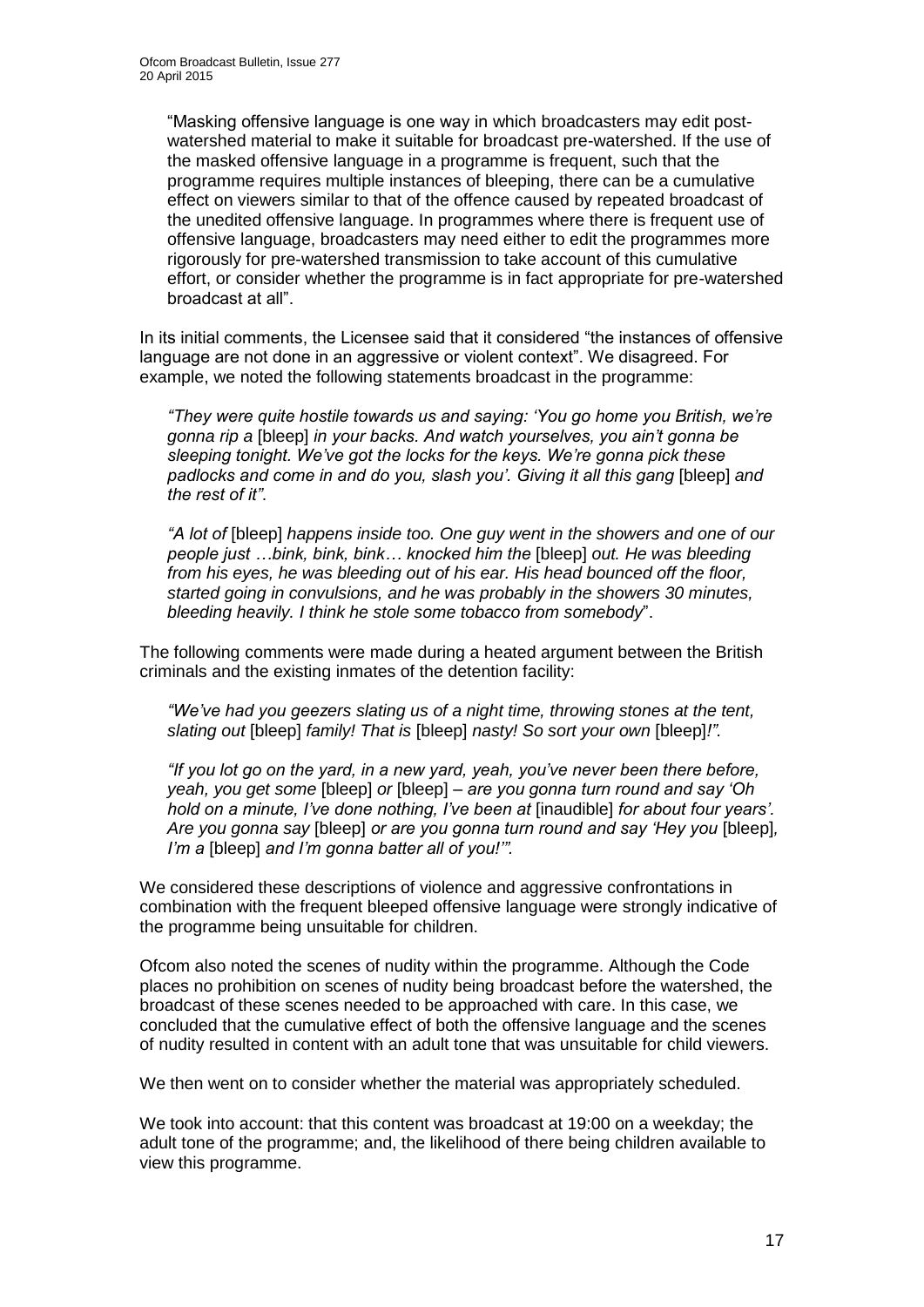We noted the Licensee's initial comments that it considered that "the introduction to the programme and re-entry from commercial breaks is clearly narrated so viewers are aware of the content of the material they are watching". We accepted that the programme's narration did make the subject matter of the programme (i.e. the experience of life in an American prison) clear to viewers. However, in our view the programme's narration did not clearly alert viewers, in particular parents or carers, to either the specific material or that some viewers might consider that aspects of the broadcast were unsuitable for children.

As a new local television service<sup>2</sup> attracting a small audience it was not possible to determine the audience profile of the Made in Cardiff service, and therefore how many children may have watched this material. However, as this programme was broadcast from 19:00 there was a significant likelihood that children were available to view at this time**.** We also noted that the channel is freely available on the digital terrestrial platform and therefore it was clearly possible for children in the locality to come across it unawares.

Taking into account these points, in Ofcom's view, aspects of this broadcast meant that it exceeded the likely expectations of the audience for a programme broadcast in the early evening on a local television service.

For all these reasons we considered that this material was not appropriately scheduled. Rule 1.3 was therefore breached.

#### Rule 1.14

Rule 1.14 states that the most offensive language must not be broadcast before the watershed. Ofcom research on offensive language<sup>3</sup> clearly notes that the word "fuck" and other variations of this word are considered by audiences to be among the most offensive language.

In this case, the word "fucking" was broadcast at approximately 19:40. We noted the Licensee's original assertion that even though this example of the most offensive language was not removed because of an oversight by its compliance team, "the unedited language was justified". However, Rule 1.14 makes no provision for the use of the most offensive language before the watershed to be justified by the context.

The broadcast was therefore in breach of Rule 1.14.

We noted in its response to Ofcom's Preliminary View that the Licensee said it "agreed with Ofcom's assessment and immediately made sure the programme would be strictly scheduled post-watershed". However, we were concerned that the Licensee's initial representations indicated some fundamental misunderstandings about the Code and the obligations it places on broadcasters to protect undereighteens.

# **This case follows a number of other recent Code breaches for programming broadcast on local television services provided by this Licensee<sup>4</sup> . We are**

<sup>1</sup> <sup>2</sup> Made in Cardiff launched in October 2014.

<sup>&</sup>lt;sup>3</sup><http://stakeholders.ofcom.org.uk/binaries/research/tv-research/offensive-lang.pdf>

 $4$  See two previous breach decisions published in issue 275 of Ofcom's Broadcast Bulletin [\(http://stakeholders.ofcom.org.uk/enforcement/broadcast-bulletins/obb275/\)](http://stakeholders.ofcom.org.uk/enforcement/broadcast-bulletins/obb275/) and a further breach decision published in this issue of the Broadcast Bulletin.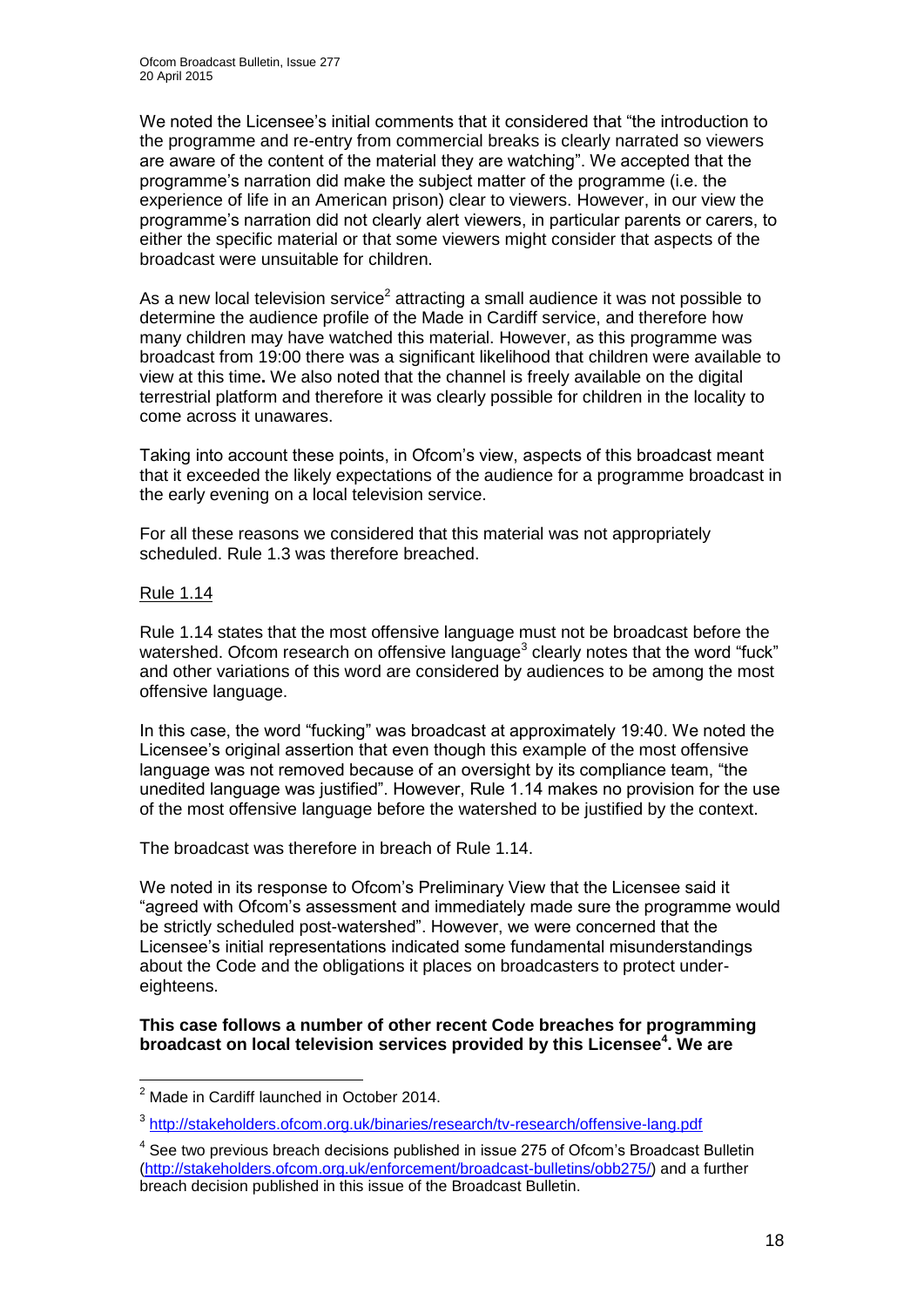**therefore requesting that the Licensee attends a meeting to discuss its compliance arrangements.**

**Breaches of Rules 1.3 and 1.14**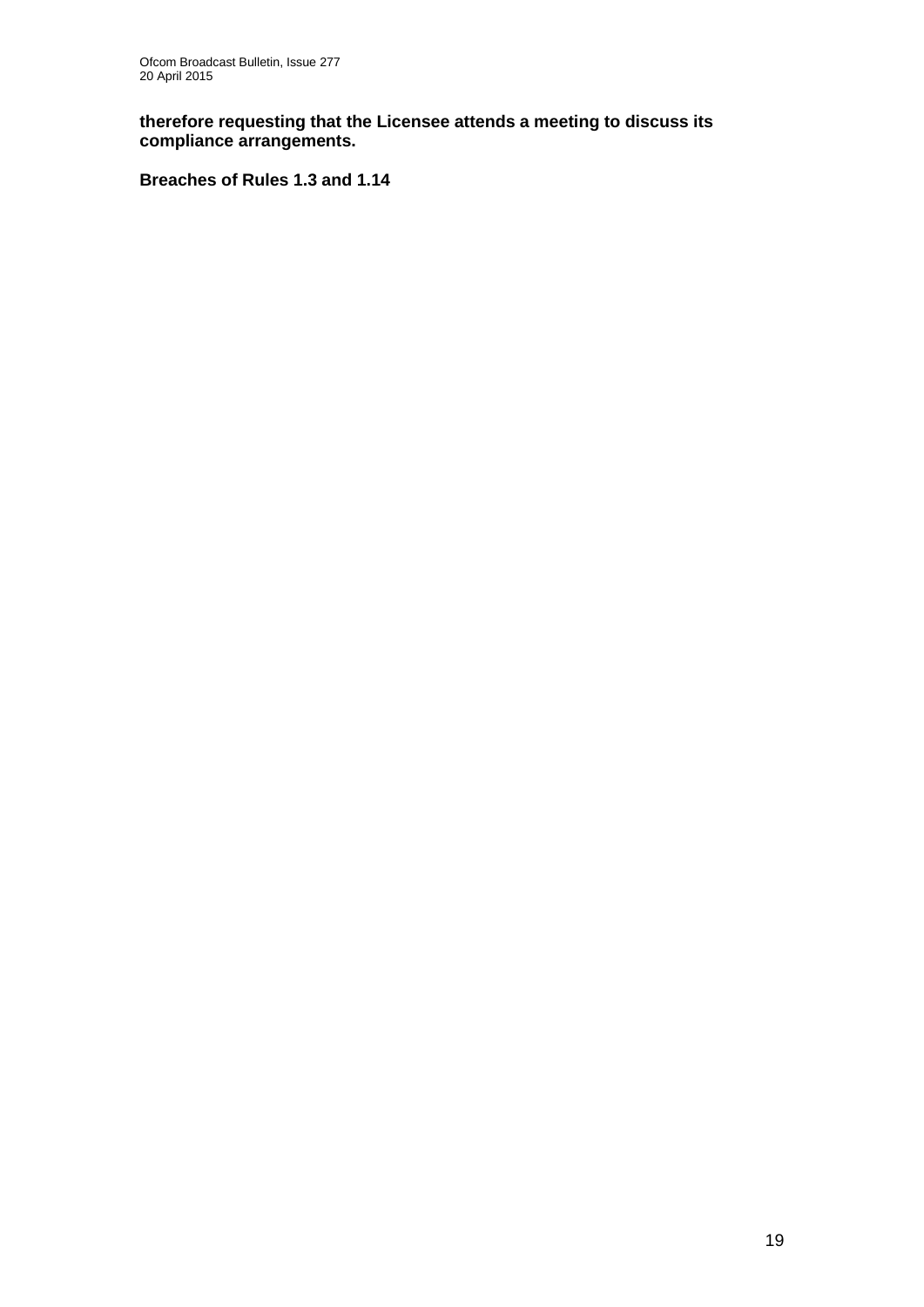# **In Breach**

# **Ice Road Truckers**

*Channel 5, 21 November 2014, and 5 and 12 December 2014, 20:00* 

# **Introduction**

*Ice Road Truckers* is a documentary series focusing on drivers who operate seasonal routes across frozen bodies of water in remote regions of Alaska and Canada. The truckers compete among themselves to haul the greatest number of loads before the ice melts in the spring.

Ofcom received a total of eight complaints about repeated offensive language and repeated instances of 'bleeped' language in the three episodes broadcast prewatershed and detailed above. The bleeped language was, at times, identifiable given that in some cases the sound of the first letter ("f") and the sound of the last letter ("k") were audible. We reviewed the content in question and noted the following:

# 21 November 2014

Five instances of "shit"; one of "piss"; four instances of "asses" and one of "bastard" as well as 21 instances of bleeped language.

#### 5 December 2014

Four instances of "shit"; four of "frickin'"; one instance of "dick"; one of "pissed off"; and three instances of "asses" as well as 14 instances of bleeped language.

# 12 December 2014

Ten instances of "shit"; five of "frickin'"; two of "prick"; one of "ass" and 21 instances of bleeped language.

We considered the material raised potential issues warranting investigation under Rule 1.16 of the Code. This states:

"Offensive language must not be broadcast before the watershed (in the case of television)...unless it is justified by the context. In any event, frequent use of such language must be avoided before the watershed".

We therefore asked Channel 5 (or "the Licensee") how this broadcast material complied with Rule 1.16.

# **Response**

Channel 5 accepted that this was "a most serious matter". It said that the episodes broadcast on 21 November, and 5 and 12 December 2014 should not have been broadcast and, in its opinion, did not comply with the Code.

The Licensee explained that the member of staff who reviewed these programmes and prepared these programmes for broadcast did not comply with Channel 5's internal guidelines or the Code.

Channel 5 stated that it wished to make it clear that "these episodes were broadcast contrary to Channel 5's procedures", there had been no referral to the Content Legal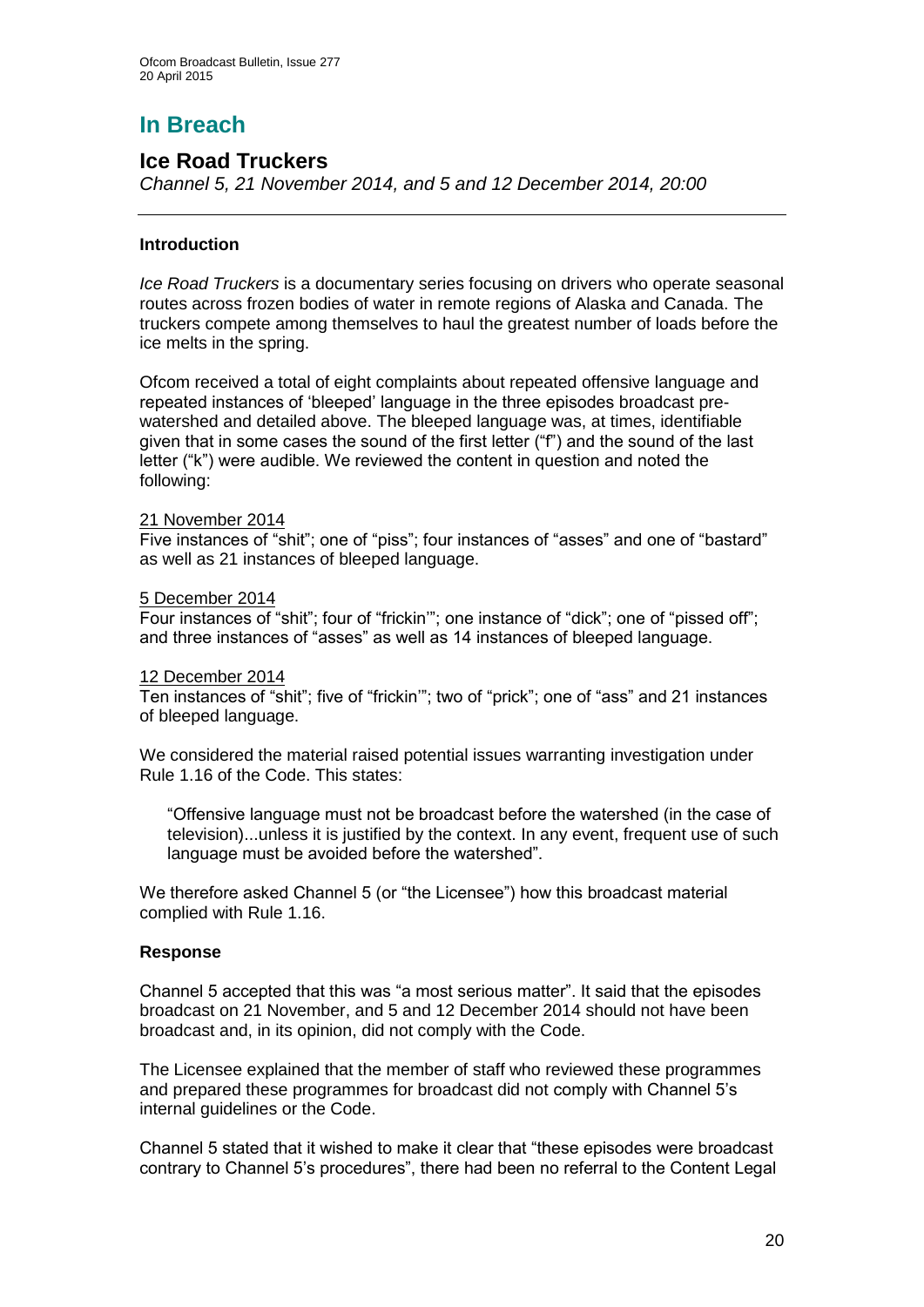Team and the three episodes "were not complied appropriately or correctly". Although "some attempt" was made to ensure the episodes were compliant "it was unacceptably inadequate".

In particular, Channel 5 made clear that it did not consider it was "appropriate or permissible" for the word "fuck" or any variations of this word to be discernible in a pre-watershed broadcast, adding that this was not "a case where Channel 5 was seeking to push the boundaries in terms of appropriate scheduling".

The Licensee apologised for the errors made in this instance. It said that the master tapes for each programme had been amended and none of these episodes would be broadcast pre-watershed again in the form in which they were originally broadcast.

Channel 5 said finally that, in response to this incident, it had considerably "reviewed and tightened" its internal compliance procedures about the broadcast of offensive language before the watershed.

# **Decision**

1

Under the Communications Act 2003, Ofcom has a statutory duty to set standards for broadcast content as appear to it best calculated to secure the standards objectives, one of which is that: "persons under the age of eighteen are protected". This objective is reflected in Section One of the Code.

Rule 1.16 states that offensive language must not be broadcast before the watershed, unless it is justified by the context and that, in any event, frequent use of such language must be avoided before the watershed.

Consistent with the broadcaster's and audience's right to freedom of expression, there is no prohibition on mild or moderately offensive language being broadcast before the watershed, as long as it is justified by the context. Ofcom's Guidance on Rule 1.16 states: "Milder language in the early part of the evening may be acceptable, for example, if mitigated by a humorous context. However, in general, viewers and listeners do not wish to hear frequent or regular use of such language, including profanity, before 2100<sup>1</sup>".

In this case we noted first that all three programmes began at 20:00, well before the 21:00 watershed and there were multiple instances of offensive language broadcast from the start of the three 60 minute episodes as set out in the Introduction.

We took into account the 2010 Ofcom research on offensive language concerning the offensive words used in these programmes<sup>2</sup>. We noted that generally audiences consider that "ass/asses" (as a substitute for "arse") is unlikely to be considered unsuitable when used in a programme before the watershed. In comparison, however, the words "piss" or "pissed off", "dick/prick", "shit", and "bastard", although not considered to be among the most offensive language, had greater potential to cause offence in programmes before the watershed.

In addition, we also noted that there were multiple uses of bleeped offensive language broadcast in these programmes, with 21 in each of the 21 November and 12 December episodes. In some cases the multiple bleeps occurred consecutively

<sup>&</sup>lt;sup>1</sup> <http://stakeholders.ofcom.org.uk/binaries/broadcast/guidance/831193/section1.pdf>

<sup>&</sup>lt;sup>2</sup> <http://stakeholders.ofcom.org.uk/binaries/research/tv-research/offensive-lang.pdf>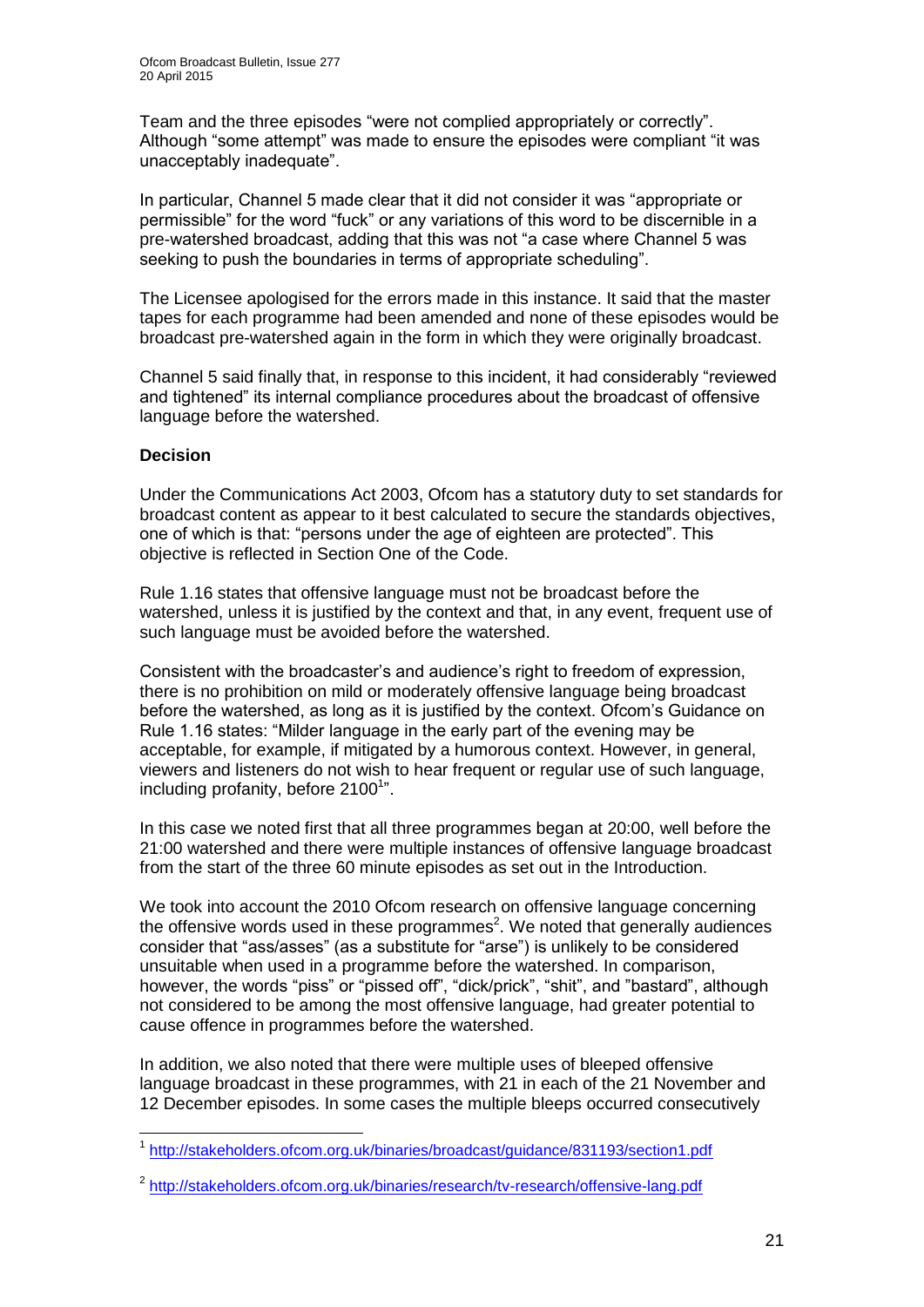during heated exchanges between the truck drivers, and the word bleeped was clearly identifiable as "fuck" because it had been inadequately edited and the "f" and the "k" sounds at the start and end of the word were audible. All of this content taken together, in our view, and especially the identifiable bleeped words, therefore had the potential to cause significant offence.

We went on to consider whether the multiple and frequent uses of offensive language in this case were justified by the context.

In terms of the editorial context of these programmes, Ofcom accepted that the documentary series focuses on truck drivers working in stressful conditions, and in some cases risking their lives to deliver loads using temporary frozen ice roads. Therefore occasional use of relatively low level offensive language might be expected in a pre-watershed programme.

Ofcom considered that the use of offensive language and bleeped language (as set out above) constituted frequent use in each of the three programmes. They were broadcast on a public service channel to an audience which included significant numbers of young children aged 4 to 15, and in particular of those aged 4 to 9 years. For example: the episode on 21 November attracted a total child audience (aged 4 to 15) of 103,000 which represented 8.1% of the audience, and of these, 49,000 were children aged 4 to 9; the episode of 5 December had a child audience (aged 4 to 15) of 60,000 which represented 6.1% of the audience and of this number, 45,000 were children aged 4 to 9; and, the episode of 12 December attracted a child audience (aged 4 to 15) of 31,000 which represented 2.9% of the audience of which 21,000 were children aged 4 to 9.

As Ofcom's Guidance on Rule 1.16 makes clear, milder language in the early part of the evening may be acceptable, if, for example, it is mitigated by a humorous context. In this case, we noted that the majority of instances where offensive language was used, particularly the bleeped instances, were within heated altercations between the truck drivers. In our view, this aggressive use of offensive language would have made it more unsuitable for broadcast before the watershed.

Clearly broadcast of the most offensive language before the watershed is in breach of the Code. However, bleeping of this language does not necessarily ensure compliance with the Code. In this case, Ofcom considered that the frequency of the bleeped language, which in some instances was identifiable as "fuck", had a cumulative effect on viewers similar to that of the offence caused by repeated broadcast of the un-bleeped offensive language itself. It is Ofcom's view that where such frequent bleeping of offensive language is required for pre-watershed transmission broadcasters face challenging scheduling decisions.

Ofcom noted that Channel 5 has taken various steps to ensure better compliance in future as regards the broadcast of offensive language before the watershed. Nonetheless, for the reasons set out above, these programmes were clearly in breach of Rule 1.16.

# **Breaches of Rule 1.16**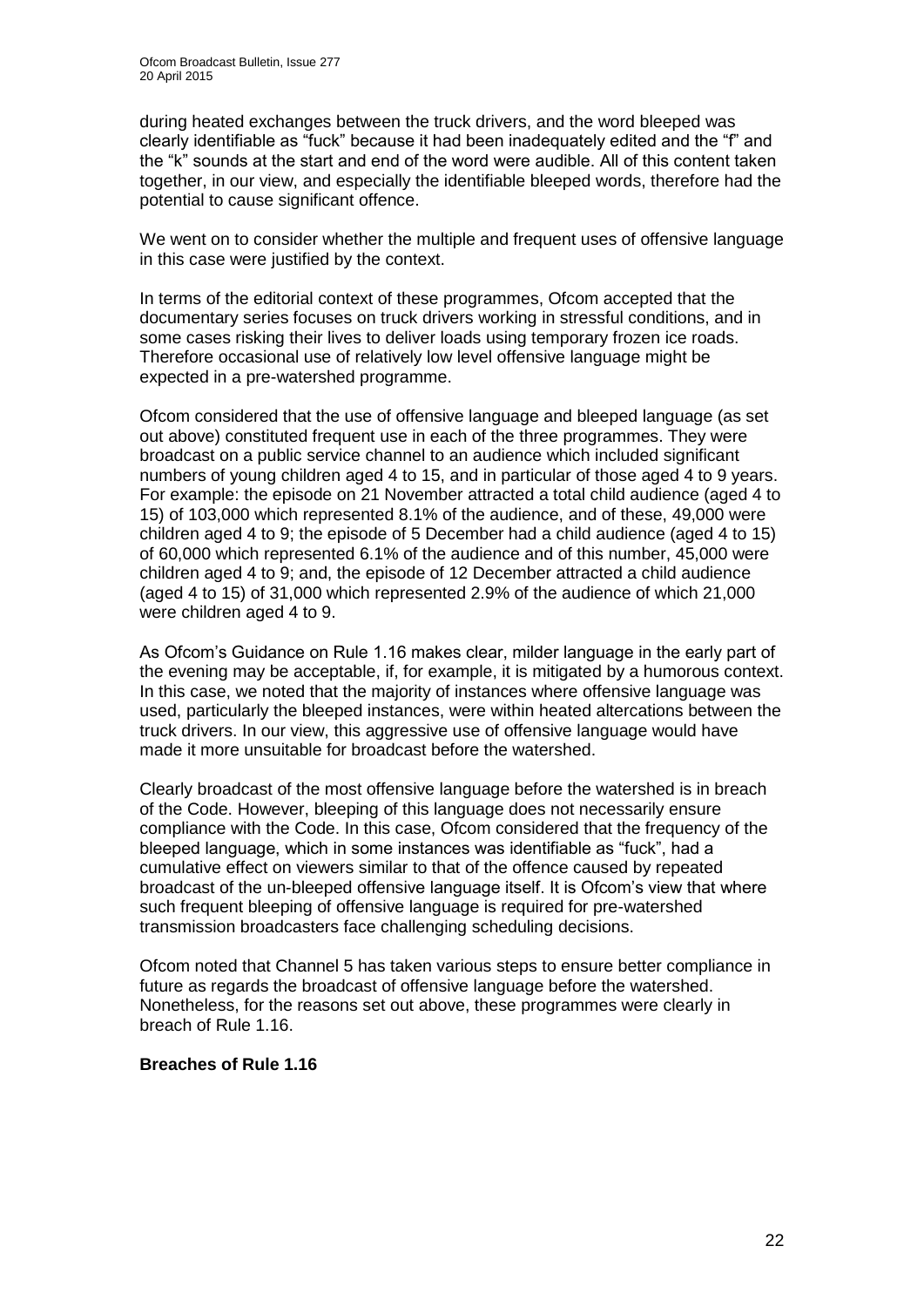# **In Breach**

**Box of Truth** *Vox Africa, 3 December 2014, 14:30*

# **Introduction**

Vox Africa is a digital satellite channel aimed at the African community that broadcasts a variety of news and entertainment programming. The licence for Vox Africa is held by Vox Africa Plc ("Vox Plc" or "the Licensee").

*Box of Truth* was a two-part Nigerian drama about various characters seeking a mysterious box that may bring peace to the world. The episode broadcast on 3 December 2014 was approximately 60 minutes in duration.

A complainant alerted Ofcom to offensive language in the programme which the viewer considered inappropriate for the time of broadcast.

Ofcom noted the following dialogue in the programme:

*"Listen. I can see you're fucking jealous"*.

Ofcom considered that the material raised issues warranting investigation under Rule 1.14 of the Code, which states:

"The most offensive language must not be broadcast before the watershed…".

We therefore sought comments from the Licensee as to how the material complied with this rule.

# **Response**

Vox Plc said that an internal investigation had found the issue was caused due to human error during its compliance process. The Licensee apologised and said it took "full responsibility for this mistake".

# **Decision**

Under the Communications Act 2003, Ofcom has a statutory duty to set standards for broadcast content as appear to it best calculated to secure the standards objectives, one of which is that "persons under the age of eighteen are protected". This objective is reflected in Section One of the Code.

Rule 1.14 states that the most offensive language must not be broadcast before the watershed. Ofcom research on offensive language<sup>1</sup> clearly notes that the word "fuck" and related words are considered by audiences to be among the most offensive language. Ofcom therefore considered that the broadcast of the most offensive language at 14:30, was a clear breach of Rule 1.14.

# **Breach of Rule 1.14**

<sup>1</sup> <sup>1</sup> <http://stakeholders.ofcom.org.uk/binaries/research/tv-research/offensive-lang.pdf>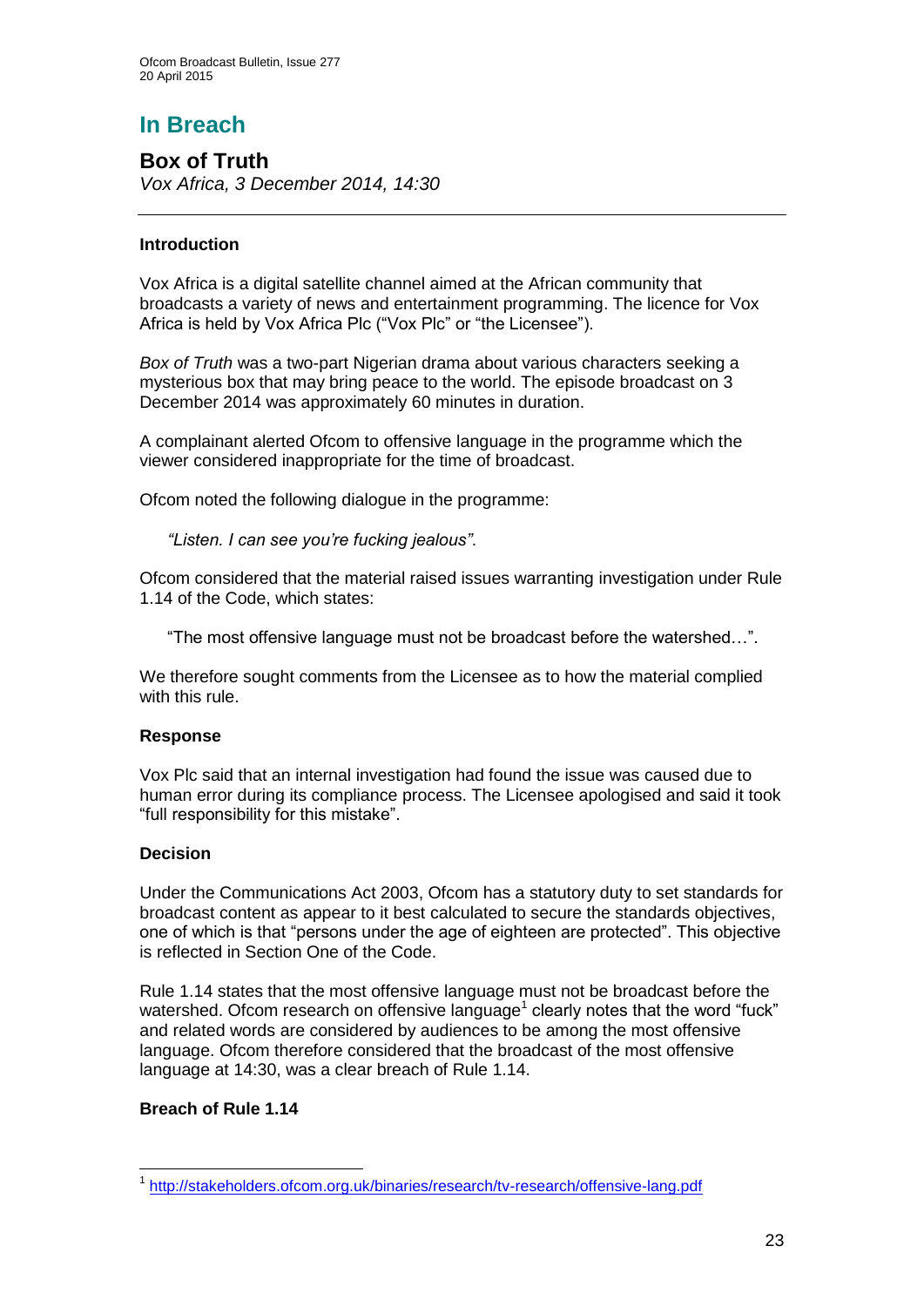# **In Breach**

# **Breakfast Show**

*Lyca Radio 1458, 8 August 2014 to 15 January 2015, various times*

# **Introduction**

1

Lyca Radio 1458 is a local commercial radio station that serves the Asian community in Greater London. The licence for the service is held by Lyca Media II Limited ("Lyca" or "the Licensee").

Between August 2014 and January 2015, a commercial reference for Rishtey TV was broadcast during the *Breakfast Show*. It stated:

*"Lyca Radio 1458. The Breakfast Show is sponsored by Rishtey TV – available free on Sky, Virgin and Freesat – standard equipment required".*

A complainant, who subscribed to Virgin Media's basic TV package, claimed that the commercial reference was misleading. She said that Rishtey TV was not available to her for free, adding that, if she wanted to view the channel, she would need to purchase a more expensive package.

Ofcom therefore considered the material raised issues warranting investigation under the following Code rules:

- Rule 10.7: "Commercial references in programming must comply with the advertising content and scheduling rules that apply to radio broadcasting".
- Rule 10.8: "Commercial references that require confirmation or substantiation prior to broadcast must be cleared for broadcast in the same way as advertisements".

The advertising content and scheduling rules that apply to radio broadcasting are set out in the UK Code of Broadcast Advertising ("the BCAP Code")<sup>1</sup>, which includes the following:

- Rule 3.1: "Advertisements must not materially mislead or be likely to do so".
- Rule 3.9: "Broadcasters must hold documentary evidence to prove claims that the audience is likely to regard as objective and that are capable of objective substantiation. The ASA may regard claims as misleading in the absence of adequate substantiation".

<sup>&</sup>lt;sup>1</sup> The Advertising Standards Authority ("ASA") and Broadcast Committee of Advertising Practice ("BCAP") regulate the content of broadcast advertising, under a Memorandum of Understanding with Ofcom. Specifically, BCAP supervises and reviews the codes that govern the regulation of broadcast advertising. The regulation of commercial references on radio, including sponsorship credits, remains with Ofcom, as such references form part of radio broadcasters' editorial content (i.e. they are not spot advertisements).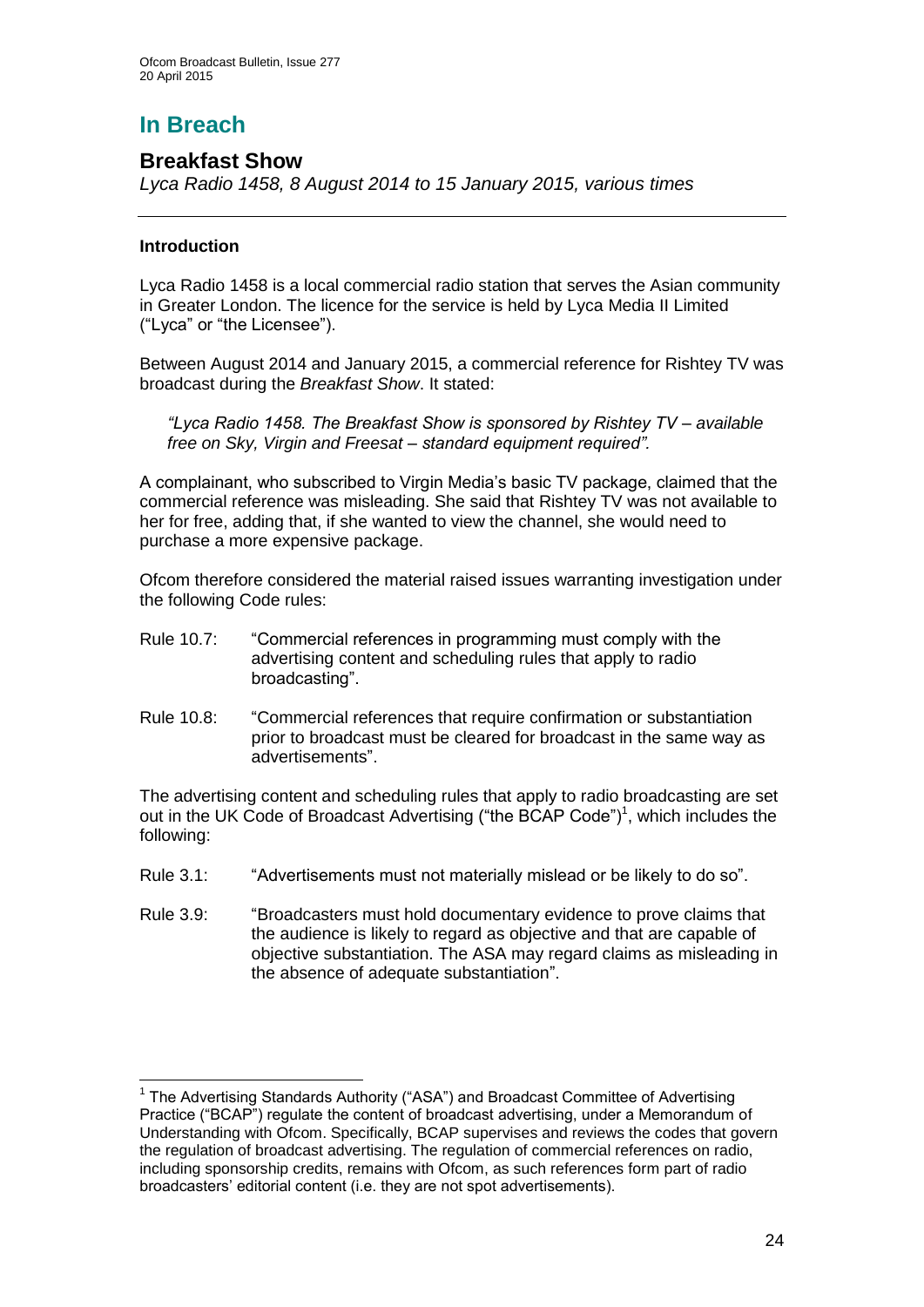Rule 3.26: "Advertisements must not describe an element of a package as "free" if that element is included in the package price, unless consumers are likely to regard it as an additional benefit because it has recently been added to the package without increasing its price".

Ofcom requested comments from the Licensee about how it complied with these rules.

### **Response**

Lyca confirmed that Rishtey TV had been first available through Sky Digital on 3 September 2012, through Virgin Media on 13 December 2012 and on Freesat from 13 December 2013.

Lyca said it had "checked relevant press statements in which Rishtey TV was widely described as…part of 'Virgin's basic package'", adding that when it became aware the channel was only available to Virgin customers on a more expensive package, "the sponsorship was immediately dropped from [its] schedules…".

The Licensee said it "[regretted] the erroneous message and [had] taken steps to ensure any similar claims [would be] more stringently tested in future." However, it considered that, "given the presence of Rishtey TV free-to-air on other platforms and on the majority of popular Virgin Media packages, few, if any, consumers will have been inconvenienced". Lyca therefore accepted that the commercial reference was in breach of Rule 10.7 of the Broadcasting Code, with reference to Rule 3.1 of the BCAP Code, as "the announcement was misleading to [this] limited extent". Further, the Licensee accepted that the material was in breach of Rule 10.8 of the Broadcasting Code, with reference to Rule 3.9 of the BCAP Code, "to the extent that [its] in-house clearance procedure did not fully appreciate the significance of the word 'free' in this particular context", adding that it recognised its "reliance on the advertiser's own publicity…was inadequate substantiation".

Lyca said Rule 3.26 of the BCAP Code "went to the heart of its confusion in this case", adding that "[it did] not believe…a consumer would have been misled into ordering a new Virgin Media installation without first deciding on the level of service (i.e. number of channels) they required and therefore the amount they were willing to pay". It therefore considered "the cost would…have been apparent before purchase and there [was] no suggestion that this price was identifiably higher as a result of the inclusion of Rishtey TV in any Virgin Media package". The Licensee also considered there was "no suggestion that either the advertiser or Lyca Radio 1458 would benefit from any additional Virgin Media revenue from any consumer resulting from their viewing Rishtey TV". Lyca noted there had been "no commercial advantage to [it] from the unfortunate wording" of the commercial reference.

Rishtey TV did not submit comments on the matter.

# **Decision**

Under the Communications Act 2003, Ofcom has a statutory duty to set standards for broadcast content as appear to it best calculated to secure the standards objectives, including "that generally accepted standards are applied to the contents of ... radio services so as to provide adequate protection for members of the public from the inclusion in such services of...harmful material" and "that the inclusion of advertising which may be misleading, harmful or offensive in...radio services is prevented". These objectives are reflected in Section Ten of the Ofcom Broadcasting Code in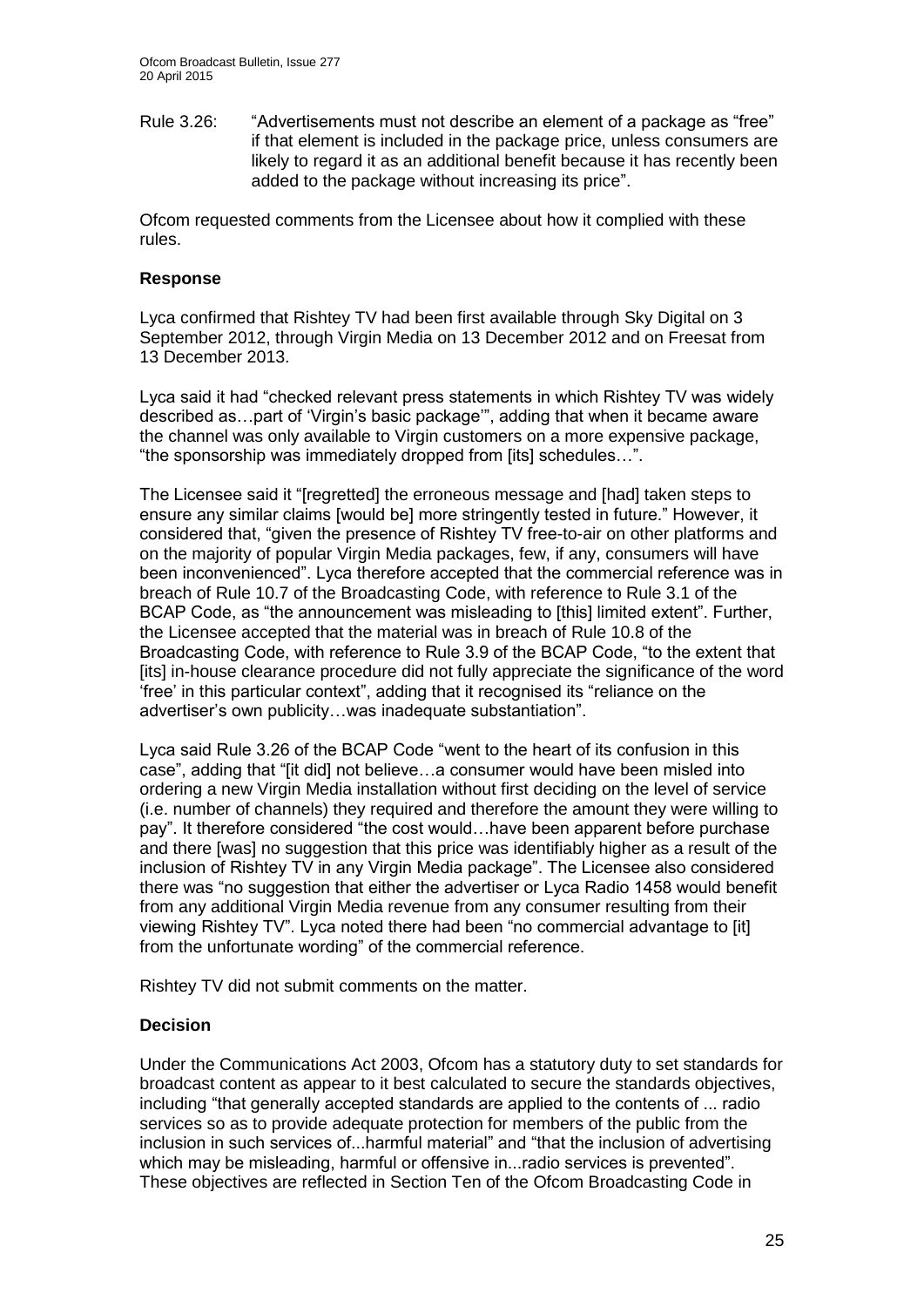relation to commercial communications in radio programming and the BCAP Code in relation to advertisements.

Rule 3.26 of the BCAP Code makes clear that no advertisement (or commercial reference on radio) may describe an element of any package as 'free' if it is included in the package price, adding that the only exception is where "consumers are likely to regard it as an additional benefit because it has recently been added to the package without increasing its price". Further, the rule applies to all advertisements, not only those from which the advertiser or the Licensee necessarily gain commercial advantage.

In this case, Ofcom noted that, although Rishtey TV was available at no cost to consumers with either a Freesat or Freesat from Sky receiver, it was available only as an element of a purchased package through Virgin Media. We also noted that Rishtey TV had been available as part of the Virgin Media package for over 18 months before the commercial reference was first broadcast. As a result, we considered consumers were unlikely to regard the channel as an additional benefit recently added to a Virgin Media package.

Ofcom noted Lyca's view that "few, if any, consumers [would] have been inconvenienced" by the commercial reference. However, the commercial reference was inaccurate and therefore had the potential to mislead. We concluded that each broadcast of the commercial reference breached Rule 10.7 of the Broadcasting Code, with reference to Rules 3.1 and 3.26 of the BCAP Code.

Further, as the claim was inaccurate, it followed that Lyca failed to hold documentary evidence to prove the availability of Rishtey TV claimed in the commercial reference. Ofcom therefore concluded that the Licensee was in breach of Rule 10.8 of the Broadcasting Code, with reference to Rule 3.9 the BCAP Code.

**Breaches of Rule 10.7 of the Broadcasting Code, with reference to Rules 3.1 and 3.26 of the BCAP Code; and Breach of Rule 10.8 of the Broadcasting Code, with reference to Rule 3.9 of the BCAP Code**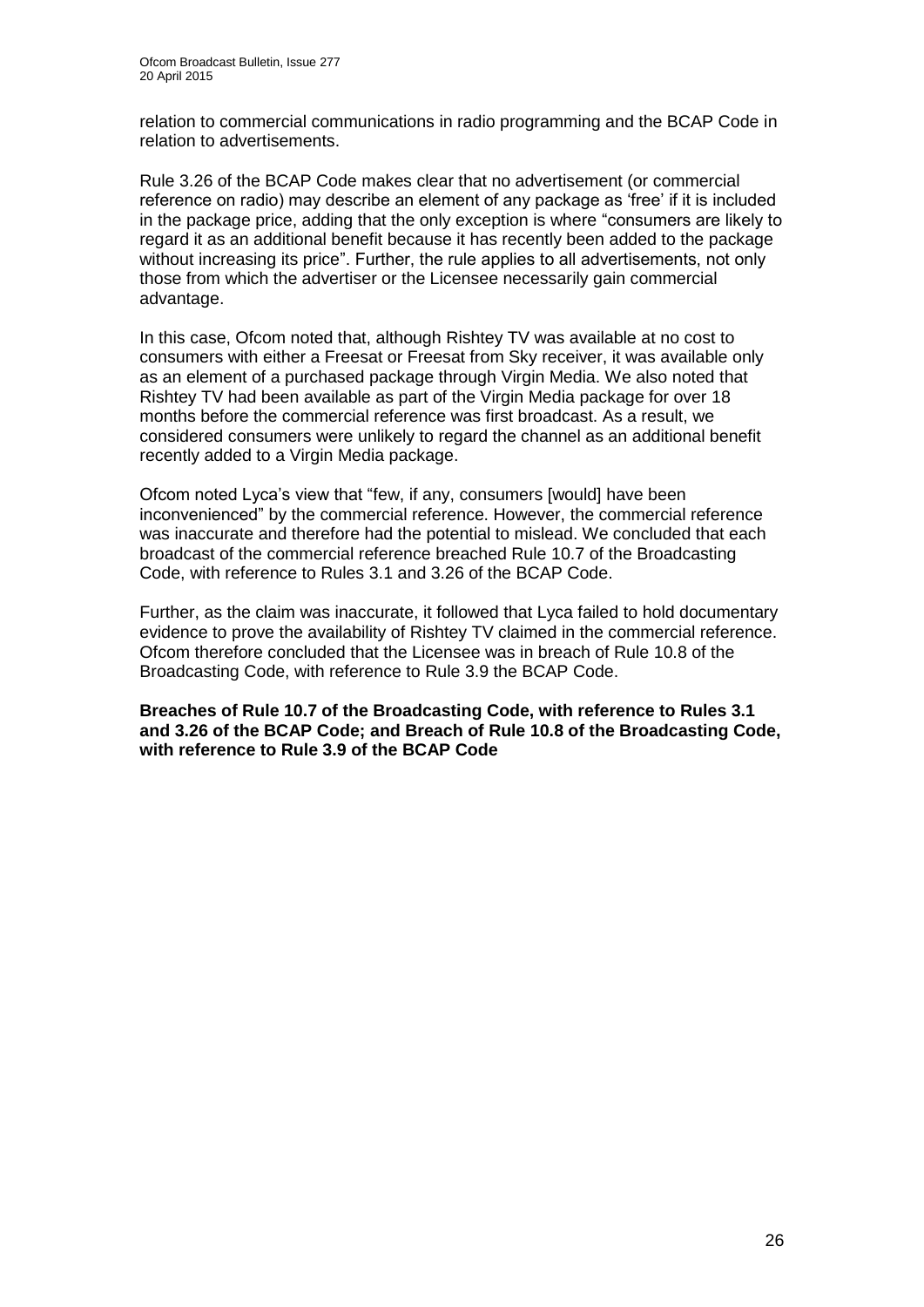# **Broadcast Licence Conditions cases**

# **In Breach**

# **Production of recordings**

*DM News Plus, 21 July 2014, 21:00*

# **Introduction**

DM News Plus is a satellite television service primarily aimed at the Asian community in the UK. The licence for DM News Plus is held by DM Global Media Limited ("the Licensee").

Ofcom received a complaint about footage of the aftermath of violence in the programme *Penny Appeal* broadcast on DM News Plus on 21 July 2014.

Ofcom requested a recording of the relevant programme from the Licensee to assess the broadcast material. A considerable period of time had elapsed before the Licensee provided a recording of the programme to Ofcom.

Ofcom considered this matter raised issues warranting investigation under Condition 11(2)(b) of the Licensee's Television Licensable Content Service ("TLCS") licence, which states that:

- "11(2) ...the Licensee shall:...
	- (b) at the request of Ofcom forthwith produce to Ofcom any such recording for examination or reproduction...".

Ofcom therefore asked the Licensee for its comments with regard to this incident.

# **Response**

The Licensee said it had not deliberately failed to provide Ofcom with the recording and attributed the delay to staff illness and the hacking of its email account that it used for correspondence with Ofcom.

The Licensee added that it considered it had provided Ofcom with an adequate explanation for the delay.

# **Decision**

Under the Communications Act 2003, Ofcom has a duty to ensure that in each broadcaster's licence there are conditions requiring the licensee to retain recordings of each programme broadcast, in a specified form and for a specific period after broadcast, and to comply with any request to produce such recordings issued by Ofcom. TLCS licences enshrine these obligations in Licence Condition 11.

Licence Condition 11(2)(b) requires licensees to produce such recordings to Ofcom forthwith upon request.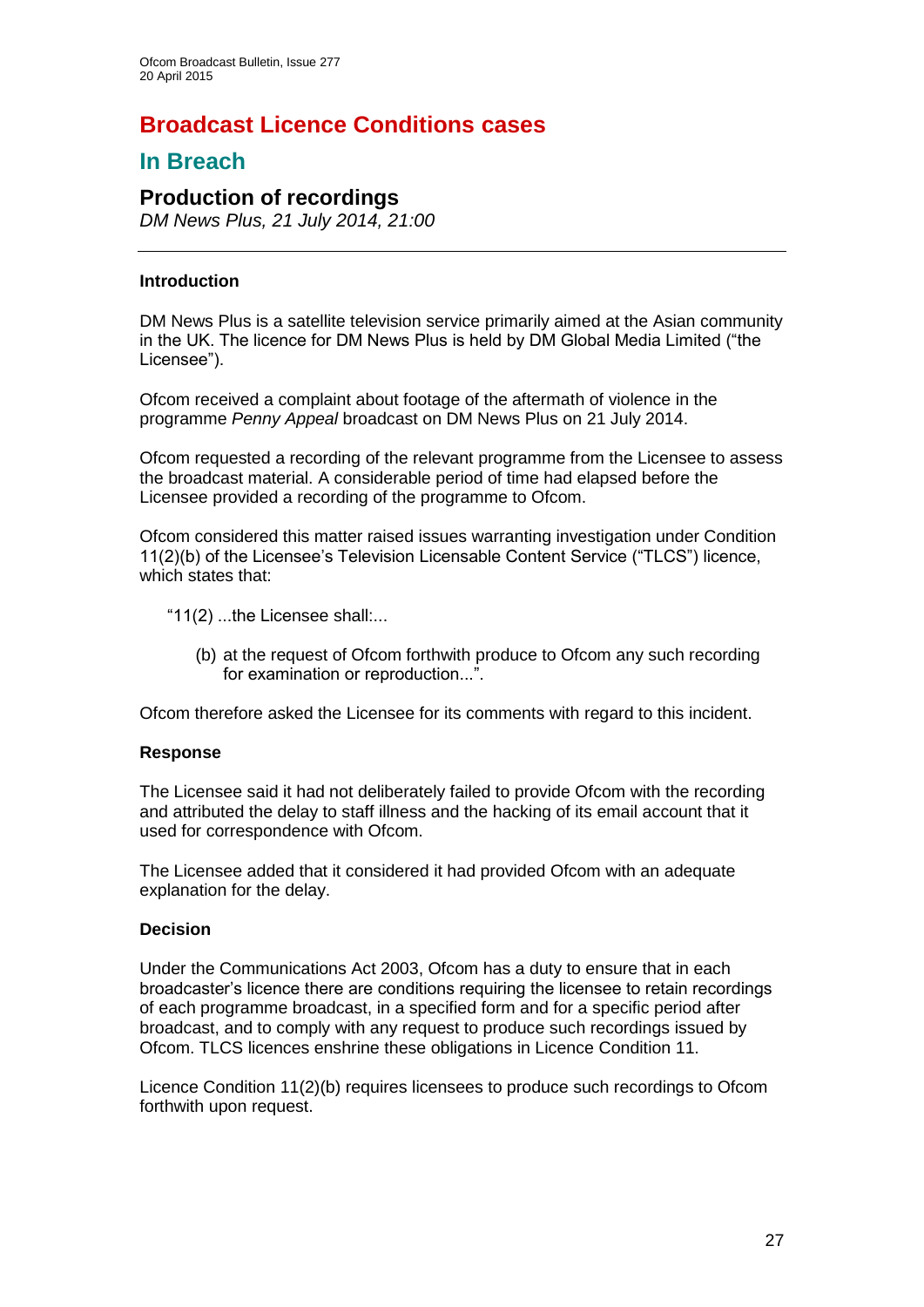It is incumbent on all licensees to have systems in place to ensure they receive requests from Ofcom and respond to them in a timely manner. Ofcom did not therefore consider the Licensee had provided an adequate explanation for the extended delay in supplying a recording.

Because the Licensee clearly did not provide the requested recording "forthwith", Ofcom's Preliminary View is that it breached Licence Condition 11(2)(b) in this case.

Ofcom is already considering a number of other breaches of this licence condition by this Licensee for the imposition of a statutory sanction.

# **Breach of TLCS Licence Condition 11(2)(b)**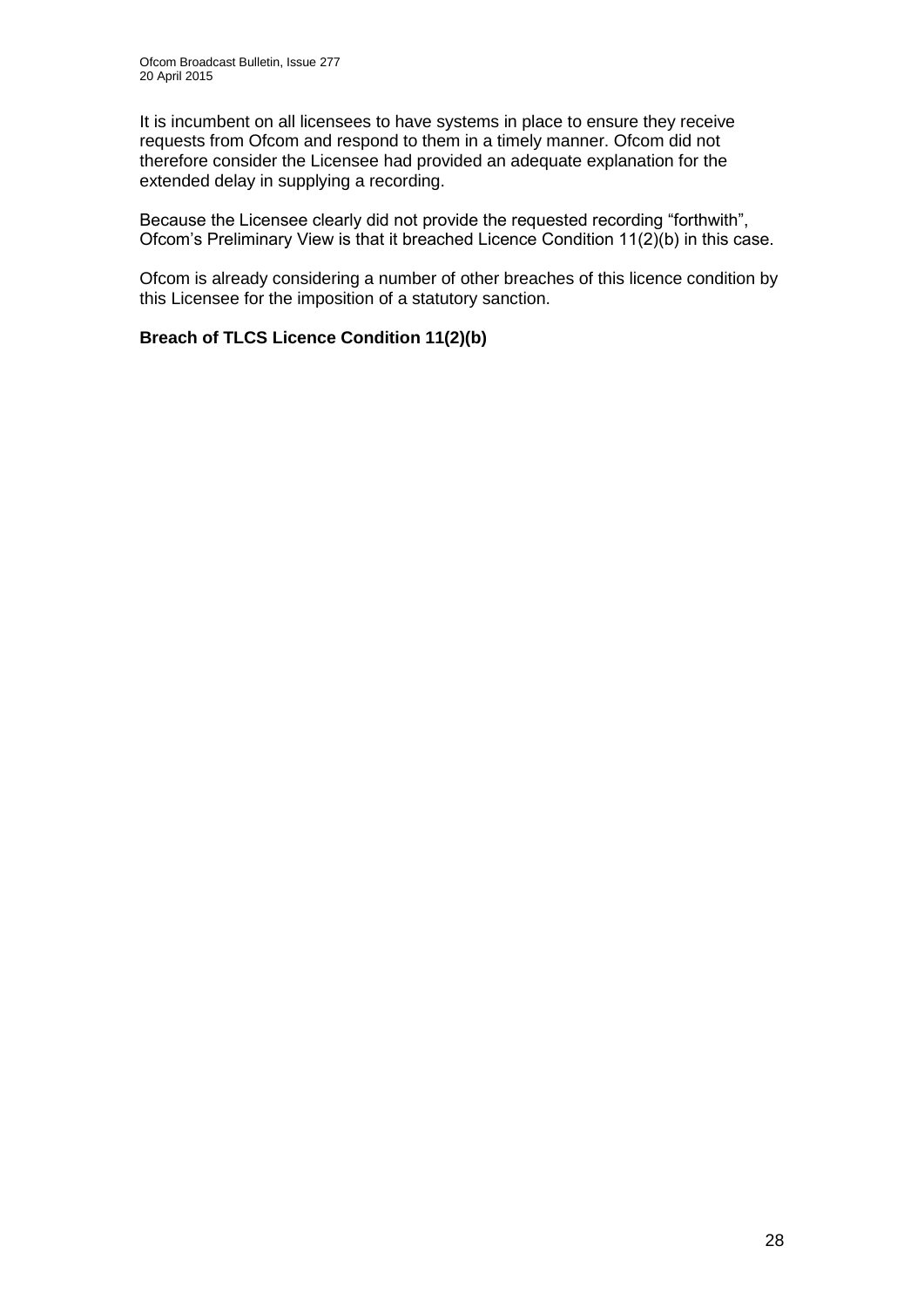# **In Breach**

# **Providing a service in accordance with Format**

*Asian Sound Radio, 29 to 31 October 2014*

# **Introduction**

Asian Sound Radio is a local commercial radio station licensed on the AM band to provide a locally-oriented music and information service for Asian listeners in East Lancashire. It is owned by Asian Sound Radio Limited ("Asian Sound Radio" or "the Licensee").

Ofcom received a complaint which alleged that the station was failing to provide local news or community coverage in its programming.

Under the Communications Act 2003, Ofcom has a statutory duty to ensure "a wide range of television and radio services which (taken as a whole) are both of high quality and calculated to appeal to a variety of tastes and interests." In local commercial radio, Ofcom secures this by the use of Formats. These may be varied over time, but only with Ofcom's approval.

Asian Sound Radio's Format contains the specific requirement for local news to be broadcast:

"Local News: At least hourly during daytime weekdays and peak-time weekends..."

In all analogue commercial radio licences, Ofcom defines 'daytime' as being between 06:00 and 19:00, and 'peak-time' as being weekday breakfast and afternoon drivetime, plus weekend late breakfast.

We requested recordings of three days of Asian Sound Radio's output, covering Wednesday 29 October, Thursday 30 October and Friday 31 October 2014. After monitoring these recordings we identified a number of weekday daytime hours which did not appear to contain any local news.

Ofcom considered that this issue warranted investigation under Conditions 2(1) and 2(4) in Part 2 of the Schedule to Asian Sound Radio's licence. These state, respectively:

"The Licensee shall provide the Licensed Service specified in the Annex for the licence period." (Section 106(2) of the Broadcasting Act 1990); and

"The Licensee shall ensure that the Licensed Service accords with the proposals set out in the Annex so as to maintain the character of the Licensed Service throughout the licence period." (Section 106(1) of the Broadcasting Act 1990).

We therefore wrote to the Licensee to request its comments on how it was complying with these conditions, with particular reference to the local news requirements contained in Asian Sound Radio's Format.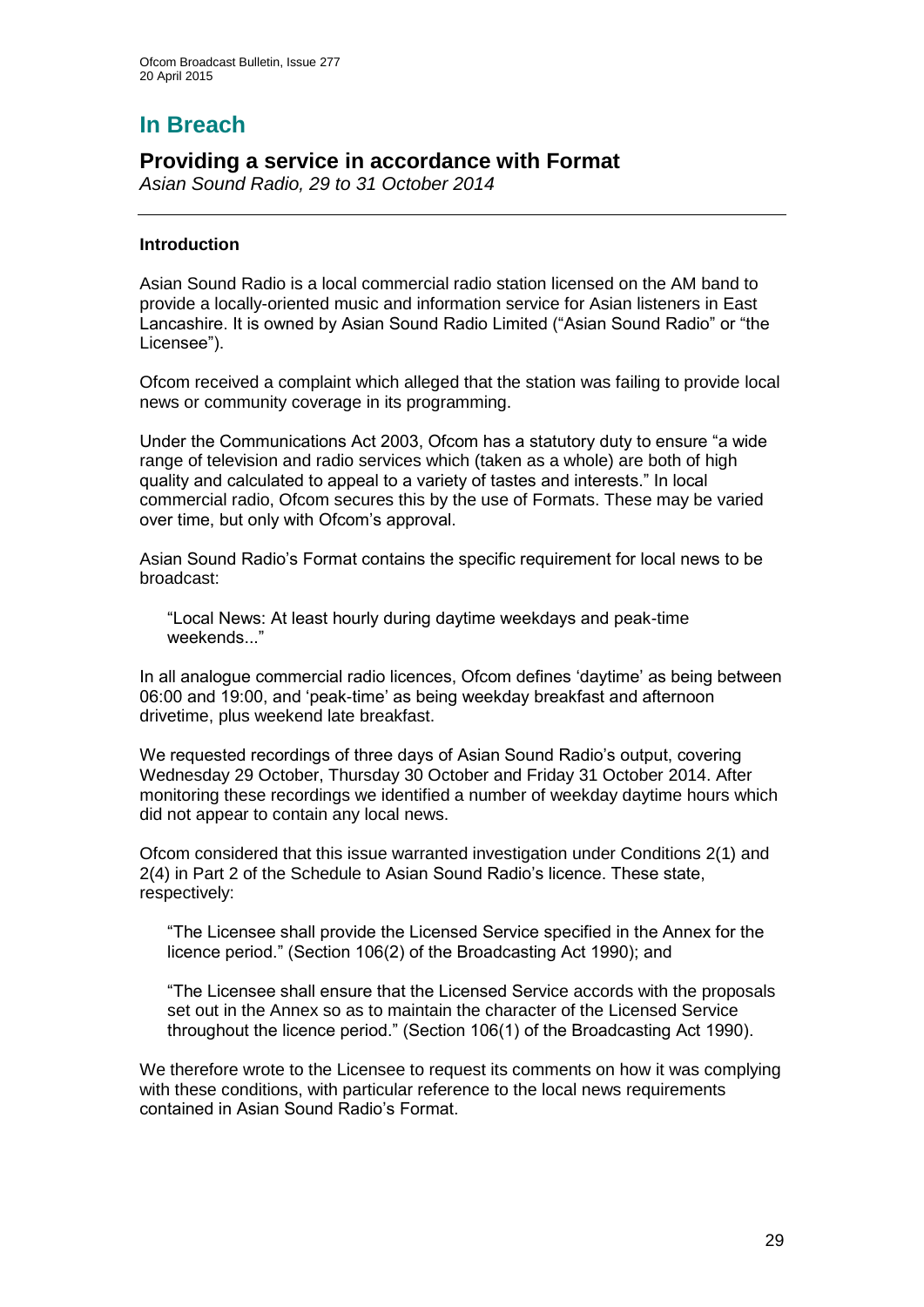# **Response**

The Licensee said that, "local news is usually included in presenter-read bulletins on the half-hour in daytime hours Monday-to-Friday, on Saturday afternoons between 1 pm and 5 pm and on Sunday mornings between 10 am and 1 pm".

However, it explained that due to the temporary absence of a programme controller and a period of expansion for the company, "some important elements of [Asian Sound's] service were temporarily neglected in some hours" during the period in question. More specifically, it acknowledged that due to a "misunderstanding of [Asian Sound's licence] obligations", the Licensee had not scheduled any local news bulletins at 06:30, 15:30 or 18:30 on weekdays during the period in question. The Licensee said that it intended to re-introduce these bulletins.

Asian Sound Radio noted that a new presentation manual and training for on-air personnel had been introduced in December 2014, but that the Christmas period had disrupted its implementation. It said that it had "now revised [its] compliance procedures, established a new programme management structure and introduced new scheduling procedures and guidelines".

The Licensee also informed Ofcom that it is currently in the process of appointing a new programme controller and compliance consultant.

# **Decision**

As noted above, under the Communications Act 2003, Ofcom has a statutory duty to ensure "a wide range of television and radio services which (taken as a whole) are both of high quality and calculated to appeal to a variety of tastes and interests." In local commercial radio, Ofcom secures this by the use of Formats.

Asian Sound Radio's Format contains the requirement for local news to be broadcast: "At least hourly during daytime weekdays and peak-time weekends."

We noted that the Licensee confirmed there were no local news bulletins scheduled at 06:30, 15:30 or 18:30 on weekdays during Ofcom's monitoring period. However, across the three days of monitoring we also noted a number of other hours where, contrary to the Format requirements, no local news bulletins had been broadcast. These included hours within peak listening periods such as the weekday breakfast show (07:00 to 10:00) and afternoon drivetime (16:00 to 19:00).

We also took into account the Licensee's comments that "local news is usually included … on Saturday afternoons between 1 pm and 5 pm". Unfortunately, this does not satisfy the Format requirement for local news to be broadcast at peak-time on weekends, given that Ofcom defines weekend peak-time as being "late breakfast."

While we noted the Licensee's explanation that the failure to meet its Format requirements was in large part due to the temporary absence of a programme controller, and that this issue was being addressed, it was very clear from our own monitoring and the representations made by the Licensee that Asian Sound Radio had not been delivering the local news service required by the terms of its licence.

We are putting the Licensee on notice that, should similar issues arise in future, we may consider taking further regulatory action.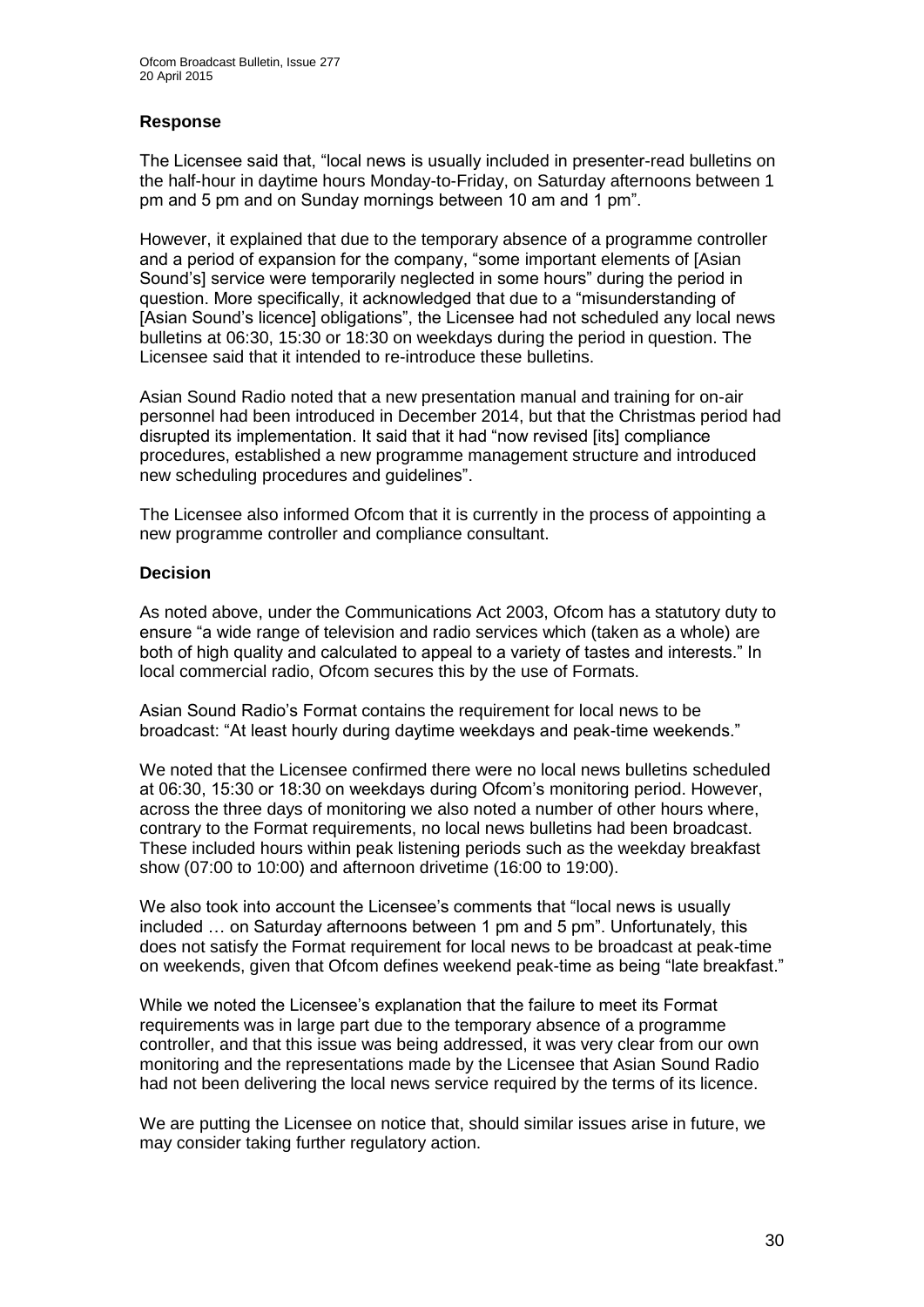**Breaches of Licence Conditions 2(1) and 2(4) in Part 2 of the Schedule to the commercial radio licence held by Asian Sound Radio Limited (licence number AL183)**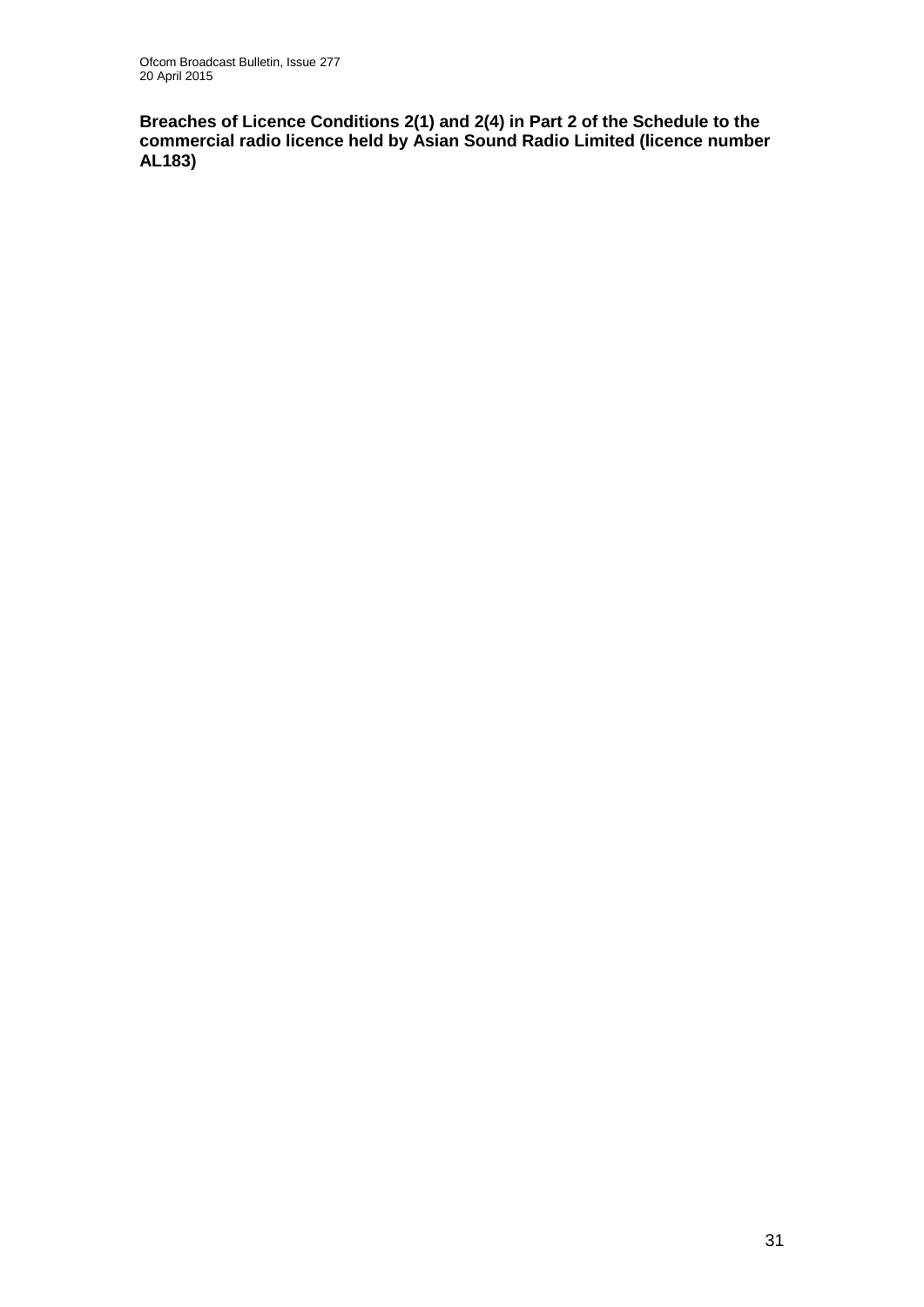# **In Breach**

# **Providing a service in accordance with 'Key Commitments'**

*Irvine Beat FM, 11 to 13 January 2015* 

# **Introduction**

1

Irvine Beat FM is a community radio station licensed to provide a service for people in the Fullarton, Harbourside, Redburn, Vineburgh, Springside and Castlepark areas of Irvine, Scotland. The licence is held by Irvine Beat FM (SCIO) ("Irvine Beat FM" or "the Licensee").

In common with other community radio stations, Irvine Beat FM is required to deliver the 'Key Commitments' which form part of its licence.<sup>1</sup> These set out how the station will serve its target community and include a description of the programme service; social gain (community benefit) objectives such as training provision; arrangements for access for members of the target community; opportunities to participate in the operation and management of the service; and accountability to the community.

Ofcom received a complaint that Irvine Beat FM's output was comprised overwhelmingly of music, and that it was therefore not meeting the 30% speech level required by its Key Commitments. The complainant also felt that the station's commitment to provide "health and well-being" programmes was not being delivered.

We asked Irvine Beat FM for a sample of its output across three days so we could assess the complaint. The audio provided raised issues with regard to Irvine Beat FM's compliance with the following Key Commitments:

- "Output typically comprises 70% music and 30% speech during the day ('speech' excludes advertising, programme/promotional trails and sponsor credits). The proportion of music may be greater in the evenings and overnight."
- "Speech output includes health and well-being related programmes and features throughout the broadcasting period...".

Ofcom considered that these issues warranted investigation under Conditions 2(1) and 2(4) in Part 2 of the Schedule to Irvine Beat FM's licence. These state, respectively:

"The Licensee shall provide the Licensed Service specified in the Annex for the licence period." (Section 106(2) of the Broadcasting Act 1990); and

"The Licensee shall ensure that the Licensed Service accords with the proposals set out in the Annex so as to maintain the character of the Licensed Service throughout the licence period." (Section 106(1) of the Broadcasting Act 1990).

We therefore requested comments from Irvine Beat FM on how it complied with these conditions, with reference to the specific Key Commitments set out above.

 $1$  The Key Commitments are contained in an annex to Irvine Beat FM's licence. They can be viewed in full at:

<http://www.ofcom.org.uk/static/radiolicensing/Community/commitments/cr000263.pdf>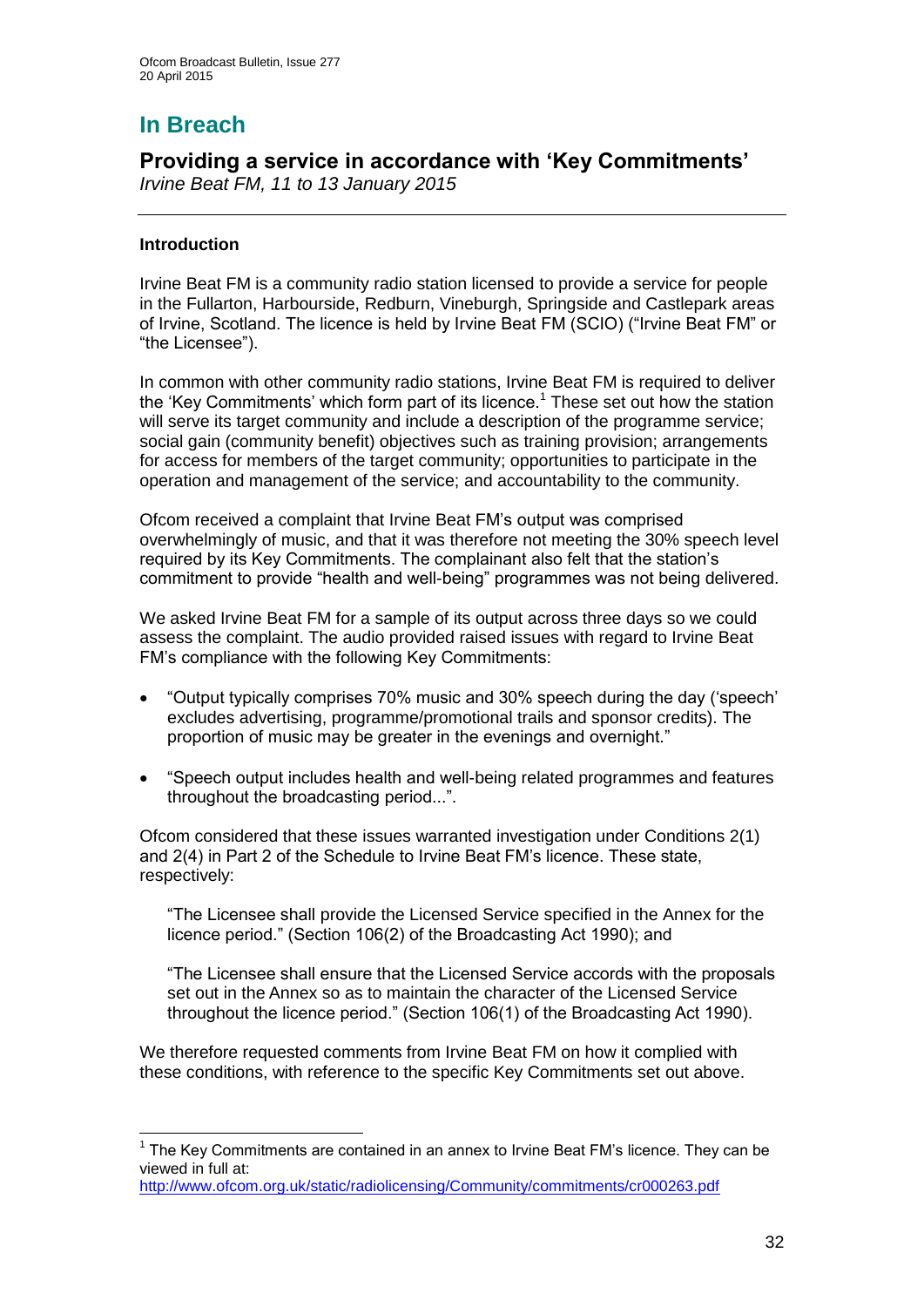# **Response**

The Licensee stated that, while it had been confident that it had been meeting the Key Commitment that "Output typically comprises 70% music and 30% speech output during the day", after listening to the audio for the relevant days and timing the speech content, it agreed with Ofcom's assessment (i.e. that it was not meeting this requirement).

Commenting on its compliance with the Key Commitment which requires that: "Speech output includes health and well-being related programmes and features throughout the broadcasting period…", the Licensee noted that a discussion about smoking in prisons and hospital grounds took place during *The Sunday Talk-in* show on Sunday 11 January (12:00 to 14:00). We noted that this programme also included discussions about the NHS, A&E provision, GP surgeries, and women's health.

The Licensee added that it would "normally broadcast live health and well-being interviews at 1.30pm from Monday to Friday" but that, due to extreme adverse weather conditions on the days Ofcom assessed, the planned interviewees cancelled at short notice. It also provided Ofcom with records of relevant interviews broadcast over the previous three months which it stated "is a typical representation of interviews…broadcast over the past year."

Irvine Beat FM outlined its intention to improve its speech output by making various programming changes.

# **Decision**

Ofcom has a number of duties in relation to radio broadcasting, including securing a diverse range of local radio services which are calculated to appeal to a variety of tastes and interests, along with the optimal use of the radio spectrum. These matters are reflected in the licence condition requiring the provision of the specified licensed service. Provision by a licensee of its licensed service on the frequency assigned to it is the fundamental purpose for which a community radio licence is granted.

We were broadly satisfied, based on our monitoring period and other information provided by the Licensee, that Irvine Beat FM had been delivering the "health and well-being related programmes and features" required by its Key Commitments. However, we concluded that, during our monitoring period, Irvine Beat FM had not been delivering the 30% speech requirement during daytime hours.

The Licensee has told us it is now taking steps to ensure that significantly more speech content is provided each day on Irvine Beat FM.

Nevertheless, we are putting the Licensee on notice that, should similar issues arise in future, we may consider taking further regulatory action.

#### **Breaches of Licence Conditions 2(1) and 2(4) in Part 2 of the Schedule to the community radio licence held by Irvine Beat FM (SCIO) (licence number CR000263BA/1).**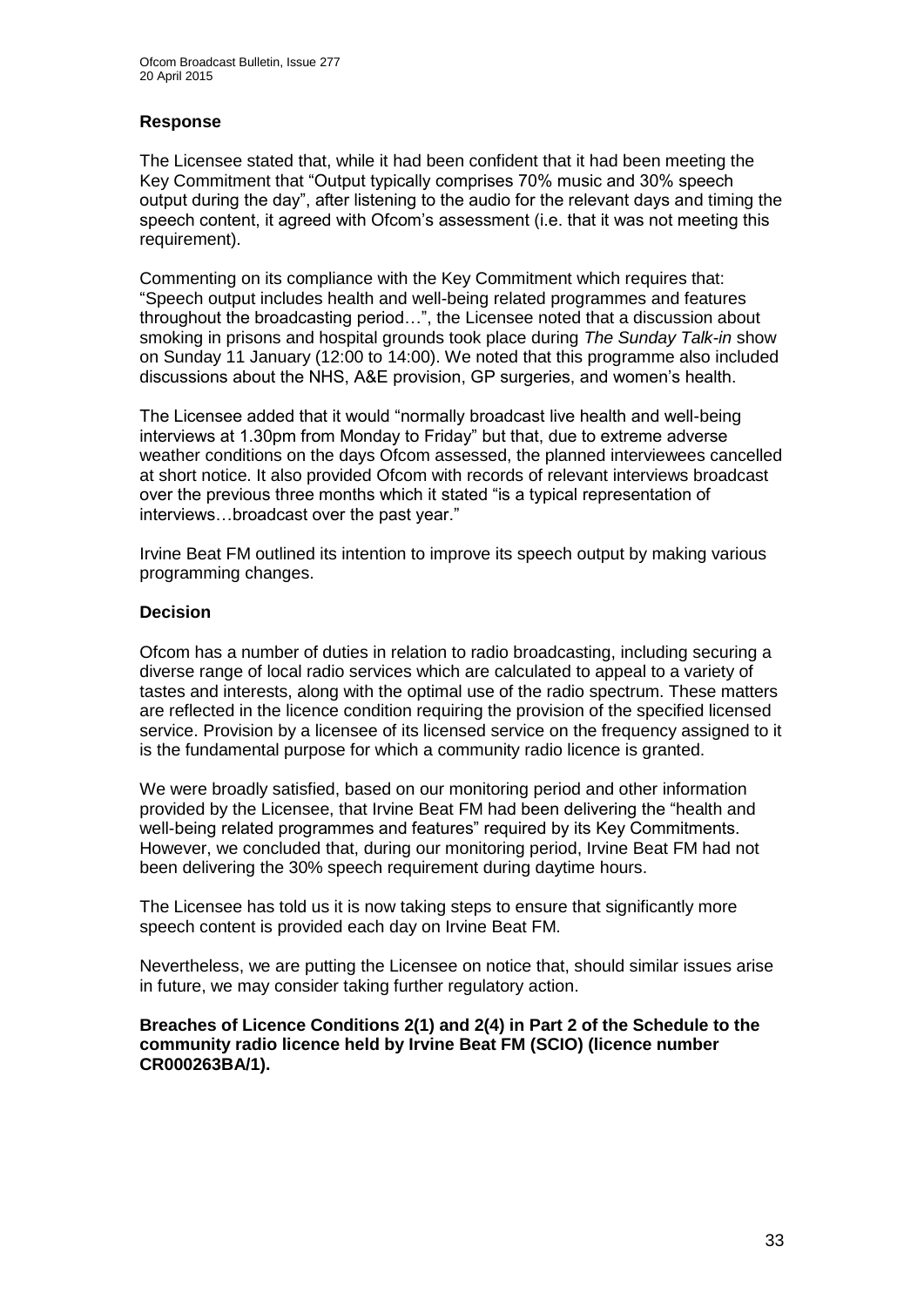# **Investigations Not in Breach**

Here are alphabetical lists of investigations that Ofcom has completed between 17 March and 6 April 2015 and decided that the broadcaster did not breach Ofcom's codes, licence conditions or other regulatory requirements.

### **Investigations conducted under the Procedures for investigating breaches of content standards for television and radio**

| Programme                                     | <b>Broadcaster</b> | <b>Transmission</b><br>date | <b>Categories</b>                            |
|-----------------------------------------------|--------------------|-----------------------------|----------------------------------------------|
| November 1984<br>charity appeal               | Akaal<br>Channel   | 15/10/2014                  | Charity appeals                              |
| Advertising                                   | Bonanza<br>Bonanza | 28/12/2014                  | Advertising minutage                         |
| Capital<br><b>Breakfast with</b><br>Rob Ellis | Capital FM<br>102  | 16/02/2015                  | Sexual orientation<br>discrimination/offence |
| The Jeremy<br><b>Kyle Show</b>                | <b>ITV</b>         | 01/02/2015                  | Materially misleading                        |
| This Morning                                  | <b>ITV</b>         | 03/02/2015                  | Scheduling                                   |
| Destroyed in<br>Seconds                       | Quest              | 28/01/2015                  | Violence and<br>dangerous behaviour          |
| <b>Sky News</b>                               | <b>Sky News</b>    | 07/01/2015                  | Violence and<br>dangerous behaviour          |

For more information about how Ofcom conducts investigations about content standards, go to: [http://stakeholders.ofcom.org.uk/broadcasting/guidance/complaints](http://stakeholders.ofcom.org.uk/broadcasting/guidance/complaints-sanctions/standards/)[sanctions/standards/.](http://stakeholders.ofcom.org.uk/broadcasting/guidance/complaints-sanctions/standards/)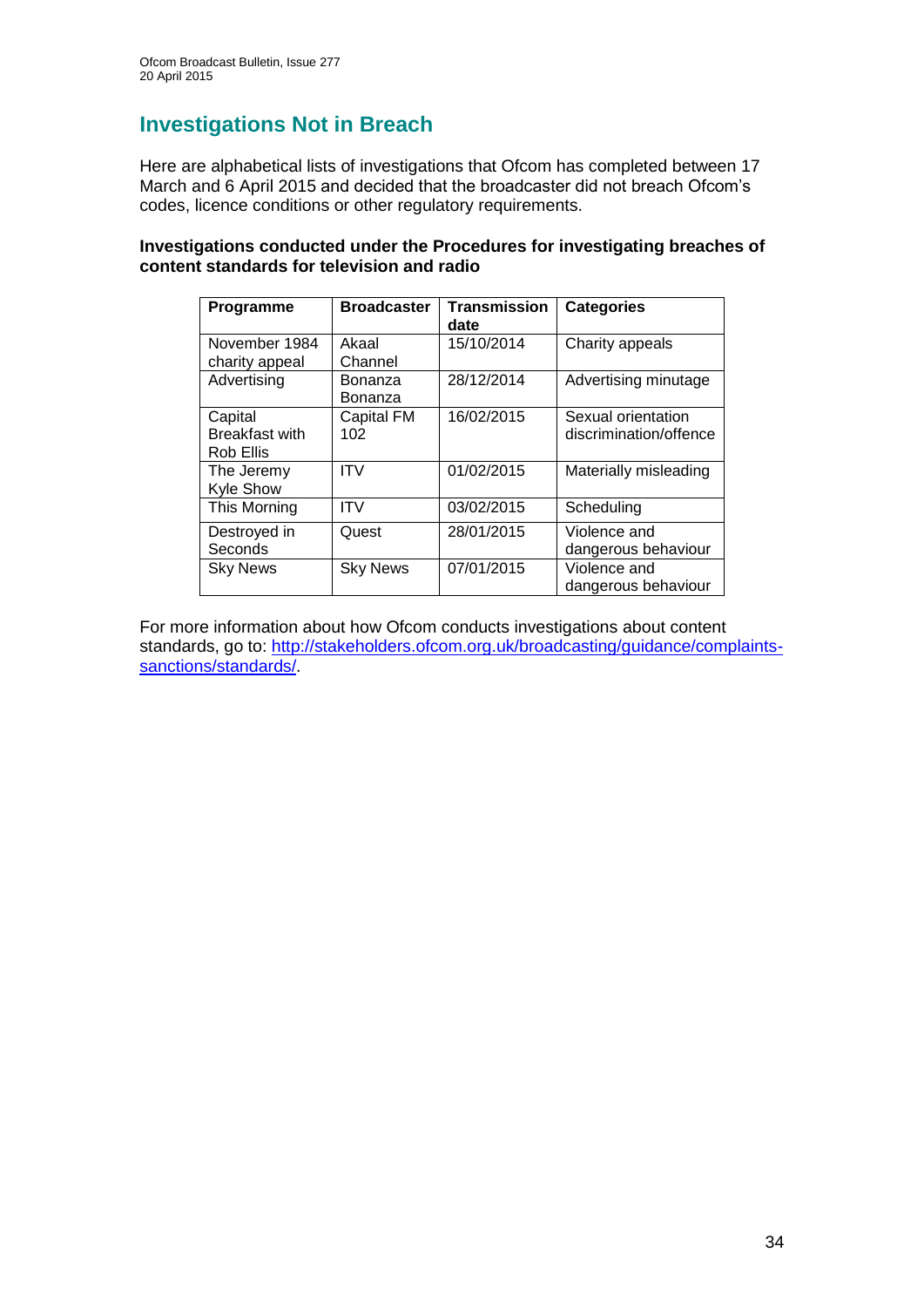# **Complaints Assessed, Not Investigated**

Here are alphabetical lists of complaints that, after careful assessment, Ofcom has decided not to pursue between 17 March and 15 April 2015 because they did not raise issues warranting investigation.

# **Complaints assessed under the Procedures for investigating breaches of content standards for television and radio**

For more information about how Ofcom assesses conducts investigations about content standards, go to: [http://stakeholders.ofcom.org.uk/broadcasting/guidance/complaints](http://stakeholders.ofcom.org.uk/broadcasting/guidance/complaints-sanctions/standards/)[sanctions/standards/.](http://stakeholders.ofcom.org.uk/broadcasting/guidance/complaints-sanctions/standards/)

| Programme                                                          | <b>Broadcaster</b>         | <b>Transmission Date</b> | <b>Categories</b>                           | <b>Number of</b><br>complaints |
|--------------------------------------------------------------------|----------------------------|--------------------------|---------------------------------------------|--------------------------------|
| Showtime: Party Down<br>South (trailer)                            | 4Music                     | 14/03/2015               | Offensive language                          |                                |
| <b>Showtime: Party Down</b><br>South (trailer)                     | 4Music                     | 16/03/2015               | Offensive language                          | 1                              |
| UK Hot 40: The Top 20                                              | 4Music                     | 08/03/2015               | Violence and<br>dangerous behaviour         | 1                              |
| Showtime: Party Down<br>South (trailer)                            | 4Music / Magic             | Various                  | Offensive language                          | 1                              |
| Cheaper By The Dozen 2                                             | $5*$                       | 22/03/2015               | Offensive language                          | $\overline{1}$                 |
| Competition                                                        | 5USA                       | 16/03/2015               | Competitions                                | $\mathbf 1$                    |
| <b>News</b>                                                        | Al Jazeera Eng             | 07/01/2015               | Violence and<br>dangerous behaviour         | 1                              |
| Sherlock                                                           | <b>AXN</b>                 | 26/03/2015               | Materially misleading                       | 1                              |
| <b>News</b>                                                        | Bangla TV                  | 02/12/2014               | Due accuracy                                | $\mathbf 1$                    |
| <b>Party Election Broadcast</b><br>by the UK Independence<br>Party | <b>BBC</b>                 | 15/04/2015               | Outside of remit                            | 1                              |
| <b>News</b>                                                        | BBC/ITV/<br>Channel 4      | Various                  | Elections/Referendums                       | $\mathbf 1$                    |
| <b>News</b>                                                        | BBC/ITV/Sky<br><b>News</b> | 09/01/2015               | Violence and<br>dangerous behaviour         | 1                              |
| <b>BBC London News</b>                                             | BBC <sub>1</sub>           | 09/04/2015               | Elections/Referendums                       | 1                              |
| <b>BBC News</b>                                                    | BBC <sub>1</sub>           | 21/12/2014               | Offensive language                          | 1                              |
| <b>BBC News</b>                                                    | BBC <sub>1</sub>           | 11/01/2015               | Generally accepted<br>standards             | $\mathbf{1}$                   |
| <b>BBC News</b>                                                    | BBC <sub>1</sub>           | 16/03/2015               | Due impartiality/bias                       | $\mathbf{1}$                   |
| <b>BBC News</b>                                                    | BBC <sub>1</sub>           | 17/03/2015               | Due impartiality/bias                       | 1                              |
| <b>BBC News</b>                                                    | BBC <sub>1</sub>           | 29/03/2015               | Due impartiality/bias                       | 1                              |
| <b>BBC News</b>                                                    | BBC <sub>1</sub>           | 30/03/2015               | Due impartiality/bias                       | $\mathbf 1$                    |
| <b>BBC News</b>                                                    | BBC <sub>1</sub>           | 04/04/2015               | Elections/Referendums                       | 1                              |
| <b>BBC News at One</b>                                             | BBC <sub>1</sub>           | 13/01/2015               | Religious/Beliefs<br>discrimination/offence | 1                              |
| <b>BBC News at One</b>                                             | BBC <sub>1</sub>           | 17/03/2015               | Generally accepted<br>standards             | $\mathbf{1}$                   |
| <b>BBC News at One</b>                                             | BBC <sub>1</sub>           | 30/03/2015               | Elections/Referendums                       | $\mathbf 1$                    |
| <b>BBC News at Six</b>                                             | BBC <sub>1</sub>           | 09/01/2015               | Violence and<br>dangerous behaviour         | 1                              |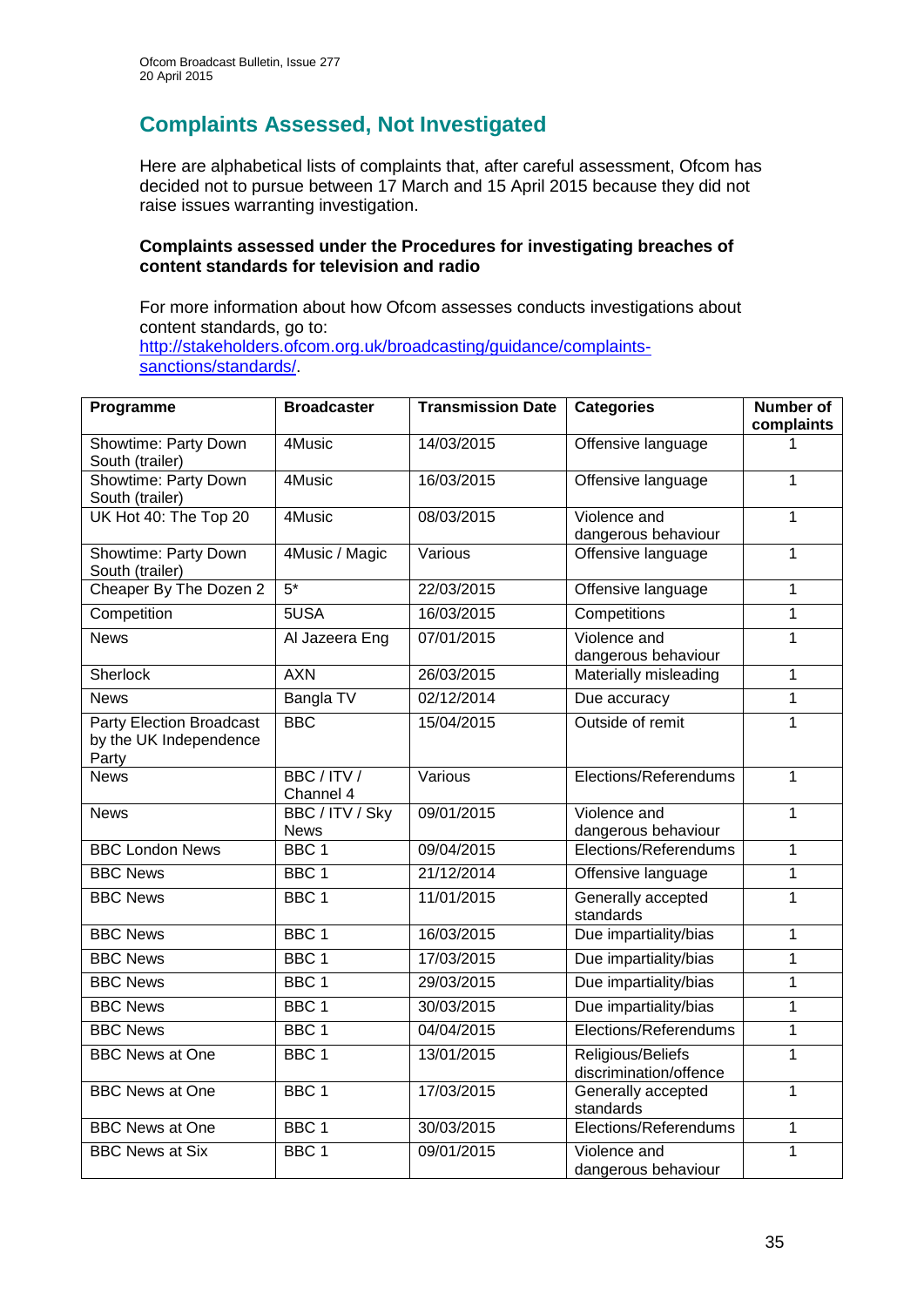| Programme                    | <b>Broadcaster</b> | <b>Transmission Date</b> | <b>Categories</b>                           | Number of<br>complaints |
|------------------------------|--------------------|--------------------------|---------------------------------------------|-------------------------|
| <b>BBC News at Six</b>       | BBC <sub>1</sub>   | 26/02/2015               | Generally accepted<br>standards             |                         |
| <b>BBC News at Six</b>       | BBC <sub>1</sub>   | 23/03/2015               | Due impartiality/bias                       | 1                       |
| <b>BBC News at Six</b>       | BBC <sub>1</sub>   | 23/03/2015               | Gender<br>discrimination/offence            | 1                       |
| <b>BBC News at Six</b>       | BBC <sub>1</sub>   | 26/03/2015               | Crime                                       | 1                       |
| <b>BBC News at Six</b>       | BBC <sub>1</sub>   | 26/03/2015               | Generally accepted<br>standards             | $\mathbf{1}$            |
| <b>BBC News at Six</b>       | BBC <sub>1</sub>   | 01/04/2015               | Elections/Referendums                       | $\mathbf{1}$            |
| <b>BBC News at Six</b>       | BBC <sub>1</sub>   | 10/04/2015               | Elections/Referendums                       | $\mathbf{1}$            |
| <b>BBC News at Ten</b>       | BBC <sub>1</sub>   | 07/01/2015               | Violence and<br>dangerous behaviour         | 1                       |
| <b>BBC News at Ten</b>       | BBC <sub>1</sub>   | 13/01/2015               | Generally accepted<br>standards             | $\mathbf{1}$            |
| <b>BBC News at Ten</b>       | BBC <sub>1</sub>   | 13/01/2015               | Religious/Beliefs<br>discrimination/offence | $\mathbf{1}$            |
| <b>BBC News at Ten</b>       | BBC <sub>1</sub>   | 03/03/2015               | Generally accepted<br>standards             | 1                       |
| <b>BBC News at Ten</b>       | BBC <sub>1</sub>   | 20/03/2015               | Generally accepted<br>standards             | $\mathbf{1}$            |
| <b>BBC News at Ten</b>       | BBC <sub>1</sub>   | 07/04/2015               | Elections/Referendums                       | 1                       |
| <b>BBC News at Ten</b>       | BBC <sub>1</sub>   | 10/04/2015               | Elections/Referendums                       | $\mathbf{1}$            |
| <b>Breakfast</b>             | BBC <sub>1</sub>   | 24/02/2015               | Crime                                       | 1                       |
| <b>Breakfast</b>             | BBC <sub>1</sub>   | 01/04/2015               | Elections/Referendums                       | 1                       |
| Crimewatch                   | BBC <sub>1</sub>   | 02/03/2015               | Crime                                       | $\mathbf{1}$            |
| EastEnders                   | BBC <sub>1</sub>   | 02/03/2015               | <b>Disability</b><br>discrimination/offence | 1                       |
| EastEnders                   | BBC <sub>1</sub>   | 05/03/2015               | Generally accepted<br>standards             | 1                       |
| EastEnders                   | BBC <sub>1</sub>   | 18/03/2015               | Generally accepted<br>standards             | $\mathbf{1}$            |
| EastEnders                   | BBC <sub>1</sub>   | 26/03/2015               | Violence and<br>dangerous behaviour         | 1                       |
| <b>Holby City</b>            | BBC <sub>1</sub>   | 17/03/2015               | Television Access<br>Services               | 1                       |
| MasterChef                   | BBC <sub>1</sub>   | 20/03/2015               | Religious/Beliefs<br>discrimination/offence | 1                       |
| Match of the Day Live        | $BBC \overline{1}$ | 16/03/2015               | Promotion of<br>products/services           | 1                       |
| Panorama                     | BBC <sub>1</sub>   | 12/01/2015               | Religious/Beliefs<br>discrimination/offence | $\mathbf{1}$            |
| Panorama                     | BBC <sub>1</sub>   | 30/03/2015               | Elections/Referendums                       | 1                       |
| Poldark                      | BBC 1              | 08/03/2015               | Animal welfare                              | $\mathbf{1}$            |
| Poldark                      | BBC <sub>1</sub>   | 08/03/2015               | Violence and<br>dangerous behaviour         | 1                       |
| Poldark                      | BBC <sub>1</sub>   | 15/03/2015               | Generally accepted<br>standards             | $\mathbf{1}$            |
| <b>Question Time</b>         | BBC <sub>1</sub>   | 02/04/2015               | Elections/Referendums                       | 1                       |
| <b>Question Time</b>         | BBC 1              | 09/04/2015               | Elections/Referendums                       | $\mathbf{1}$            |
| Regional News and<br>Weather | BBC <sub>1</sub>   | 16/03/2015               | Generally accepted<br>standards             | $\mathbf{1}$            |
| Regional News and<br>Weather | BBC <sub>1</sub>   | 07/04/2015               | Elections/Referendums                       | $\mathbf{1}$            |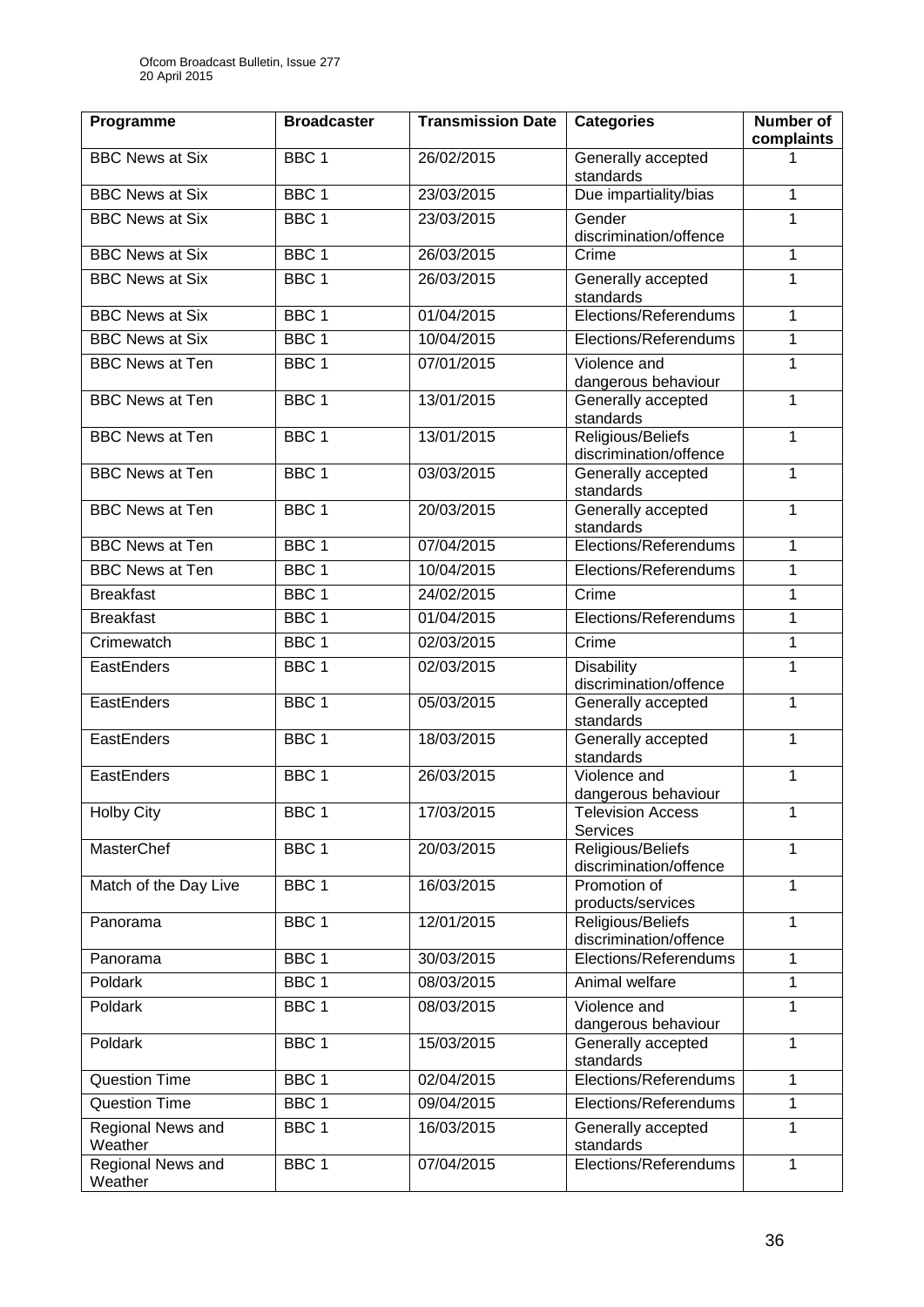| Programme                            | <b>Broadcaster</b>               | <b>Transmission Date</b> | <b>Categories</b>                               | <b>Number of</b><br>complaints |
|--------------------------------------|----------------------------------|--------------------------|-------------------------------------------------|--------------------------------|
| Regional News and<br>Weather         | BBC <sub>1</sub>                 | 08/04/2015               | Elections/Referendums                           |                                |
| <b>Sunday Politics</b>               | BBC <sub>1</sub>                 | 22/03/2015               | Surreptitious<br>advertising                    | 5                              |
| <b>Sunday Politics</b>               | BBC <sub>1</sub>                 | 29/03/2015               | Generally accepted<br>standards                 | 1                              |
| Tennis                               | BBC <sub>1</sub>                 | 01/02/2015               | Offensive language                              | $\overline{2}$                 |
| The Big Questions                    | BBC <sub>1</sub>                 | 22/03/2015               | Due impartiality/bias                           | $\overline{3}$                 |
| The Billion Dollar<br>Chicken Shop   | BBC <sub>1</sub>                 | 25/03/2015               | Outside of remit                                | 1                              |
| The Edge                             | BBC <sub>1</sub>                 | 26/03/2015               | Generally accepted<br>standards                 | $\mathbf{1}$                   |
| The One Show                         | BBC <sub>1</sub>                 | 19/03/2015               | Promotion of<br>products/services               | 1                              |
| The One Show                         | BBC <sub>1</sub>                 | 25/03/2015               | Violence and<br>dangerous behaviour             | 1                              |
| The One Show                         | BBC <sub>1</sub>                 | 27/03/2015               | Animal welfare                                  | 1                              |
| The Sheriffs are Coming              | BBC <sub>1</sub>                 | 23/03/2015               | Outside of remit                                | 1                              |
| The Voice UK                         | BBC <sub>1</sub>                 | 21/02/2015               | Flashing images/risk to<br>viewers who have PSE | 1                              |
| The Voice UK                         | BBC <sub>1</sub>                 | 21/03/2015               | Generally accepted<br>standards                 | 1                              |
| The Voice UK                         | BBC <sub>1</sub>                 | 28/03/2015               | Outside of remit                                | 1                              |
| The Voice UK                         | BBC <sub>1</sub>                 | 28/03/2015               | Race<br>discrimination/offence                  | 1                              |
| This Week                            | BBC <sub>1</sub>                 | 05/03/2015               | Generally accepted<br>standards                 | $\mathbf{1}$                   |
| <b>WPC 56</b>                        | BBC <sub>1</sub>                 | 25/02/2015               | Violence and<br>dangerous behaviour             | $\mathbf{1}$                   |
| <b>BBC News</b>                      | BBC <sub>1</sub>                 | 06/04/2015               | Elections/Referendums                           | 1                              |
| <b>BBC News</b>                      | BBC 1 / BBC<br>News Channel      | n/a                      | Elections/Referendums                           | $\overline{2}$                 |
| Boogaloo and Graham                  | <b>BBC 1 Northern</b><br>Ireland | 22/02/2015               | Animal welfare                                  | 1                              |
| Nolan Live                           | <b>BBC 1 Northern</b><br>Ireland | 25/02/2015               | Crime                                           | 1                              |
| Bluestone 42                         | BBC <sub>2</sub>                 | 15/03/2015               | Offensive language                              | 1                              |
| Dara and Ed's Great Big<br>Adventure | BBC <sub>2</sub>                 | 24/03/2015               | Outside of remit                                | 1                              |
| Food and Drink                       | BBC <sub>2</sub>                 | 20/02/2015               | Race<br>discrimination/offence                  | $\overline{2}$                 |
| Newsnight                            | BBC <sub>2</sub>                 | 30/03/2015               | Elections/Referendums                           | 1                              |
| <b>Nurse</b>                         | BBC <sub>2</sub>                 | 10/03/2015               | Generally accepted<br>standards                 | $\mathbf{1}$                   |
| Nurse                                | BBC <sub>2</sub>                 | 17/03/2015               | <b>Disability</b><br>discrimination/offence     | 1                              |
| See Hear                             | BBC <sub>2</sub>                 | 02/04/2015               | Elections/Referendums                           | 1                              |
| The Daily Politics                   | BBC <sub>2</sub>                 | 11/03/2015               | Promotion of<br>products/services               | 1                              |
| The Daily Politics                   | BBC <sub>2</sub>                 | 23/03/2015               | Due impartiality/bias                           | 1                              |
| The Daily Politics                   | BBC <sub>2</sub>                 | 26/03/2015               | Generally accepted<br>standards                 | $\mathbf{1}$                   |
| The Daily Politics                   | BBC <sub>2</sub>                 | 30/03/2015               | Due impartiality/bias                           | $\mathbf{1}$                   |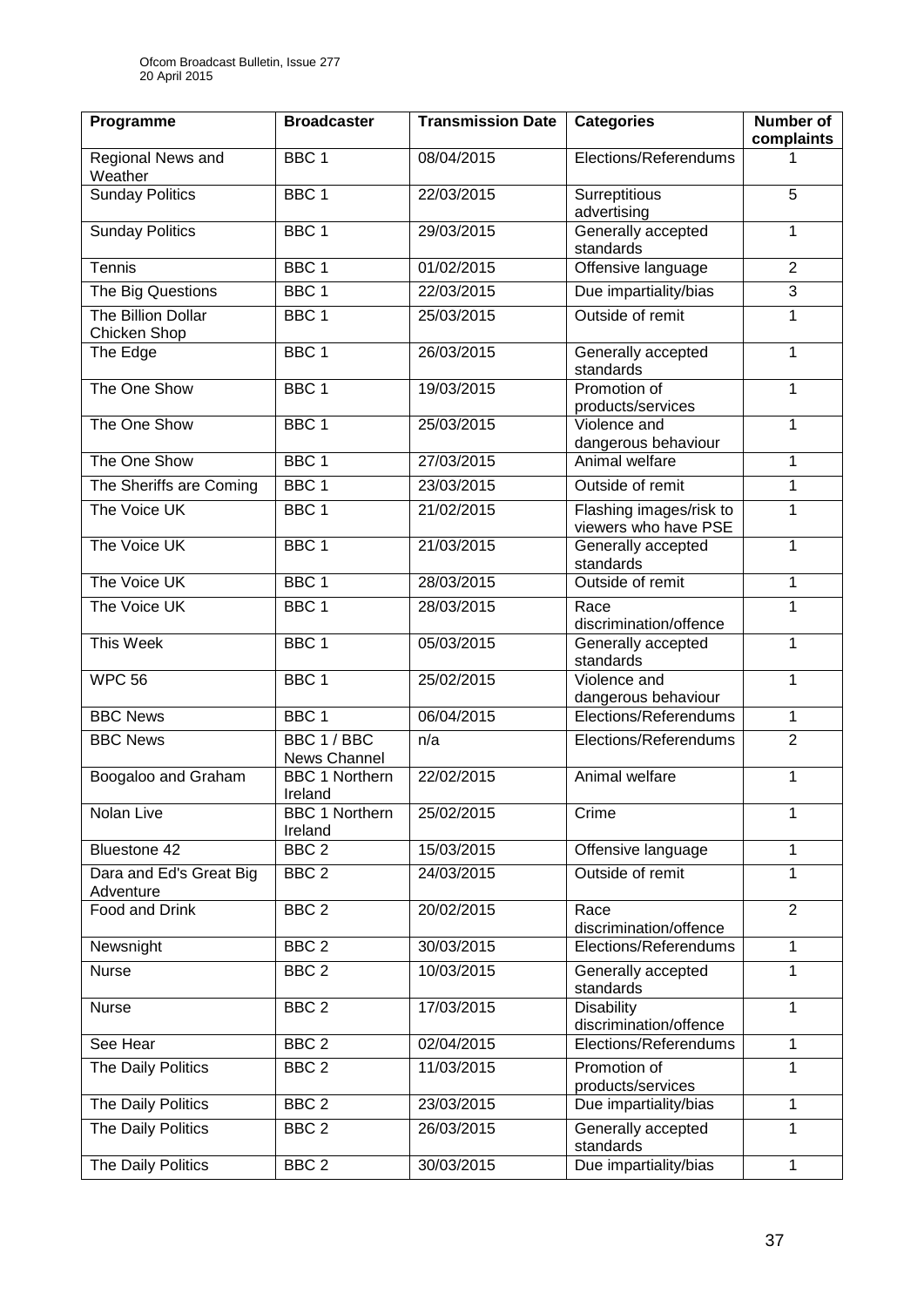| Programme                                                     | <b>Broadcaster</b>                        | <b>Transmission Date</b> | <b>Categories</b>                               | Number of<br>complaints |
|---------------------------------------------------------------|-------------------------------------------|--------------------------|-------------------------------------------------|-------------------------|
| The Daily Politics                                            | BBC <sub>2</sub>                          | 13/04/2015               | Elections/Referendums                           | 2                       |
| <b>Top Gear</b>                                               | BBC <sub>2</sub>                          | 01/03/2015               | Generally accepted<br>standards                 | $\overline{7}$          |
| <b>Top Gear</b>                                               | BBC <sub>2</sub>                          | 01/03/2015               | Offensive language                              | $\overline{11}$         |
| <b>Top Gear</b>                                               | BBC <sub>2</sub>                          | n/a                      | Outside of remit / other                        | 133                     |
| A Nation Divided? The<br>Charlie Hebdo Aftermath              | BBC <sub>3</sub>                          | 30/03/2015               | Due impartiality/bias                           | 1                       |
| Free Speech                                                   | BBC <sub>3</sub>                          | 31/03/2015               | Elections/Referendums                           | 1                       |
| How Safe are My Drugs?                                        | BBC <sub>3</sub>                          | 10/12/2014               | Under 18s in<br>programmes                      | 1                       |
| I Survived a Zombie<br>Apocalypse                             | BBC <sub>3</sub>                          | 15/02/2015               | Flashing images/risk to<br>viewers who have PSE | 1                       |
| Top Gear                                                      | BBC <sub>3</sub>                          | 25/03/2015               | Outside of remit                                | 1                       |
| Climate Change                                                | BBC <sub>4</sub>                          | 04/03/2015               | Materially misleading                           | 1                       |
| Storyville: India's<br>Daughter                               | BBC <sub>4</sub>                          | 04/03/2015               | Generally accepted<br>standards                 | $\overline{7}$          |
| Storyville: The Great<br>European Disaster Movie              | BBC <sub>4</sub>                          | 01/03/2015               | Due impartiality/bias                           | 1                       |
| <b>News</b>                                                   | <b>BBC Channels</b>                       | n/a                      | Elections/Referendums                           | 1                       |
| <b>BBC News</b>                                               | <b>BBC News</b><br>Channel                | 07/01/2015               | Generally accepted<br>standards                 | $\overline{2}$          |
| <b>BBC News</b>                                               | <b>BBC News</b><br>Channel                | 26/02/2015               | Generally accepted<br>standards                 | 10                      |
| <b>BBC News</b>                                               | <b>BBC News</b><br>Channel                | 13/04/2015               | Elections/Referendums                           | 1                       |
| Alice Levine                                                  | <b>BBC Radio 1</b>                        | 22/03/2015               | Offensive language                              | 1                       |
| <b>News</b>                                                   | <b>BBC Radio 1</b>                        | 13/03/2015               | Generally accepted<br>standards                 | 1                       |
| <b>BBC News</b>                                               | <b>BBC Radio 2</b>                        | 04/03/2015               | Scheduling                                      | 1                       |
| <b>BBC News</b>                                               | <b>BBC Radio 2</b>                        | 01/04/2015               | Elections/Referendums                           | 1                       |
| Jeremy Vine                                                   | <b>BBC Radio 2</b>                        | 24/02/2015               | Crime                                           | 1                       |
| Jonathan Ross sits in for<br>Steve Wright in the<br>Afternoon | <b>BBC Radio 2</b>                        | 19/03/2015               | Generally accepted<br>standards                 | $\overline{2}$          |
| <b>BBC News</b>                                               | <b>BBC Radio 4</b>                        | 30/03/2015               | Elections/Referendums                           | 1                       |
| <b>Just A Minute</b>                                          | <b>BBC Radio 4</b>                        | 30/03/2015               | Scheduling                                      | 1                       |
| <b>PM</b>                                                     | <b>BBC Radio 4</b>                        | 03/04/2015               | Elections/Referendums                           | 1                       |
| The Today Programme                                           | <b>BBC Radio 4</b>                        | 09/01/2015               | Generally accepted<br>standards                 | 1                       |
| The Today Programme                                           | <b>BBC Radio 4</b>                        | 02/04/2015               | Elections/Referendums                           | 3                       |
| Today                                                         | <b>BBC Radio 4</b>                        | 27/03/2015               | Due impartiality/bias                           | 1                       |
| Today                                                         | <b>BBC Radio 4</b>                        | N/A                      | Due impartiality/bias                           | 1                       |
| Woman's Hour: 15<br>Minute Drama                              | <b>BBC Radio 4</b>                        | 31/03/2015               | Elections/Referendums                           | 1                       |
| World at One                                                  | <b>BBC Radio 4</b>                        | 08/04/2015               | Elections/Referendums                           | 1                       |
| The Huey Show                                                 | <b>BBC Radio 6</b><br>Music               | 04/04/2015               | Elections/Referendums                           | 1                       |
| lain Lee                                                      | <b>BBC Three</b><br><b>Counties Radio</b> | 03/03/2015               | Outside of remit                                | 1                       |
| Programming                                                   | <b>Brit Asia TV</b>                       | 14/03/2015               | Materially misleading                           | $\mathbf{1}$            |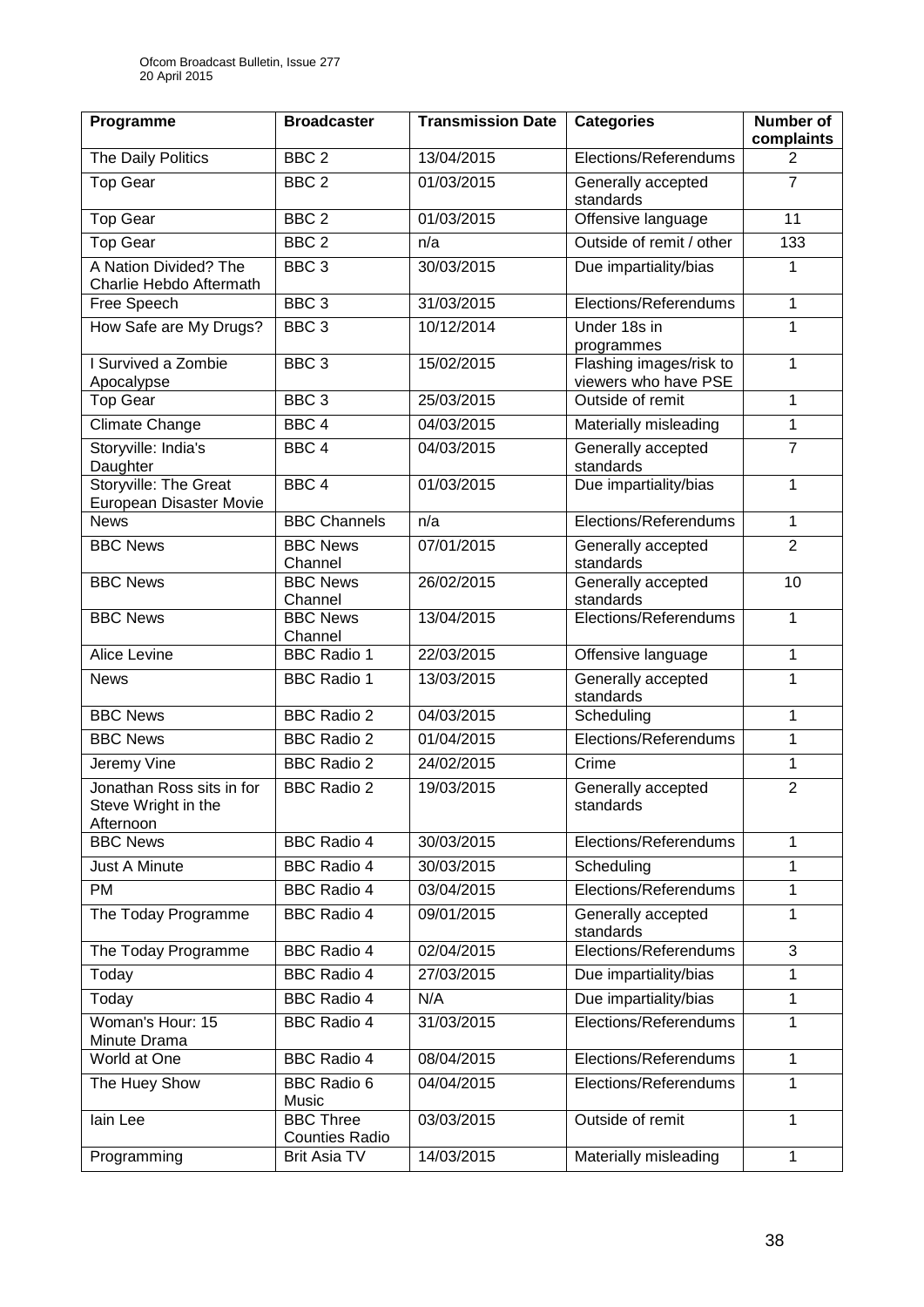| Programme                                                        | <b>Broadcaster</b> | <b>Transmission Date</b> | <b>Categories</b>                           | <b>Number of</b><br>complaints |
|------------------------------------------------------------------|--------------------|--------------------------|---------------------------------------------|--------------------------------|
| The Dumping Ground                                               | <b>CBBC</b>        | 06/03/2015               | Generally accepted<br>standards             |                                |
| <b>Brainiac Science Abuse</b>                                    | Challenge          | 07/02/2015               | Scheduling                                  | 1                              |
| Advertisement                                                    | Channel 4          | 21/03/2015               | Advertising content                         | 1                              |
| Advertisement                                                    | Channel 4          | 26/03/2015               | Advertising content                         | 3                              |
| Advertisement                                                    | Channel 4          | 30/03/2015               | Advertising content                         | 1                              |
| <b>Being Bipolar</b>                                             | Channel 4          | 04/03/2015               | <b>Disability</b><br>discrimination/offence | 9                              |
| <b>Britain's Racist Election</b>                                 | Channel 4          | 15/03/2015               | Due impartiality/bias                       | $\overline{2}$                 |
| <b>Cameron and Miliband</b><br>Live: The Battle for<br>Number 10 | Channel 4          | 26/03/2015               | Due Impartiality/Bias                       | 460                            |
| Channel 4 News                                                   | Channel 4          | 24/02/2015               | Due impartiality/bias                       | 1                              |
| <b>Channel 4 News</b>                                            | Channel 4          | 27/02/2015               | Due impartiality/bias                       | 1                              |
| Channel 4 News                                                   | Channel $4$        | 05/03/2015               | Violence and<br>dangerous behaviour         | 1                              |
| Channel 4 News                                                   | Channel 4          | 06/03/2015               | Due impartiality/bias                       | 1                              |
| Channel 4 News                                                   | Channel 4          | 09/03/2015               | Generally accepted<br>standards             | 1                              |
| Channel 4 News                                                   | Channel 4          | 10/03/2015               | Generally accepted<br>standards             | 1                              |
| <b>Channel 4 News</b>                                            | Channel 4          | 14/04/2015               | Elections/Referendums                       | 1                              |
| Coach Trip                                                       | Channel 4          | 20/03/2015               | Animal welfare                              | $\overline{2}$                 |
| Coalition                                                        | Channel 4          | 28/03/2015               | Due impartiality/bias                       | 1                              |
| Cucumber (trailer)                                               | Channel 4          | Various                  | Scheduling                                  | 1                              |
| Domino's sponsorship of<br>Hollyoaks                             | Channel 4          | 25/02/2015               | Generally accepted<br>standards             | 1                              |
| <b>First Dates</b>                                               | Channel 4          | Various                  | Violence and<br>dangerous behaviour         | 1                              |
| Food Unwrapped                                                   | Channel 4          | 23/02/2015               | Materially misleading                       | $\mathbf{1}$                   |
| Gogglebox                                                        | Channel 4          | 27/02/2015               | Generally accepted<br>standards             | 12                             |
| Gogglebox                                                        | Channel 4          | 05/03/2015               | Generally accepted<br>standards             | 1                              |
| Gogglebox                                                        | Channel 4          | 27/03/2015               | Race<br>discrimination/offence              | $\overline{3}$                 |
| Kevin McCloud's Man<br>Made Home                                 | Channel 4          | 18/03/2015               | Generally accepted<br>standards             | 1                              |
| Manhunt: Closing in on a<br><b>British Paedophile</b>            | Channel 4          | 16/12/2014               | Under 18s in<br>programmes                  | 1                              |
| Mary Portas: Secret<br>Shopper                                   | Channel 4          | 10/03/2015               | Offensive language                          | 1                              |
| My Tattoo Addiction                                              | Channel 4          | 19/02/2015               | Generally accepted<br>standards             | 1                              |
| The Crabbie's Grand<br>National Festival (trailer)               | Channel 4          | 27/03/2015               | Generally accepted<br>standards             | 1                              |
| Things We Won't Say<br>About Race That are<br>True               | Channel 4          | 19/03/2015               | Offensive language                          | $\overline{2}$                 |
| Things We Won't Say<br>About Race That are<br>True               | Channel 4          | 19/03/2015               | Outside of remit                            | 1                              |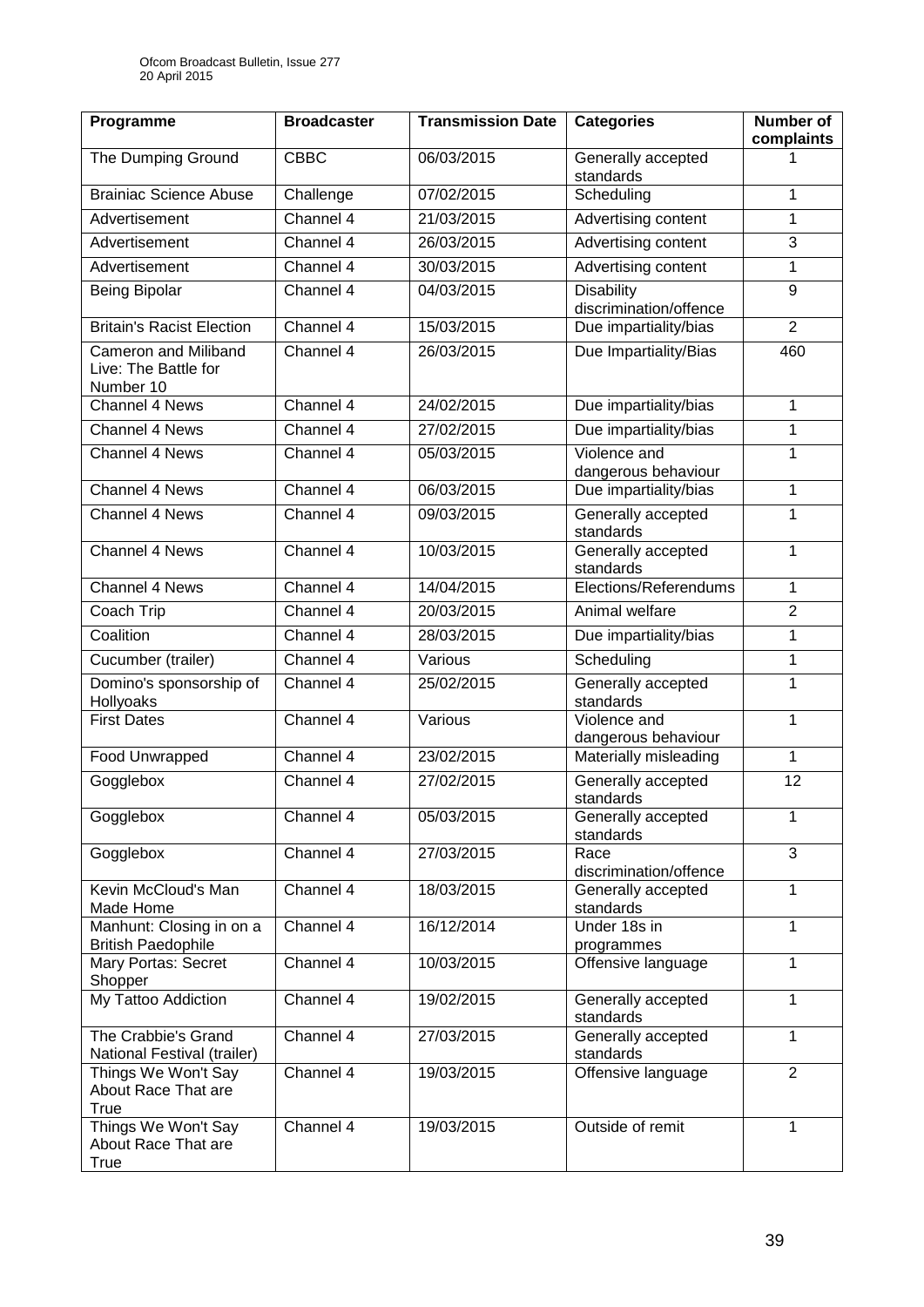| Programme                                          | <b>Broadcaster</b> | <b>Transmission Date</b> | <b>Categories</b>                    | Number of<br>complaints |
|----------------------------------------------------|--------------------|--------------------------|--------------------------------------|-------------------------|
| Things We Won't Say<br>About Race That are<br>True | Channel 4          | 19/03/2015               | Race<br>discrimination/offence       | 4                       |
| Things We Won't Say<br>About Race That are<br>True | Channel 4          | 19/03/2015               | Violence and<br>dangerous behaviour  | 1                       |
| Advertisement                                      | Channel 5          | 30/03/2015               | Advertising content                  | $\mathbf{1}$            |
| <b>Celebrity Big Brother</b>                       | Channel 5          | Various                  | <b>Television Access</b><br>Services | 1                       |
| Dream Bingo's<br>sponsorship of<br>Neighbours      | Channel 5          | 06/03/2015               | Gambling                             | $\mathbf{1}$            |
| Guilty at 17                                       | Channel 5          | 16/02/2015               | Scheduling                           | $\mathbf{1}$            |
| <b>Holiday Love Rats</b><br>Exposed                | Channel 5          | 19/03/2015               | Materially misleading                | 3                       |
| <b>Ice Road Truckers</b>                           | Channel 5          | 13/02/2015               | Offensive language                   | $\mathbf{1}$            |
| Most Shocking TV<br><b>Moments</b>                 | Channel 5          | 17/03/2015               | Generally accepted<br>standards      | 1                       |
| Patricia Cornwell's<br>Deadly Encounter            | Channel 5          | 20/02/2015               | Scheduling                           | $\mathbf{1}$            |
| Police Interceptors                                | Channel 5          | 24/03/2015               | Generally accepted<br>standards      | 1                       |
| Programme trailers                                 | Channel 5          | 23/03/2015               | Scheduling                           | 1                       |
| The Wright Stuff                                   | Channel 5          | 19/03/2015               | Race<br>discrimination/offence       | 1                       |
| Top 20 Funniest (trailer)                          | Channel 5          | 14/03/2015               | Violence and<br>dangerous behaviour  | 1                       |
| Halfords' sponsorship of<br>Happy Motoring on Dave | Dave               | 10/03/2015               | Materially misleading                | 1                       |
| <b>Lizard Lick Towing</b>                          | Dave               | 24/02/2015               | Violence and<br>dangerous behaviour  | 1                       |
| Programming                                        | <b>DMAX</b>        | Various                  | <b>Television Access</b><br>Services | 1                       |
| End of the World Night<br>(trailer)                | E <sub>4</sub>     | 30/03/2015               | Generally accepted<br>standards      | 1                       |
| End of the World Night<br>(trailer)                | E <sub>4</sub>     | 31/03/2015               | Generally accepted<br>standards      | 1                       |
| Showtime: Party Down<br>South (trailer)            | E <sub>4</sub>     | 22/03/2015               | Offensive language                   | 1                       |
| Showtime: Party Down<br>South (trailer)            | E4                 | 29/03/2015               | Offensive language                   | $\mathbf{1}$            |
| Troy                                               | E <sub>4</sub>     | 14/02/2015               | Product placement                    | 1                       |
| Programming                                        | <b>Ideal Extra</b> | 16/03/2015               | Advertising content                  | $\mathbf{1}$            |
| 1000 Heartbeats                                    | <b>ITV</b>         | 27/03/2015               | Generally accepted<br>standards      | 1                       |
| Advertisement                                      | <b>ITV</b>         | 16/03/2015               | Advertising content                  | $\mathbf{1}$            |
| Advertisement                                      | <b>ITV</b>         | 18/03/2015               | Advertising content                  | 1                       |
| Advertisement                                      | <b>ITV</b>         | 25/03/2015               | Advertising content                  | $\overline{2}$          |
| Advertisement                                      | <b>ITV</b>         | 26/03/2015               | Advertising content                  | $\mathbf{1}$            |
| Ant and Dec's Saturday<br>Night Takeaway           | <b>ITV</b>         | 28/02/2015               | Competitions                         | $\mathbf{1}$            |
| Ant and Dec's Saturday<br>Night Takeaway           | <b>ITV</b>         | 28/02/2015               | Generally accepted<br>standards      | 1                       |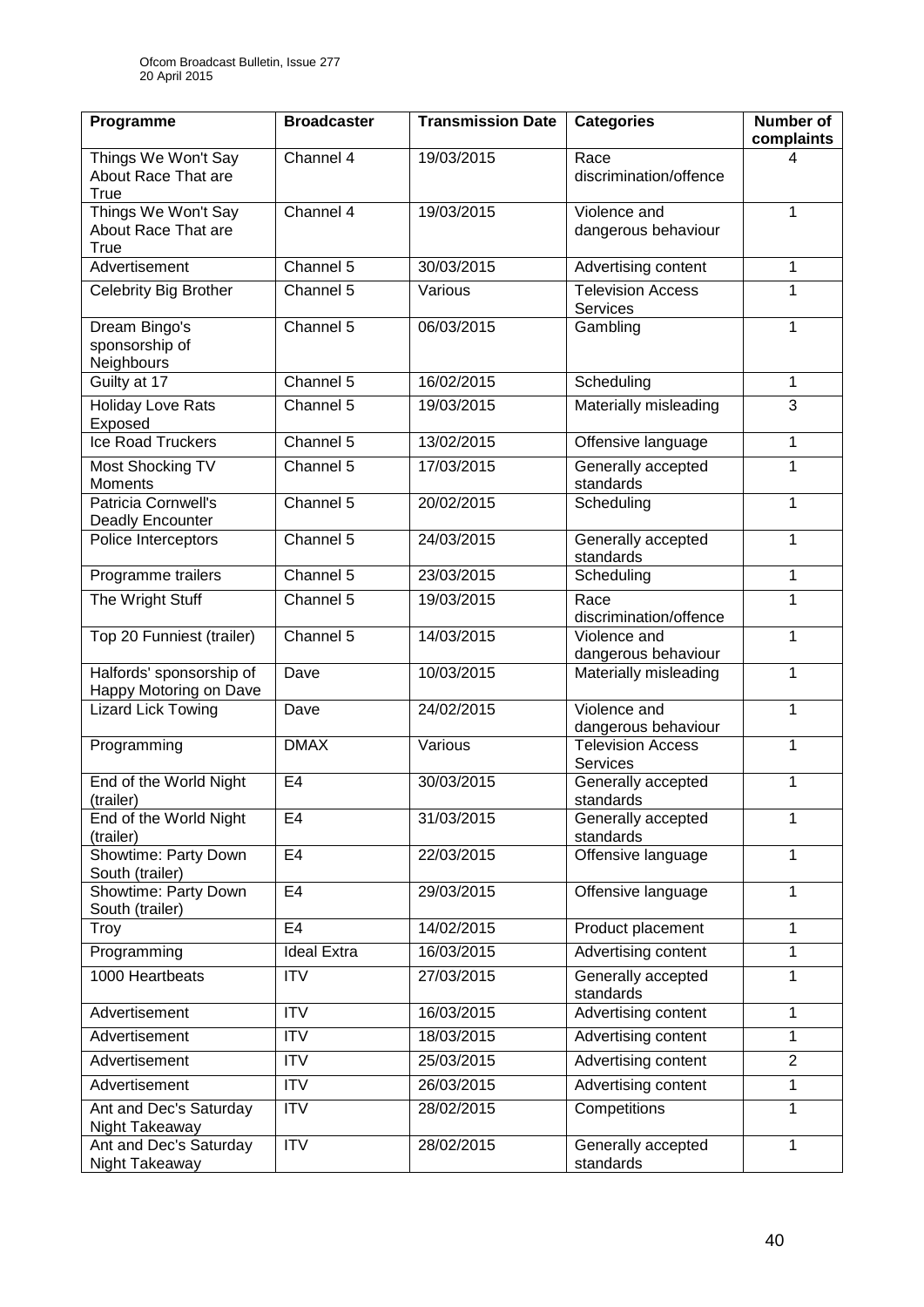| Programme                                                            | <b>Broadcaster</b>      | <b>Transmission Date</b> | <b>Categories</b>                   | <b>Number of</b><br>complaints |
|----------------------------------------------------------------------|-------------------------|--------------------------|-------------------------------------|--------------------------------|
| Ant and Dec's Saturday<br>Night Takeaway                             | <b>ITV</b>              | 28/02/2015               | Race<br>discrimination/offence      |                                |
| Ant and Dec's Saturday<br>Night Takeaway                             | <b>ITV</b>              | 21/03/2015               | Competitions                        | 1                              |
| Ant and Dec's Saturday<br>Night Takeaway                             | $\overline{\text{ITV}}$ | 28/03/2015               | Competitions                        | $\mathbf{1}$                   |
| Arthur and George                                                    | <b>ITV</b>              | 02/03/2015               | Animal welfare                      | 5                              |
| Arthur and George                                                    | <b>ITV</b>              | 09/03/2015               | Generally accepted<br>standards     | 1                              |
| Arthur and George                                                    | <b>ITV</b>              | 09/03/2015               | Outside of remit                    | $\mathbf{1}$                   |
| <b>Aunt Bessie's</b><br>sponsorship of The<br>Chase                  | <b>ITV</b>              | 17/03/2015               | Crime                               | 1                              |
| Bear Grylls: Mission<br>Survive                                      | <b>ITV</b>              | 27/02/2015               | Violence and<br>dangerous behaviour | 1                              |
| <b>Big Star's Little Star</b>                                        | $\overline{IV}$         | 01/04/2015               | Elections/Referendums               | $\overline{2}$                 |
| <b>Britain's Got Talent</b><br>(trailer)                             | <b>ITV</b>              | 29/03/2015               | Generally accepted<br>standards     | $\overline{2}$                 |
| Comparethemarket.com's<br>sponsorship of<br><b>Coronation Street</b> | $\overline{IV}$         | 09/03/2015               | Generally accepted<br>standards     | $\mathbf{1}$                   |
| Comparethemarket.com's<br>sponsorship of<br><b>Coronation Street</b> | <b>ITV</b>              | 16/03/2015               | Race<br>discrimination/offence      | 1                              |
| Emmerdale                                                            | <b>ITV</b>              | 26/02/2015               | Scheduling                          | 89                             |
| Emmerdale                                                            | <b>ITV</b>              | 13/03/2015               | Generally accepted<br>standards     | 1                              |
| Emmerdale                                                            | <b>ITV</b>              | 27/03/2015               | Generally accepted<br>standards     | 1                              |
| Emmerdale                                                            | <b>ITV</b>              | 30/03/2015               | Generally accepted<br>standards     | $\overline{2}$                 |
| <b>Exposure: Charities</b><br><b>Behaving Badly</b>                  | <b>ITV</b>              | 18/02/2015               | Due accuracy                        | 6                              |
| Exposure: When<br><b>Pregnant Women Drink</b>                        | <b>ITV</b>              | 03/03/2015               | Materially misleading               | 1                              |
| <b>Good Morning Britain</b>                                          | <b>ITV</b>              | 26/02/2015               | Scheduling                          | 1                              |
| <b>Good Morning Britain</b>                                          | <b>ITV</b>              | 09/03/2015               | Gender<br>discrimination/offence    | 1                              |
| <b>Good Morning Britain</b>                                          | $\overline{IV}$         | 27/03/2015               | Due impartiality/bias               | $\mathbf{1}$                   |
| <b>ITV News and Weather</b>                                          | <b>ITV</b>              | 08/01/2015               | Violence and<br>dangerous behaviour | $\mathbf{1}$                   |
| <b>ITV News and Weather</b>                                          | <b>ITV</b>              | 14/03/2015               | Crime                               | $\mathbf{1}$                   |
| <b>ITV News and Weather</b>                                          | <b>ITV</b>              | 18/03/2015               | Nudity                              | 1                              |
| <b>ITV News and Weather</b>                                          | <b>ITV</b>              | 19/03/2015               | Generally accepted<br>standards     | 1                              |
| <b>ITV News and Weather</b>                                          | <b>ITV</b>              | 08/04/2015               | Elections/Referendums               | $\mathbf{1}$                   |
| ITV News at Ten and<br>Weather                                       | <b>ITV</b>              | 04/03/2015               | Generally accepted<br>standards     | 1                              |
| ITV News at Ten and<br>Weather                                       | <b>ITV</b>              | 06/03/2015               | Due accuracy                        | 1                              |
| ITV News at Ten and<br>Weather                                       | $\overline{IV}$         | 06/03/2015               | Due impartiality/bias               | $\mathbf{1}$                   |
| ITV News at Ten and<br>Weather                                       | <b>ITV</b>              | 18/03/2015               | Materially misleading               | 1                              |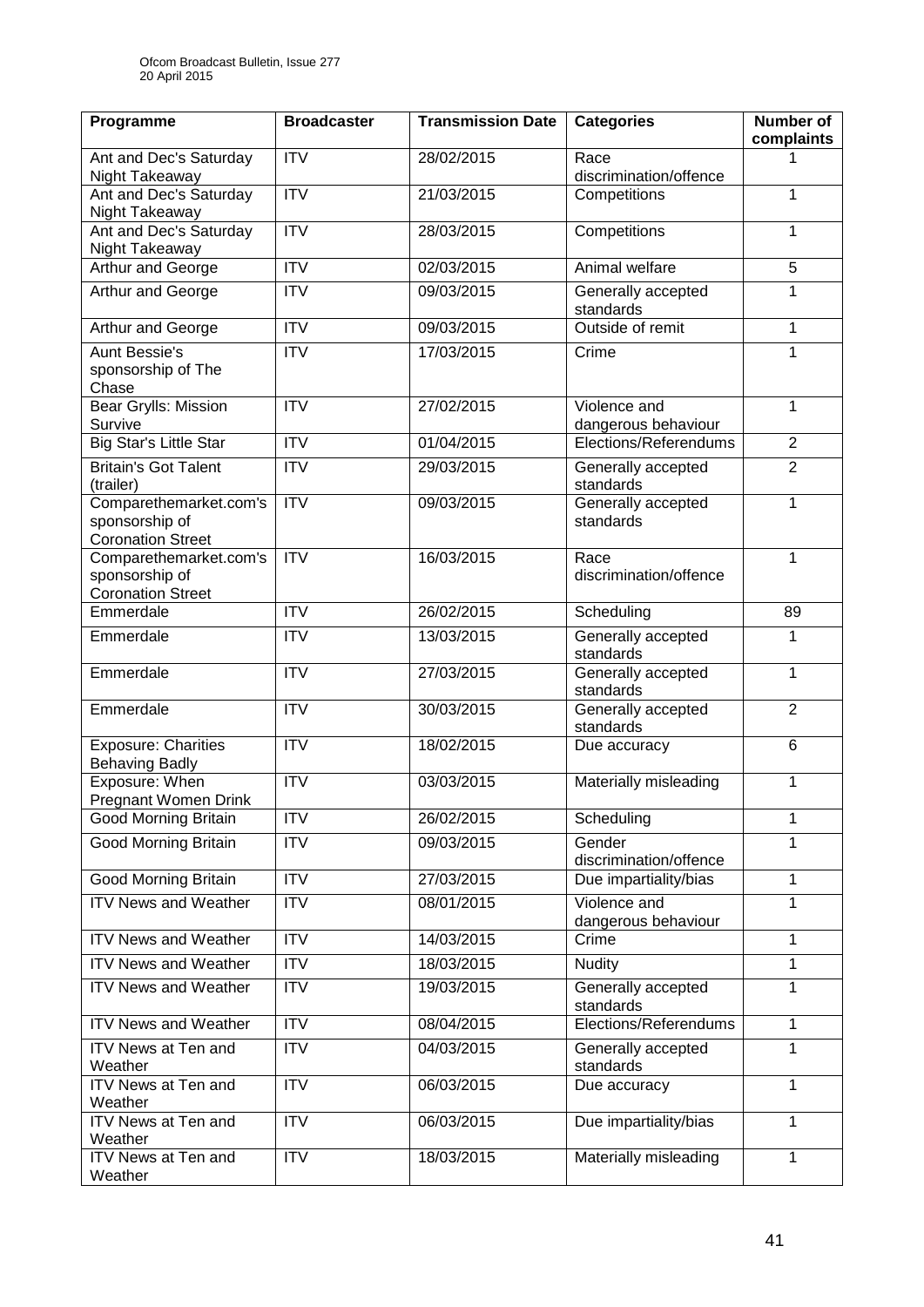| Programme                                   | <b>Broadcaster</b>      | <b>Transmission Date</b> | <b>Categories</b>                    | <b>Number of</b><br>complaints |
|---------------------------------------------|-------------------------|--------------------------|--------------------------------------|--------------------------------|
| <b>ITV News at Ten and</b><br>Weather       | <b>ITV</b>              | 24/03/2015               | Generally accepted<br>standards      |                                |
| ITV News at Ten and<br>Weather              | <b>ITV</b>              | 30/03/2015               | Elections/Referendums                | 1                              |
| <b>ITV News at Ten and</b><br>Weather       | $\overline{\text{IV}}$  | 02/04/2015               | Elections/Referendums                | $\mathbf{1}$                   |
| <b>ITV News at Ten and</b><br>Weather       | ITV                     | 07/04/2015               | Elections/Referendums                | 1                              |
| Loose Women                                 | $\overline{IV}$         | 19/03/2015               | Generally accepted<br>standards      | 1                              |
| Loose Women                                 | $\overline{\text{ITV}}$ | 24/03/2015               | Due impartiality/bias                | 1                              |
| Lorraine                                    | <b>ITV</b>              | 09/03/2015               | Generally accepted<br>standards      | 1                              |
| Lorraine                                    | $\overline{\text{ITV}}$ | 16/03/2015               | Gender<br>discrimination/offence     | $\mathbf{1}$                   |
| Mr Selfridge                                | <b>ITV</b>              | 08/02/2015               | Violence and<br>dangerous behaviour  | 1                              |
| Mr Selfridge                                | $\overline{IV}$         | 15/03/2015               | <b>Television Access</b><br>Services | 1                              |
| Off Their Rockers                           | <b>ITV</b>              | 01/03/2015               | Generally accepted<br>standards      | 1                              |
| Off Their Rockers                           | <b>ITV</b>              | 22/03/2015               | Generally accepted<br>standards      | 1                              |
| Off Their Rockers                           | <b>ITV</b>              | 22/03/2015               | Scheduling                           | 1                              |
| Off Their Rockers                           | <b>ITV</b>              | 22/03/2015               | Violence and<br>dangerous behaviour  | 1                              |
| <b>Off Their Rockers</b>                    | ITV                     | 29/03/2015               | Generally accepted<br>standards      | $\overline{7}$                 |
| Regional ITV on Sky<br>platform             | <b>ITV</b>              | 16/02/2015               | National/regional/local<br>issues    | $\mathbf{1}$                   |
| The Agenda                                  | <b>ITV</b>              | 09/04/2015               | Elections/Referendums                | 1                              |
| The Chase                                   | <b>ITV</b>              | Unknown                  | Competitions                         | $\mathbf{1}$                   |
| The ITV Leaders' Debate                     | ITV                     | 02/04/2015               | Elections/Referendums                | 12                             |
| The Jeremy Kyle Show                        | ITV                     | 26/01/2015               | Materially misleading                | 1                              |
| The Jeremy Kyle Show                        | <b>ITV</b>              | Various                  | Generally accepted<br>standards      | 1                              |
| The Jonathan Ross<br>Show                   | <b>ITV</b>              | 28/03/2015               | Offensive language                   | 3                              |
| The Mafia with Trevor<br>McDonald (trailer) | <b>ITV</b>              | 23/03/2015               | Crime                                | 3                              |
| This Morning                                | <b>ITV</b>              | 16/03/2015               | Generally accepted<br>standards      | 1                              |
| <b>UEFA Champions</b><br>League (trailer)   | <b>ITV</b>              | 08/03/2015               | Materially misleading                | $\mathbf{1}$                   |
| You're Back in the Room                     | <b>ITV</b>              | 14/03/2015               | Outside of remit                     | $\overline{2}$                 |
| You're Back in the Room                     | <b>ITV</b>              | 21/03/2015               | Outside of remit                     | 1                              |
| Advertisement                               | ITV / Channel 4         | 30/03/2015               | Advertising content                  | 1                              |
| <b>News</b>                                 | <b>ITV</b> / Channel 4  | 31/03/2015               | Elections/Referendums                | $\mathbf{1}$                   |
| <b>News</b>                                 | ITV / Channel 4         | 01/04/2015               | Elections/Referendums                | 1                              |
| Dr Finlay                                   | <b>ITV</b> Encore       | 19/03/2015               | Outside of remit                     | 1                              |
| <b>ITV News London</b>                      | <b>ITV London</b>       | 23/03/2015               | Generally accepted<br>standards      | $\overline{2}$                 |
| <b>ITV News Meridian</b>                    | <b>ITV Meridian</b>     | 27/03/2015               | Outside of remit                     | $\mathbf{1}$                   |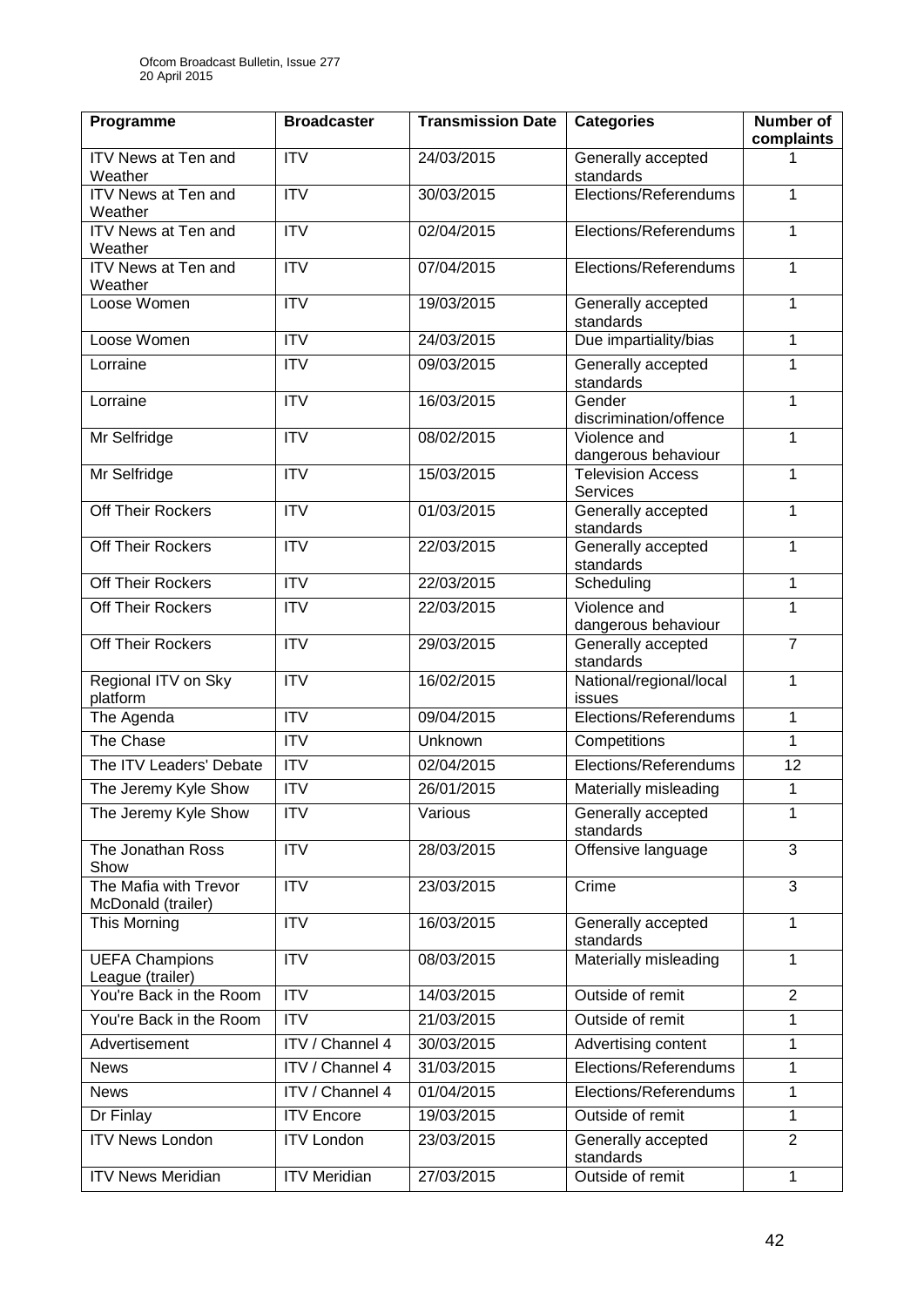| Programme                                                        | <b>Broadcaster</b>                                 | <b>Transmission Date</b> | <b>Categories</b>                           | <b>Number of</b><br>complaints |
|------------------------------------------------------------------|----------------------------------------------------|--------------------------|---------------------------------------------|--------------------------------|
| Take Me Out: The<br>Gossip                                       | ITV2                                               | 08/03/2015               | Scheduling                                  |                                |
| The Girl with the Dragon<br>Tattoo                               | ITV2                                               | 22/03/2015               | Violence and<br>dangerous behaviour         | 1                              |
| The Jeremy Kyle Show                                             | ITV2                                               | 12/02/2015               | Generally accepted<br>standards             | 1                              |
| You've Been Framed!                                              | ITV2                                               | 29/03/2015               | Generally accepted<br>standards             | 1                              |
| You've Been Framed!                                              | ITV2                                               | 02/04/2015               | Elections/Referendums                       | 1                              |
| <b>News</b>                                                      | Jack FM (Bristol)                                  | 18/03/2015               | Due accuracy                                | 1                              |
| Call Clegg                                                       | <b>LBC 97.3 FM</b>                                 | 05/02/2015               | Due accuracy                                | $\mathbf{1}$                   |
| <b>Duncan Barkes</b>                                             | LBC 97.3 FM                                        | 23/03/2015               | Race<br>discrimination/offence              | 1                              |
| <b>Nick Ferrari</b>                                              | <b>LBC 97.3 FM</b>                                 | 14/01/2015               | Religious/Beliefs<br>discrimination/offence | $\overline{2}$                 |
| Nick Ferrari                                                     | <b>LBC 97.3 FM</b>                                 | 23/02/2015               | Race<br>discrimination/offence              | 1                              |
| Nick Ferrari                                                     | LBC 97.3 FM                                        | 02/04/2015               | Elections/Referendums                       | $\overline{2}$                 |
| Blue (trailer) and<br>Preachers' Daughters<br>(trailer)          | Lifetime                                           | 13/03/2015               | Scheduling                                  | 1                              |
| Programming                                                      | Madani Channel                                     | 18/03/2015               | Generally accepted<br>standards             | $\mathbf{1}$                   |
| <b>Ubeat TV</b>                                                  | Made in Tyne<br>and Wear                           | 13/02/2015               | Competitions                                | 1                              |
| <b>Big Fat Gypsy Weddings</b>                                    | More4                                              | 16/03/2015               | Animal welfare                              | 1                              |
| <b>Big Fat Gypsy Weddings</b>                                    | More4                                              | 30/03/2015               | Animal welfare                              | 1                              |
| <b>News</b>                                                      | NDTV24X7                                           | 03/02/2015               | Generally accepted<br>standards             | 1                              |
| <b>Drivetime</b>                                                 | Raaj FM<br>(Sandwell)                              | 13/03/2015               | Offensive language                          | 1                              |
| <b>Drivetime</b>                                                 | Raaj FM<br>(Sandwell)                              | 20/03/2015               | Offensive language                          | 1                              |
| <b>Ghost Adventures</b><br>(trailer)                             | Really                                             | 04/03/2015               | Scheduling                                  | $\mathbf{1}$                   |
| Mid-Morning Show                                                 | Rother FM, Trax<br>FM, Dearne FM<br>and Ridings FM | Various                  | Materially misleading                       | 1                              |
| Anthems at 11                                                    | Signal 1                                           | 09/03/2015               | Offensive language                          | 1                              |
| Fortitude                                                        | <b>Sky Atlantic</b>                                | 04/03/2015               | <b>Television Access</b><br><b>Services</b> | 1                              |
| Fortitude                                                        | <b>Sky Atlantic</b>                                | 05/03/2015               | Offensive language                          | 1                              |
| Fortitude                                                        | <b>Sky Atlantic</b>                                | 05/03/2015               | Violence and<br>dangerous behaviour         | 5                              |
| Fortitude                                                        | <b>Sky Atlantic</b>                                | 11/03/2015               | Violence and<br>dangerous behaviour         | 1                              |
| Stalker (trailer)                                                | <b>Sky Living</b>                                  | 15/03/2015               | Scheduling                                  | 1                              |
| <b>Cameron and Miliband</b><br>Live: The Battle for<br>Number 10 | <b>Sky News</b>                                    | 26/03/2015               | Due impartiality/bias                       | 38                             |
| <b>Election Debate Special</b>                                   | <b>Sky News</b>                                    | 02/04/2015               | Elections/Referendums                       | $\mathbf{1}$                   |
| <b>Election Special</b>                                          | <b>Sky News</b>                                    | 08/04/2015               | Elections/Referendums                       | 1                              |
| <b>Press Preview</b>                                             | <b>Sky News</b>                                    | 30/03/2015               | Elections/Referendums                       | 1                              |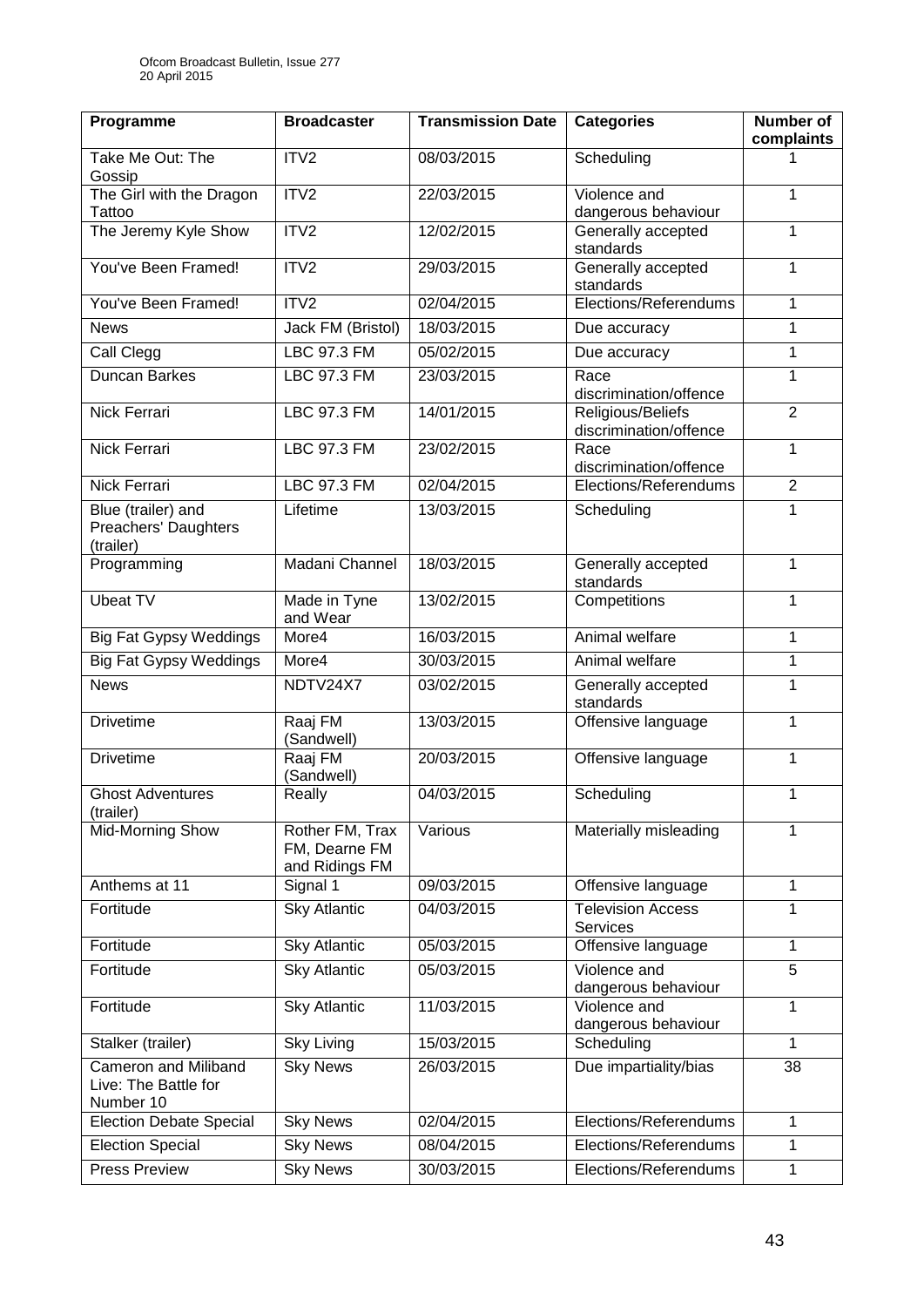| Programme                                      | <b>Broadcaster</b>               | <b>Transmission Date</b> | <b>Categories</b>                      | <b>Number of</b><br>complaints |
|------------------------------------------------|----------------------------------|--------------------------|----------------------------------------|--------------------------------|
| <b>Sky News</b>                                | <b>Sky News</b>                  | 08/01/2015               | Generally accepted<br>standards        | 5                              |
| Sky News                                       | Sky News                         | 23/03/2015               | Due impartiality/bias                  | 1                              |
| <b>Sky News</b>                                | <b>Sky News</b>                  | 24/03/2015               | Generally accepted<br>standards        | 1                              |
| Sky News at 11                                 | <b>Sky News</b>                  | 30/03/2015               | Elections/Referendums                  | 1                              |
| Sky News at Nine                               | <b>Sky News</b>                  | 04/04/2015               | Elections/Referendums                  | 1                              |
| Sky News Tonight with<br><b>Adam Boulton</b>   | <b>Sky News</b>                  | 01/04/2015               | Elections/Referendums                  | 1                              |
| <b>Sky News Tonight with</b><br>Adam Boulton & | <b>Sky News</b>                  | 18/02/2015               | Due impartiality/bias                  | 1                              |
| <b>Sky News with Colin</b><br>Brazier &        | <b>Sky News</b>                  | 08/01/2015               | Due impartiality/bias                  | 1                              |
| <b>Sky News with Kay</b><br><b>Burley</b>      | <b>Sky News</b>                  | 26/02/2015               | Generally accepted<br>standards        | 1                              |
| <b>Sky News with Kay</b><br><b>Burley</b>      | <b>Sky News</b>                  | 11/03/2015               | Due impartiality/bias                  | 1                              |
| Sunrise                                        | <b>Sky News</b>                  | 18/12/2014               | Offensive language                     | 1                              |
| Sunrise                                        | <b>Sky News</b>                  | 10/03/2015               | Generally accepted<br>standards        | 1                              |
| Sunrise                                        | <b>Sky News</b>                  | 27/03/2015               | Crime                                  | 1                              |
| Sunrise                                        | <b>Sky News</b>                  | 04/04/2015               | Elections/Referendums                  | 1                              |
| Sunrise                                        | <b>Sky News</b>                  | 08/04/2015               | Elections/Referendums                  | 1                              |
| Week in Review                                 | <b>Sky News</b>                  | 20/03/2015               | Generally accepted<br>standards        | 1                              |
| Premier League Football                        | Sky Sports 1                     | 15/03/2015               | Generally accepted<br>standards        | 1                              |
| Moone Boy (trailer)                            | Sky Sports 2                     | 08/03/2015               | Scheduling                             | 1                              |
| The Enfield Haunting<br>(trailer)              | <b>Sky Sports</b><br><b>News</b> | 28/03/2015               | Scheduling                             | 1                              |
| Decision Time (trailer)                        | Sky1                             | 10/04/2015               | Elections/Referendums                  | 1                              |
| Sun Perks' sponsorship<br>of The Simpsons      | Sky1                             | 16/03/2015               | Generally accepted<br>standards        | 1                              |
| Sun Perks' sponsorship<br>of The Simpsons      | Sky1                             | Various                  | Generally accepted<br>standards        | 1                              |
| The Simpsons                                   | Sky1                             | 23/03/2015               | Drugs, smoking,<br>solvents or alcohol | 1                              |
| Programming                                    | <b>Starz</b>                     | 16/03/2015               | Generally accepted<br>standards        | 1                              |
| Studio 66 Nights                               | Studio 66 TV                     | 10/03/2015               | Materially misleading                  | 1                              |
| Euro 2016 Qualifier Live                       | <b>STV</b>                       | 27/03/2015               | Outside of remit                       | 1                              |
| <b>Scotland Debates</b>                        | <b>STV</b>                       | 07/04/2015               | Elections/Referendums                  | $\overline{2}$                 |
| Scotland Tonight                               | <b>STV</b>                       | 09/03/2015               | Due impartiality/bias                  | 1                              |
| <b>STV News</b>                                | <b>STV</b>                       | 01/03/2015               | Due accuracy                           | 1                              |
| Advertisement                                  | <b>TCM</b>                       | 17/03/2015               | Advertising content                    | 1                              |
| <b>Breakfast Show</b>                          | <b>Team Rock</b><br>Radio        | 13/02/2015               | Race<br>discrimination/offence         | 1                              |
| Showtime: Party Down<br>South (trailer)        | The Box                          | 14/03/2015               | Offensive language                     | 1                              |
| The Box+ Streaming<br>Chart                    | The Box                          | 15/03/2015               | Generally accepted<br>standards        | 1                              |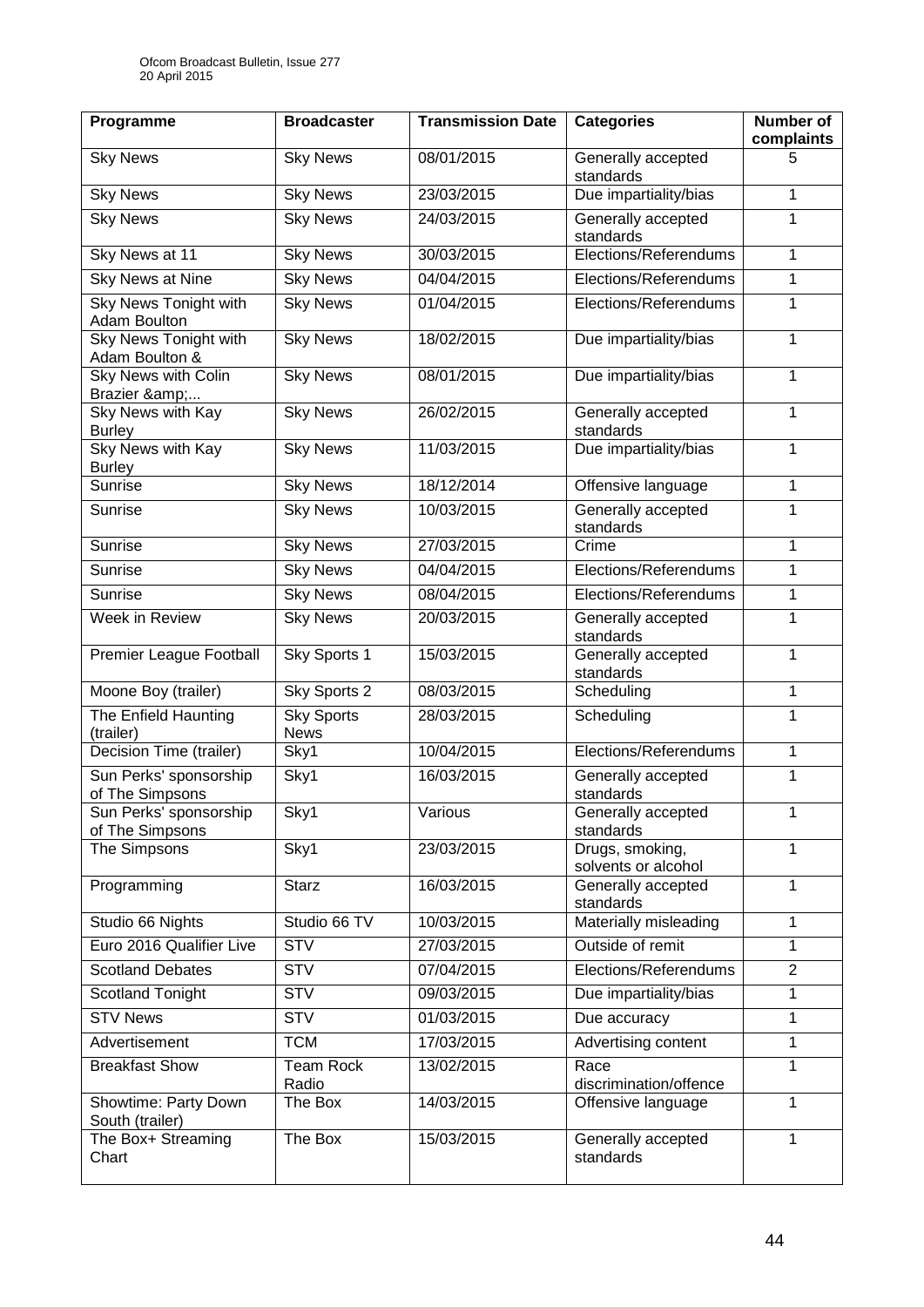| <b>Programme</b>         | <b>Broadcaster</b>          | <b>Transmission Date</b> | <b>Categories</b>     | <b>Number of</b><br>complaints |
|--------------------------|-----------------------------|--------------------------|-----------------------|--------------------------------|
| Unity FM                 | Unity FM 93.5<br>Birmingham | 13/02/2015               | Due impartiality/bias |                                |
| <b>News</b>              | Various                     | Various                  | Outside of remit      |                                |
| Dracula Untold (trailer) | Virgin On<br>Demand         | 01/03/2015               | Scheduling            |                                |
| I Am Hip Hop             | Westside<br>89.6FM          | 22/10/2014               | Offensive language    |                                |

### **Complaints assessed under the General Procedures for investigating breaches of broadcast licences**

For more information about how Ofcom conducts investigations about broadcast licences, go to: [http://stakeholders.ofcom.org.uk/broadcasting/guidance/complaints](http://stakeholders.ofcom.org.uk/broadcasting/guidance/complaints-sanctions/general-procedures/)[sanctions/general-procedures/.](http://stakeholders.ofcom.org.uk/broadcasting/guidance/complaints-sanctions/general-procedures/)

| Licensee                                    | <b>Licensed</b><br>service | <b>Categories</b> | Number of<br>complaints |
|---------------------------------------------|----------------------------|-------------------|-------------------------|
| Celador Radio (South<br>West) Limited       | The Breeze                 | Format            |                         |
| Celador Radio Ltd                           | Fire Radio                 | Format            |                         |
| Radio City (Sound of<br>Merseyside) Limited | Radio City 2               | Format            |                         |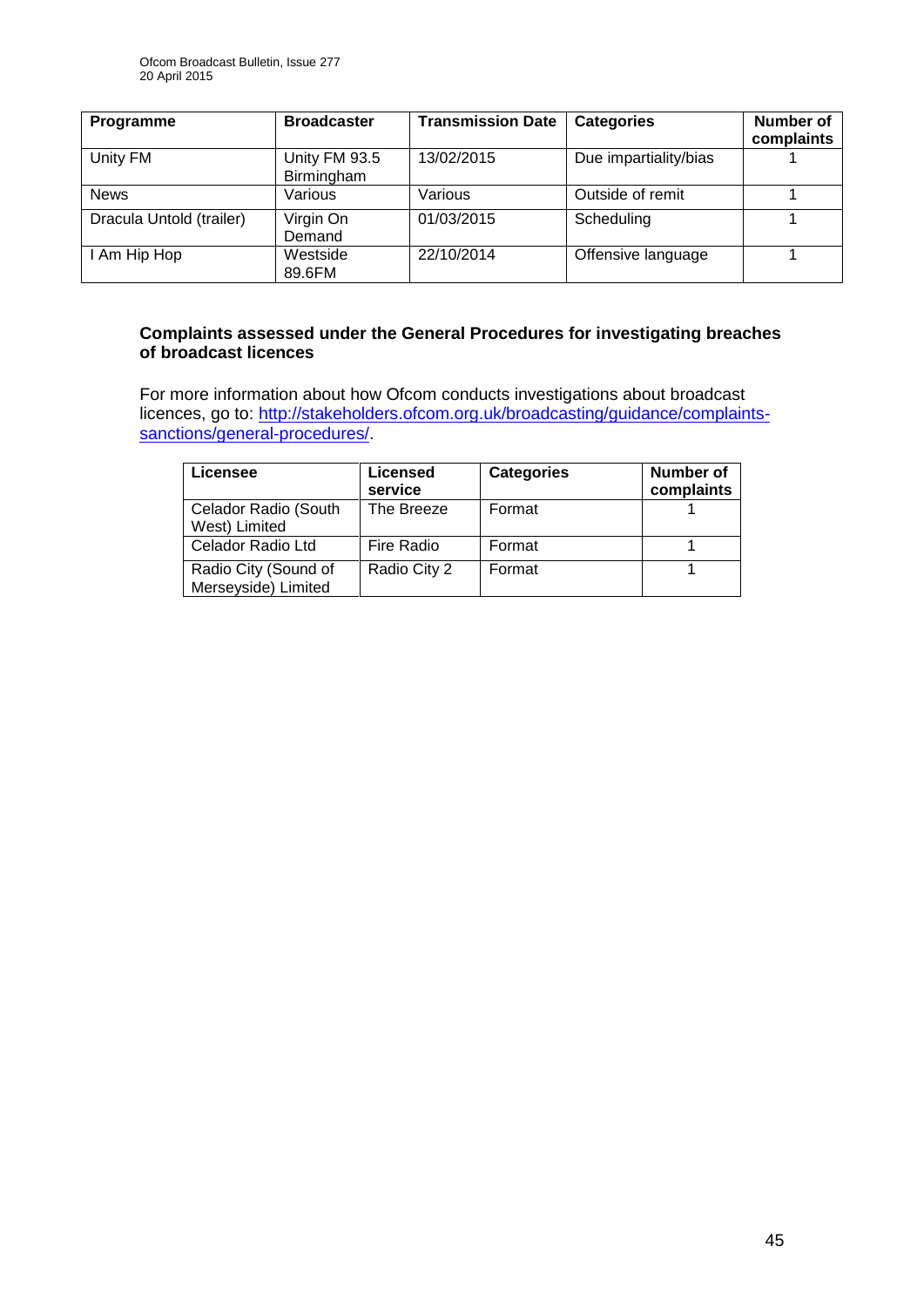# **Investigations List**

If Ofcom considers that a broadcaster may have breached its codes, a condition of its licence or other regulatory requirements, it will start an investigation.

#### **It is important to note that an investigation by Ofcom does not necessarily mean the broadcaster has done anything wrong. Not all investigations result in breaches of the licence or other regulatory requirements being recorded.**

Here are alphabetical lists of new investigations launched between 19 March and 8 April 2015.

**Investigations launched under the Procedures for investigating breaches of content standards for television and radio**

| Programme                                                      | <b>Broadcaster</b>                      | <b>Transmission date</b> |
|----------------------------------------------------------------|-----------------------------------------|--------------------------|
| <b>Doctors</b>                                                 | BBC <sub>1</sub>                        | 27 February 2015         |
| Dermot Dances for Comic Relief                                 | <b>BBC 1 Red</b><br><b>Button</b>       | 13 March 2015            |
| Programming                                                    | Ben TV                                  | Various                  |
| Advertising minutage                                           | Bonanza<br>Bonanza                      | 12 February 2015         |
| Advertising minutage                                           | <b>Brit Asia TV</b>                     | Various                  |
| Super Scoreboard                                               | Clyde 1                                 | 14 March 2015            |
| <b>NBC Nightly News</b>                                        | <b>CNBC</b>                             | 24 February 2015         |
| Advertising minutage                                           | <b>GEO TV</b>                           | 14 February 2015         |
| Robin Galloway                                                 | <b>Heart 100-101</b><br>(Scotland West) | 24 February 2015         |
| Off Their Rockers                                              | $\overline{\text{ITV}}$                 | 22 March 2015            |
| <b>Drivetime</b>                                               | Panjab Radio                            | 6 March 2015             |
| Advertising minutage                                           | Prime TV                                | Various                  |
| The Territory of Misrepresentation -<br>Teritoria Zabluzhdenii | <b>REN TV Baltic</b>                    | 19 November 2014         |
| <b>Station idents</b>                                          | SAM FM 106<br>(South Coast)             | 4 April 2015             |
| Advertising minutage                                           | Samaa                                   | 9 February 2015          |